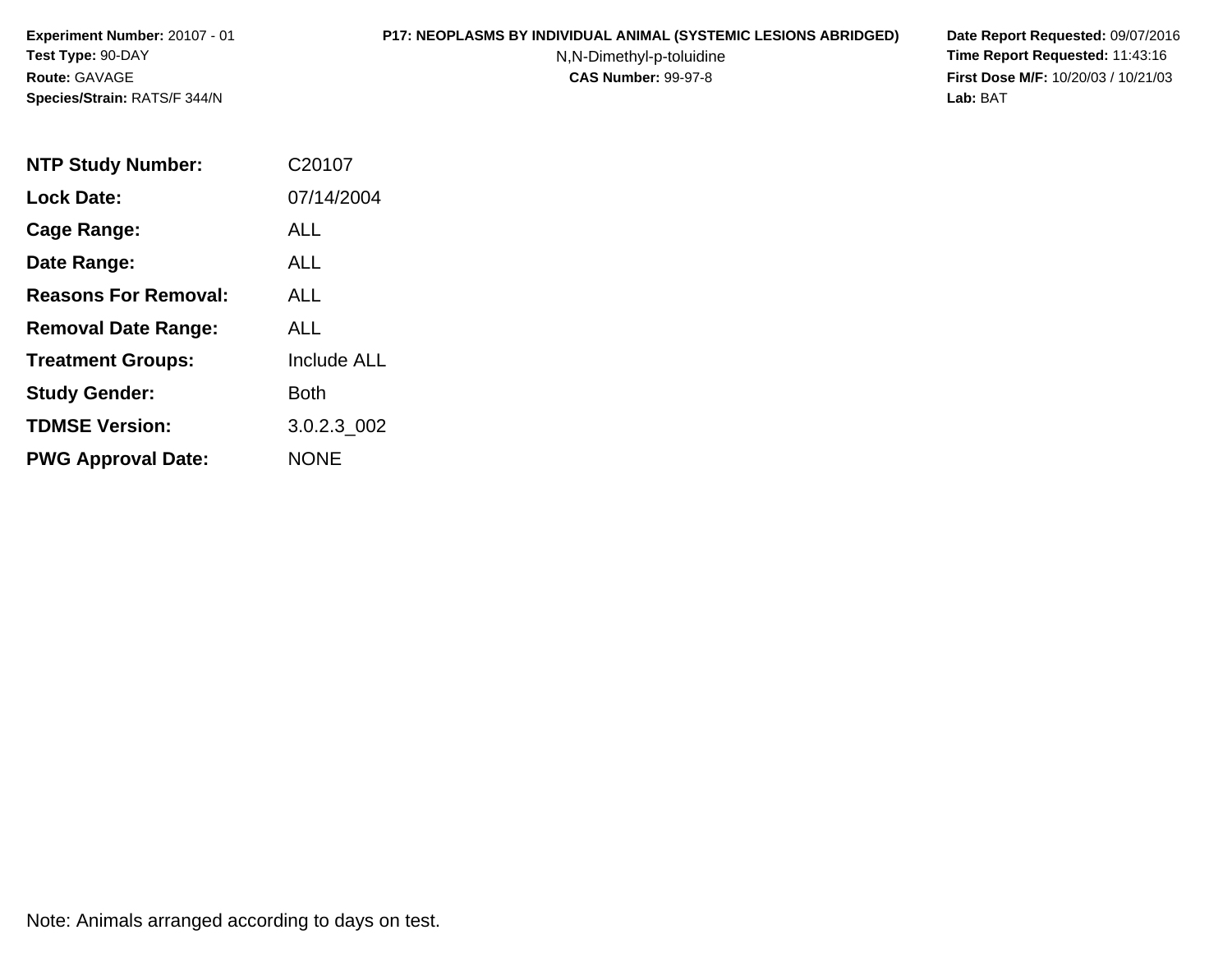### **P17: NEOPLASMS BY INDIVIDUAL ANIMAL (SYSTEMIC LESIONS ABRIDGED) Date Report Requested:** 09/07/2016

N,N-Dimethyl-p-toluidine

 **Time Report Requested:** 11:43:16 **First Dose M/F:** 10/20/03 / 10/21/03<br>**Lab:** BAT **Lab:** BAT

| <b>FISCHER 344 RATS MALE</b>                                                    | DAY ON TEST      | $_{\rm 0}^{\rm 0}$<br>$\boldsymbol{9}$                                                  | $\begin{smallmatrix} 0\\0 \end{smallmatrix}$<br>9                   | $\pmb{0}$<br>0<br>9                             | $\begin{smallmatrix} 0\\0 \end{smallmatrix}$<br>$\overline{9}$           | $\pmb{0}$<br>$\mathbf 0$<br>$\boldsymbol{9}$                              | $\pmb{0}$<br>$\pmb{0}$<br>$\boldsymbol{9}$                    | $\pmb{0}$<br>$\pmb{0}$<br>9                  | $\mathbf 0$<br>0<br>9        | $\pmb{0}$<br>$\pmb{0}$<br>$\boldsymbol{9}$            | $\mathbf 0$<br>$\mathbf 0$<br>9                                          |                   |          |
|---------------------------------------------------------------------------------|------------------|-----------------------------------------------------------------------------------------|---------------------------------------------------------------------|-------------------------------------------------|--------------------------------------------------------------------------|---------------------------------------------------------------------------|---------------------------------------------------------------|----------------------------------------------|------------------------------|-------------------------------------------------------|--------------------------------------------------------------------------|-------------------|----------|
|                                                                                 |                  | $\mathbf{3}$                                                                            | $\overline{3}$                                                      | $\mathbf{3}$                                    | $\mathsf 3$                                                              | $\ensuremath{\mathsf{3}}$                                                 | $\overline{3}$                                                | $\mathbf{3}$                                 | $\mathbf{3}$                 | $\sqrt{3}$                                            | $\mathsf 3$                                                              |                   |          |
| 0 MG/KG                                                                         | <b>ANIMAL ID</b> | $\pmb{0}$<br>$\begin{smallmatrix}0\0\0\end{smallmatrix}$<br>$\mathbf 0$<br>$\mathbf{1}$ | $\mathbf 0$<br>$\mathbf 0$<br>$\overline{0}$<br>0<br>$\overline{2}$ | 0<br>0<br>0<br>$\boldsymbol{0}$<br>$\mathbf{3}$ | $\mathbf 0$<br>$\mathbf 0$<br>$\mathbf 0$<br>$\pmb{0}$<br>$\overline{4}$ | 0<br>$\mathbf 0$<br>$\mathsf{O}$<br>$\begin{array}{c} 0 \\ 5 \end{array}$ | $\mathbf 0$<br>$\mathbf 0$<br>$\pmb{0}$<br>$\pmb{0}$<br>$6\,$ | 0<br>0<br>$\mathbf 0$<br>0<br>$\overline{7}$ | $\Omega$<br>0<br>0<br>0<br>8 | $\mathbf 0$<br>$\mathbf 0$<br>0<br>$\pmb{0}$<br>$9\,$ | $\mathbf 0$<br>$\mathbf 0$<br>$\mathbf 0$<br>$\mathbf{1}$<br>$\mathbf 0$ |                   | * TOTALS |
| <b>ALIMENTARY SYSTEM</b>                                                        |                  |                                                                                         |                                                                     |                                                 |                                                                          |                                                                           |                                                               |                                              |                              |                                                       |                                                                          |                   |          |
| Esophagus                                                                       |                  |                                                                                         |                                                                     |                                                 |                                                                          |                                                                           |                                                               |                                              |                              |                                                       | $\ddot{}$                                                                |                   | 10       |
| Intestine Large, Cecum                                                          |                  |                                                                                         |                                                                     |                                                 |                                                                          |                                                                           |                                                               |                                              |                              | $\div$                                                | $+$                                                                      |                   | 10       |
| Intestine Large, Colon                                                          |                  |                                                                                         |                                                                     |                                                 |                                                                          |                                                                           |                                                               |                                              |                              |                                                       | $\overline{+}$                                                           |                   | 10       |
| Intestine Large, Rectum                                                         |                  |                                                                                         |                                                                     |                                                 |                                                                          |                                                                           |                                                               |                                              |                              |                                                       | $\ddot{}$                                                                |                   | 10       |
| Intestine Small, Duodenum                                                       |                  |                                                                                         | $\div$                                                              |                                                 |                                                                          |                                                                           |                                                               |                                              |                              | $\ddot{}$                                             | $+$                                                                      |                   | 10       |
| Intestine Small, Ileum                                                          |                  |                                                                                         |                                                                     |                                                 |                                                                          |                                                                           |                                                               |                                              |                              |                                                       | $+$                                                                      |                   | 10       |
| Intestine Small, Jejunum                                                        |                  |                                                                                         | $\ddot{}$                                                           |                                                 |                                                                          |                                                                           |                                                               |                                              |                              | ÷                                                     | $+$                                                                      |                   | 10       |
| Liver                                                                           |                  |                                                                                         |                                                                     |                                                 |                                                                          |                                                                           |                                                               |                                              |                              | $\ddot{}$                                             | $\ddot{}$                                                                |                   | 10       |
| Pancreas                                                                        |                  |                                                                                         |                                                                     |                                                 |                                                                          |                                                                           |                                                               |                                              |                              |                                                       | $\ddot{}$                                                                |                   | 10       |
| Salivary Glands                                                                 |                  |                                                                                         |                                                                     |                                                 |                                                                          |                                                                           |                                                               |                                              |                              |                                                       | $\overline{+}$                                                           |                   | 10       |
| Stomach, Forestomach                                                            |                  |                                                                                         |                                                                     |                                                 |                                                                          |                                                                           |                                                               |                                              |                              |                                                       | $\ddot{}$                                                                |                   | 10       |
| Stomach, Glandular                                                              |                  |                                                                                         |                                                                     |                                                 |                                                                          |                                                                           |                                                               |                                              |                              | $\ddot{}$                                             | $+$                                                                      |                   | 10       |
| <b>CARDIOVASCULAR SYSTEM</b>                                                    |                  |                                                                                         |                                                                     |                                                 |                                                                          |                                                                           |                                                               |                                              |                              |                                                       |                                                                          |                   |          |
| <b>Blood Vessel</b>                                                             |                  |                                                                                         |                                                                     |                                                 |                                                                          |                                                                           |                                                               |                                              |                              |                                                       | $\ddot{}$                                                                |                   | 10       |
| Heart                                                                           |                  |                                                                                         |                                                                     |                                                 |                                                                          |                                                                           |                                                               |                                              |                              |                                                       | $\ddot{}$                                                                |                   | 10       |
| <b>ENDOCRINE SYSTEM</b>                                                         |                  |                                                                                         |                                                                     |                                                 |                                                                          |                                                                           |                                                               |                                              |                              |                                                       |                                                                          |                   |          |
| *  Total animals with tissue examined microscopically; Total animals with tumor |                  |                                                                                         |                                                                     |                                                 |                                                                          |                                                                           |                                                               |                                              |                              |                                                       |                                                                          | M  Missing tissue |          |

+ .. Tissue examined microscopically

X .. Lesion present

I .. Insufficient tissue

y the contract of the contract of the contract of the contract of the contract of  $\mathsf A$  . Autolysis precludes evaluation Lesion present BLANK .. Not examined microscopically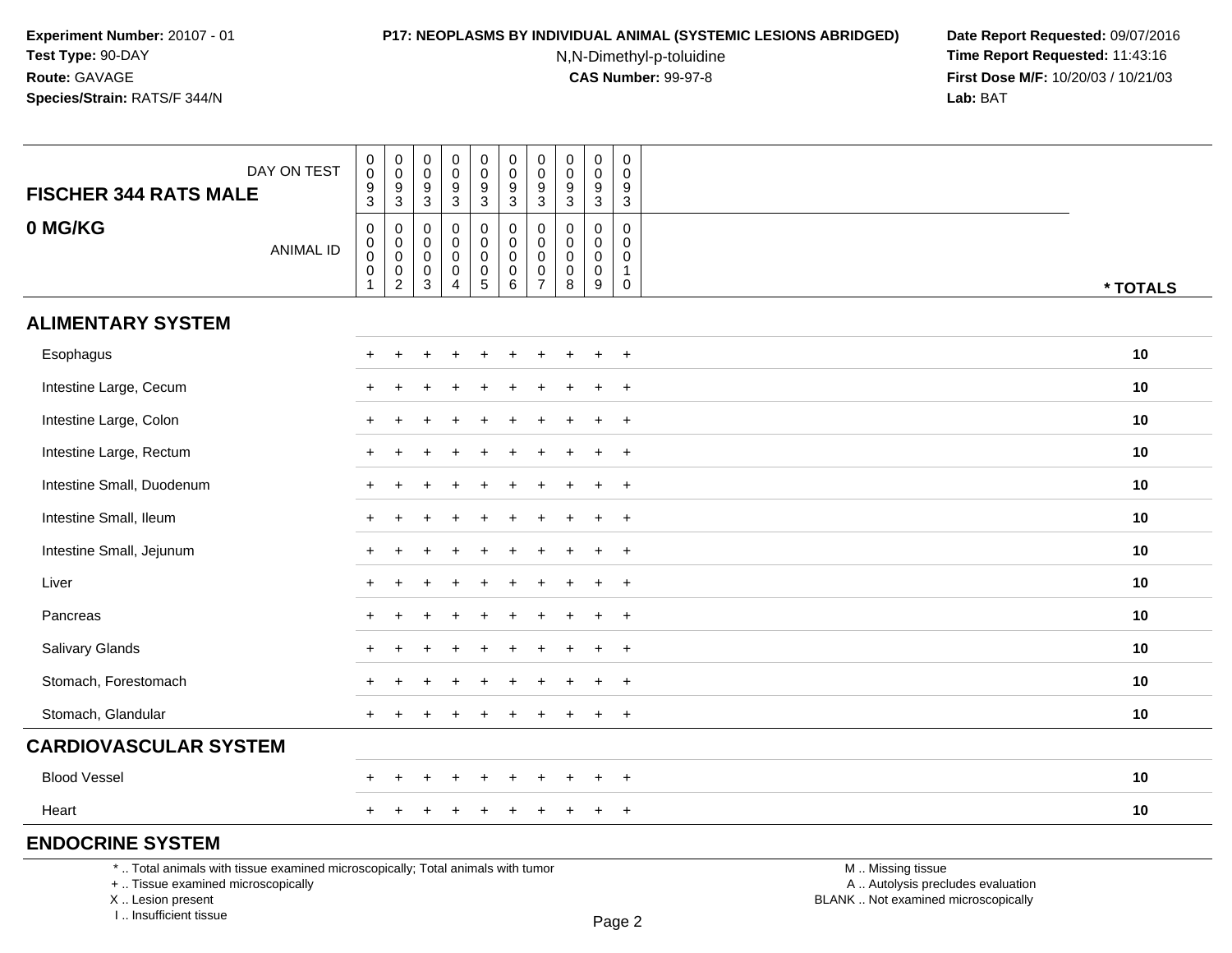# **P17: NEOPLASMS BY INDIVIDUAL ANIMAL (SYSTEMIC LESIONS ABRIDGED) Date Report Requested:** 09/07/2016

N,N-Dimethyl-p-toluidine

| DAY ON TEST<br><b>FISCHER 344 RATS MALE</b>                                                                                                                         | $\pmb{0}$<br>$\mathbf 0$<br>$\frac{9}{3}$                              | $\pmb{0}$<br>$\mathsf{O}\xspace$<br>$\frac{9}{3}$                               | $\,0\,$<br>$\mathbf 0$<br>$\frac{9}{3}$                                | $\pmb{0}$<br>$\mathsf{O}\xspace$<br>$\frac{9}{3}$                          | 0<br>$\mathbf 0$<br>$\frac{9}{3}$                | $\pmb{0}$<br>$\mathbf 0$<br>$\frac{9}{3}$                   | $\pmb{0}$<br>$\mathbf 0$<br>$\frac{9}{3}$                                | $\pmb{0}$<br>$\mathbf 0$<br>9<br>$\mathbf 3$                 | $\pmb{0}$<br>$\pmb{0}$<br>$\frac{9}{3}$           | $\pmb{0}$<br>$\mathsf 0$<br>$\frac{9}{3}$                                        |                                                                                               |              |
|---------------------------------------------------------------------------------------------------------------------------------------------------------------------|------------------------------------------------------------------------|---------------------------------------------------------------------------------|------------------------------------------------------------------------|----------------------------------------------------------------------------|--------------------------------------------------|-------------------------------------------------------------|--------------------------------------------------------------------------|--------------------------------------------------------------|---------------------------------------------------|----------------------------------------------------------------------------------|-----------------------------------------------------------------------------------------------|--------------|
| 0 MG/KG<br><b>ANIMAL ID</b>                                                                                                                                         | $\mathsf 0$<br>$\mathbf 0$<br>$\mathbf 0$<br>$\pmb{0}$<br>$\mathbf{1}$ | $\mathbf 0$<br>0<br>$\mathbf 0$<br>$\begin{smallmatrix} 0\\2 \end{smallmatrix}$ | $\mathbf 0$<br>$\mathbf 0$<br>$\mathbf 0$<br>$\pmb{0}$<br>$\mathbf{3}$ | $\mathbf 0$<br>$\mathbf 0$<br>$\mathbf 0$<br>$\mathsf 0$<br>$\overline{4}$ | 0<br>$\mathbf 0$<br>$\mathbf 0$<br>$\frac{0}{5}$ | $\mathbf 0$<br>$\mathbf 0$<br>$\mathbf 0$<br>$_{6}^{\rm 0}$ | $\mathbf 0$<br>$\mathbf 0$<br>$\mathbf 0$<br>$\pmb{0}$<br>$\overline{7}$ | $\mathbf 0$<br>$\mathbf{0}$<br>$\mathbf 0$<br>$\pmb{0}$<br>8 | 0<br>$\mathbf 0$<br>$\mathbf 0$<br>$_{9}^{\rm 0}$ | $\mathbf 0$<br>$\mathbf 0$<br>$\mathbf 0$<br>$\mathbf{1}$<br>$\mathsf{O}\xspace$ |                                                                                               | * TOTALS     |
| <b>Adrenal Cortex</b>                                                                                                                                               | $\ddot{}$                                                              | $\ddot{}$                                                                       | ÷                                                                      | $\ddot{}$                                                                  | $\ddot{}$                                        | $\ddot{}$                                                   | +                                                                        | $\ddot{}$                                                    | $\ddot{}$                                         | $+$                                                                              |                                                                                               | 10           |
| Adrenal Medulla                                                                                                                                                     |                                                                        |                                                                                 |                                                                        |                                                                            |                                                  |                                                             |                                                                          |                                                              |                                                   | $\overline{+}$                                                                   |                                                                                               | 10           |
| Islets, Pancreatic                                                                                                                                                  |                                                                        |                                                                                 |                                                                        |                                                                            |                                                  |                                                             |                                                                          |                                                              |                                                   | $\ddot{}$                                                                        |                                                                                               | 10           |
| Parathyroid Gland                                                                                                                                                   |                                                                        |                                                                                 |                                                                        |                                                                            |                                                  |                                                             |                                                                          |                                                              | ÷                                                 | $\ddot{}$                                                                        |                                                                                               | $\mathbf{9}$ |
| <b>Pituitary Gland</b>                                                                                                                                              |                                                                        |                                                                                 |                                                                        |                                                                            |                                                  |                                                             |                                                                          |                                                              |                                                   | $\overline{ }$                                                                   |                                                                                               | 10           |
| <b>Thyroid Gland</b>                                                                                                                                                | $\div$                                                                 |                                                                                 |                                                                        |                                                                            |                                                  |                                                             |                                                                          |                                                              | $\ddot{}$                                         | $+$                                                                              |                                                                                               | 10           |
| <b>GENERAL BODY SYSTEM</b>                                                                                                                                          |                                                                        |                                                                                 |                                                                        |                                                                            |                                                  |                                                             |                                                                          |                                                              |                                                   |                                                                                  |                                                                                               |              |
| <b>NONE</b>                                                                                                                                                         |                                                                        |                                                                                 |                                                                        |                                                                            |                                                  |                                                             |                                                                          |                                                              |                                                   |                                                                                  |                                                                                               |              |
| <b>GENITAL SYSTEM</b>                                                                                                                                               |                                                                        |                                                                                 |                                                                        |                                                                            |                                                  |                                                             |                                                                          |                                                              |                                                   |                                                                                  |                                                                                               |              |
| Epididymis                                                                                                                                                          |                                                                        |                                                                                 |                                                                        |                                                                            |                                                  |                                                             |                                                                          |                                                              |                                                   | $\overline{ }$                                                                   |                                                                                               | 10           |
| <b>Preputial Gland</b>                                                                                                                                              |                                                                        |                                                                                 |                                                                        |                                                                            |                                                  |                                                             |                                                                          |                                                              |                                                   | $\overline{1}$                                                                   |                                                                                               | 10           |
| Prostate                                                                                                                                                            |                                                                        |                                                                                 |                                                                        |                                                                            |                                                  |                                                             |                                                                          |                                                              |                                                   | $\overline{ }$                                                                   |                                                                                               | 10           |
| Seminal Vesicle                                                                                                                                                     |                                                                        |                                                                                 |                                                                        |                                                                            |                                                  |                                                             |                                                                          |                                                              | $\ddot{}$                                         | $+$                                                                              |                                                                                               | 10           |
| <b>Testes</b>                                                                                                                                                       | $\ddot{}$                                                              |                                                                                 |                                                                        |                                                                            |                                                  |                                                             |                                                                          |                                                              | $\ddot{}$                                         | $+$                                                                              |                                                                                               | 10           |
| <b>HEMATOPOIETIC SYSTEM</b>                                                                                                                                         |                                                                        |                                                                                 |                                                                        |                                                                            |                                                  |                                                             |                                                                          |                                                              |                                                   |                                                                                  |                                                                                               |              |
| <b>Bone Marrow</b>                                                                                                                                                  |                                                                        |                                                                                 |                                                                        |                                                                            |                                                  |                                                             |                                                                          |                                                              |                                                   | $\ddot{}$                                                                        |                                                                                               | 10           |
| Lymph Node                                                                                                                                                          |                                                                        |                                                                                 |                                                                        |                                                                            |                                                  |                                                             | $\ddot{}$                                                                |                                                              |                                                   |                                                                                  |                                                                                               | $\mathbf 1$  |
| *  Total animals with tissue examined microscopically; Total animals with tumor<br>+  Tissue examined microscopically<br>X  Lesion present<br>I Insufficient tissue |                                                                        |                                                                                 |                                                                        |                                                                            |                                                  |                                                             |                                                                          |                                                              |                                                   | Pane 3                                                                           | M  Missing tissue<br>A  Autolysis precludes evaluation<br>BLANK  Not examined microscopically |              |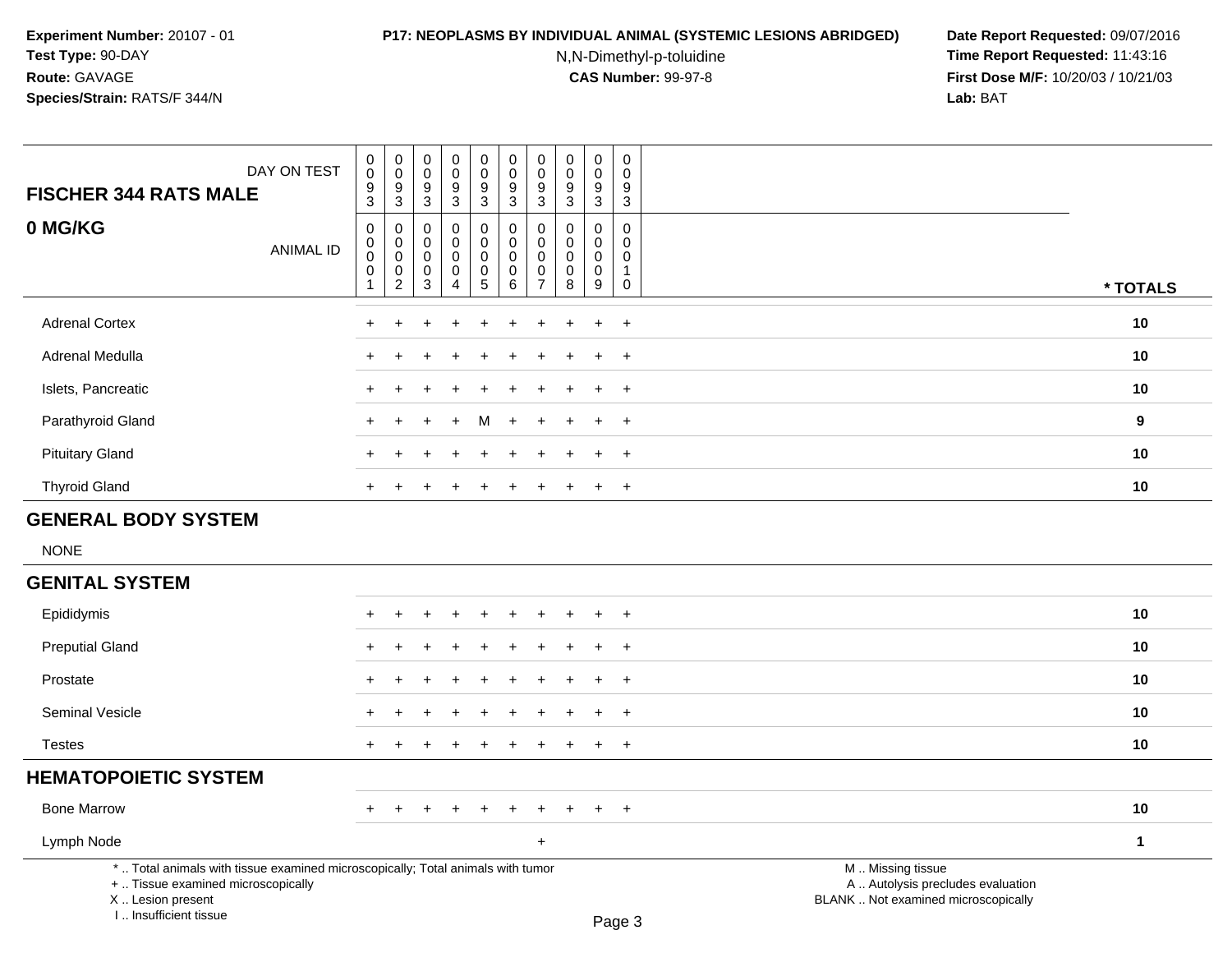# **P17: NEOPLASMS BY INDIVIDUAL ANIMAL (SYSTEMIC LESIONS ABRIDGED) Date Report Requested:** 09/07/2016

N,N-Dimethyl-p-toluidine

| DAY ON TEST<br><b>FISCHER 344 RATS MALE</b>                                                                                                                         | $\pmb{0}$<br>0<br>$\frac{9}{3}$                     | $\pmb{0}$<br>$\mathbf 0$<br>$\frac{9}{3}$                                                  | $\pmb{0}$<br>$\mathbf 0$<br>$\frac{9}{3}$                          | $\pmb{0}$<br>$\mathbf 0$<br>9<br>$\overline{3}$                  | 0<br>$\mathsf 0$<br>$9\,$<br>$\overline{3}$             | $\pmb{0}$<br>$\mathbf 0$<br>$\boldsymbol{9}$<br>$\overline{3}$  | $\pmb{0}$<br>$\mathbf 0$<br>$\frac{9}{3}$                        | $\pmb{0}$<br>$\mathbf 0$<br>$\frac{9}{3}$                      | $\pmb{0}$<br>0<br>9<br>$\overline{3}$                          | $\mathbf 0$<br>$\Omega$<br>9<br>$\overline{3}$                                   |                                                                                               |          |
|---------------------------------------------------------------------------------------------------------------------------------------------------------------------|-----------------------------------------------------|--------------------------------------------------------------------------------------------|--------------------------------------------------------------------|------------------------------------------------------------------|---------------------------------------------------------|-----------------------------------------------------------------|------------------------------------------------------------------|----------------------------------------------------------------|----------------------------------------------------------------|----------------------------------------------------------------------------------|-----------------------------------------------------------------------------------------------|----------|
| 0 MG/KG<br><b>ANIMAL ID</b>                                                                                                                                         | $\mathbf 0$<br>0<br>$\mathbf 0$<br>$\mathsf 0$<br>1 | $\mathbf 0$<br>$\mathsf{O}\xspace$<br>$\mathbf 0$<br>$\mathsf{O}\xspace$<br>$\overline{2}$ | $\mathbf 0$<br>$\mathbf 0$<br>$\mathbf 0$<br>$\boldsymbol{0}$<br>3 | 0<br>$\mathbf 0$<br>$\mathbf 0$<br>$\mathsf 0$<br>$\overline{4}$ | 0<br>0<br>$\mathbf 0$<br>$\mathbf 0$<br>$5\phantom{.0}$ | $\mathbf 0$<br>$\pmb{0}$<br>$\mathbf 0$<br>$\pmb{0}$<br>$\,6\,$ | $\mathbf 0$<br>$\mathbf 0$<br>$\mathbf 0$<br>0<br>$\overline{7}$ | $\mathbf{0}$<br>$\mathbf 0$<br>$\mathbf 0$<br>$\mathbf 0$<br>8 | $\mathbf{0}$<br>$\mathbf 0$<br>$\mathbf 0$<br>$\mathbf 0$<br>9 | $\mathbf 0$<br>$\mathbf 0$<br>$\mathbf 0$<br>$\mathbf{1}$<br>$\mathsf{O}\xspace$ |                                                                                               | * TOTALS |
| Lymph Node, Mandibular                                                                                                                                              | м                                                   | M                                                                                          | М                                                                  | М                                                                | М                                                       | M                                                               | M                                                                | м                                                              | M                                                              | <b>M</b>                                                                         |                                                                                               | $\bf{0}$ |
| Lymph Node, Mesenteric                                                                                                                                              |                                                     |                                                                                            |                                                                    |                                                                  |                                                         |                                                                 |                                                                  |                                                                | ÷                                                              | $+$                                                                              |                                                                                               | 10       |
| Spleen                                                                                                                                                              |                                                     |                                                                                            |                                                                    |                                                                  |                                                         |                                                                 |                                                                  |                                                                | $\ddot{}$                                                      | $\ddot{}$                                                                        |                                                                                               | 10       |
| Thymus                                                                                                                                                              | $+$                                                 | $\pm$                                                                                      |                                                                    | $\div$                                                           | $\pm$                                                   | $\ddot{}$                                                       | +                                                                | $\pm$                                                          | $+$                                                            | $+$                                                                              |                                                                                               | 10       |
| <b>INTEGUMENTARY SYSTEM</b>                                                                                                                                         |                                                     |                                                                                            |                                                                    |                                                                  |                                                         |                                                                 |                                                                  |                                                                |                                                                |                                                                                  |                                                                                               |          |
| <b>Mammary Gland</b>                                                                                                                                                | $\div$                                              | $\pm$                                                                                      |                                                                    | $\ddot{}$                                                        | $\ddot{}$                                               | $\ddot{}$                                                       | $\ddot{}$                                                        | $\ddot{}$                                                      | $+$                                                            | $+$                                                                              |                                                                                               | 10       |
| Skin                                                                                                                                                                | $\ddot{}$                                           | $\pm$                                                                                      |                                                                    |                                                                  |                                                         | $\ddot{}$                                                       | $\pm$                                                            | $\ddot{}$                                                      | $\ddot{}$                                                      | $\overline{+}$                                                                   |                                                                                               | 10       |
| <b>MUSCULOSKELETAL SYSTEM</b>                                                                                                                                       |                                                     |                                                                                            |                                                                    |                                                                  |                                                         |                                                                 |                                                                  |                                                                |                                                                |                                                                                  |                                                                                               |          |
| Bone                                                                                                                                                                | $\ddot{}$                                           | $\div$                                                                                     |                                                                    | $\overline{1}$                                                   | $\div$                                                  | $\ddot{}$                                                       | $\pm$                                                            | $\overline{+}$                                                 | $\overline{+}$                                                 | $+$                                                                              |                                                                                               | 10       |
| <b>NERVOUS SYSTEM</b>                                                                                                                                               |                                                     |                                                                                            |                                                                    |                                                                  |                                                         |                                                                 |                                                                  |                                                                |                                                                |                                                                                  |                                                                                               |          |
| <b>Brain</b>                                                                                                                                                        | $\ddot{}$                                           |                                                                                            |                                                                    |                                                                  |                                                         |                                                                 |                                                                  |                                                                | $\ddot{}$                                                      | $+$                                                                              |                                                                                               | 10       |
| <b>RESPIRATORY SYSTEM</b>                                                                                                                                           |                                                     |                                                                                            |                                                                    |                                                                  |                                                         |                                                                 |                                                                  |                                                                |                                                                |                                                                                  |                                                                                               |          |
| Lung                                                                                                                                                                |                                                     |                                                                                            |                                                                    |                                                                  |                                                         |                                                                 |                                                                  |                                                                | ÷                                                              | $\overline{+}$                                                                   |                                                                                               | 10       |
| Nose                                                                                                                                                                |                                                     |                                                                                            |                                                                    |                                                                  |                                                         |                                                                 |                                                                  |                                                                | $\ddot{}$                                                      | $^{+}$                                                                           |                                                                                               | 10       |
| Trachea                                                                                                                                                             | $\pm$                                               | $\pm$                                                                                      |                                                                    | $\div$                                                           | $\ddot{}$                                               | $\ddot{}$                                                       | $\pm$                                                            | $\pm$                                                          | $\ddot{}$                                                      | $+$                                                                              |                                                                                               | 10       |
| <b>SPECIAL SENSES SYSTEM</b>                                                                                                                                        |                                                     |                                                                                            |                                                                    |                                                                  |                                                         |                                                                 |                                                                  |                                                                |                                                                |                                                                                  |                                                                                               |          |
| Eye                                                                                                                                                                 | $+$                                                 | $\pm$                                                                                      | ÷                                                                  | $\ddot{}$                                                        | $\ddot{}$                                               | $\ddot{}$                                                       | $+$                                                              | $\div$                                                         | $\pm$                                                          | $+$                                                                              |                                                                                               | 10       |
| *  Total animals with tissue examined microscopically; Total animals with tumor<br>+  Tissue examined microscopically<br>X  Lesion present<br>I Insufficient tissue |                                                     |                                                                                            |                                                                    |                                                                  |                                                         |                                                                 |                                                                  |                                                                |                                                                | $D \cap \cap \cap A$                                                             | M  Missing tissue<br>A  Autolysis precludes evaluation<br>BLANK  Not examined microscopically |          |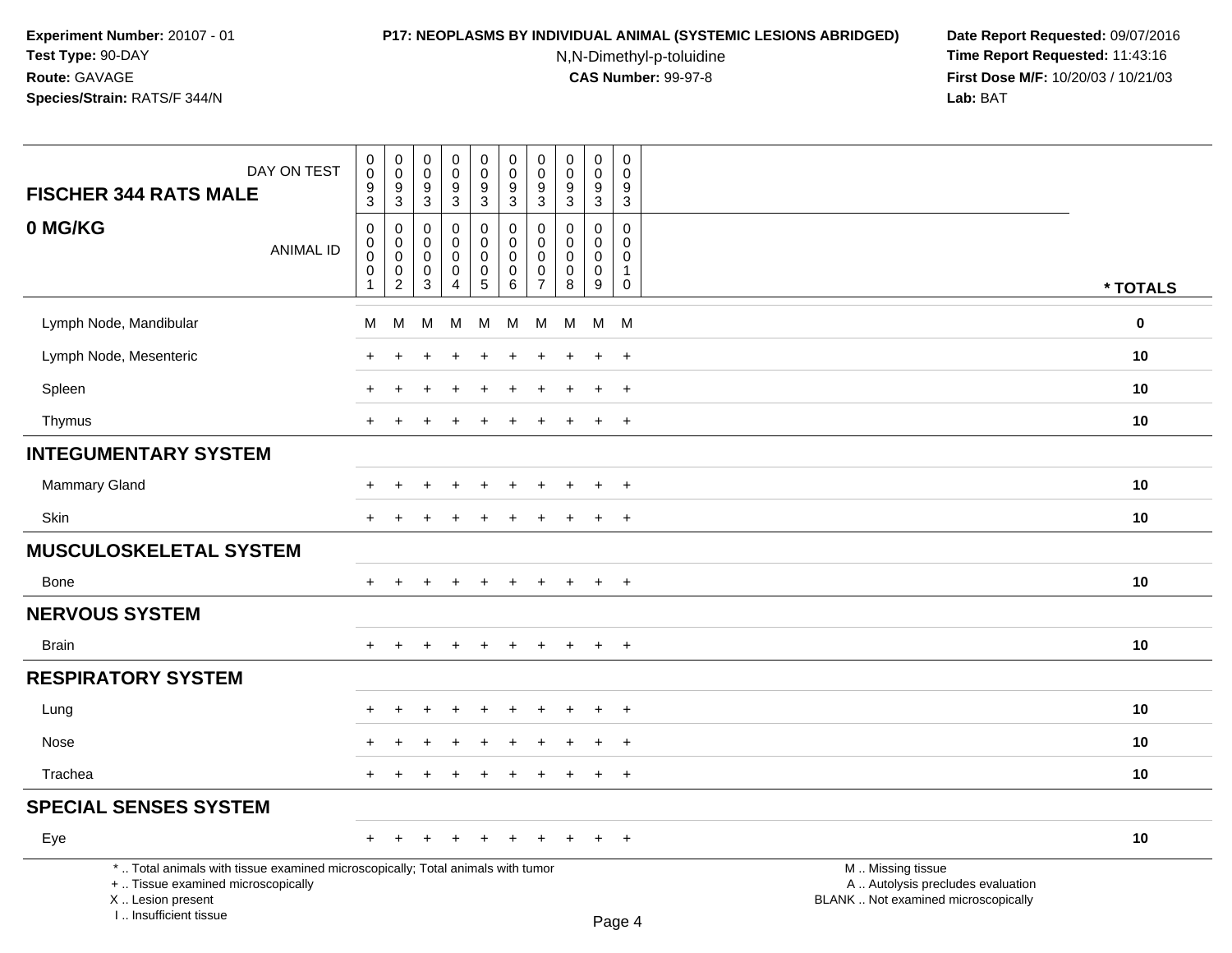### **P17: NEOPLASMS BY INDIVIDUAL ANIMAL (SYSTEMIC LESIONS ABRIDGED) Date Report Requested:** 09/07/2016

N,N-Dimethyl-p-toluidine

| <b>FISCHER 344 RATS MALE</b> | DAY ON TEST      | $\begin{smallmatrix} 0\\0 \end{smallmatrix}$<br>$\boldsymbol{9}$<br>$\mathbf{3}$ | $_{\rm 0}^{\rm 0}$<br>9<br>3                                              | $_{\rm 0}^{\rm 0}$<br>9<br>3                                      | $\overline{0}$<br>$\mathsf{O}\xspace$<br>9<br>3 | $\mathbf 0$<br>0<br>9<br>3                     | $\begin{smallmatrix} 0\\0 \end{smallmatrix}$<br>$\boldsymbol{9}$<br>3 | $\begin{smallmatrix} 0\\0 \end{smallmatrix}$<br>$\boldsymbol{9}$<br>$\mathbf{3}$ | $\begin{smallmatrix} 0\\0 \end{smallmatrix}$<br>9<br>3 | 0<br>0<br>9<br>3      | 0<br>0<br>9<br>3 |          |
|------------------------------|------------------|----------------------------------------------------------------------------------|---------------------------------------------------------------------------|-------------------------------------------------------------------|-------------------------------------------------|------------------------------------------------|-----------------------------------------------------------------------|----------------------------------------------------------------------------------|--------------------------------------------------------|-----------------------|------------------|----------|
| 0 MG/KG                      | <b>ANIMAL ID</b> | 0<br>$\pmb{0}$<br>$\pmb{0}$<br>$\pmb{0}$                                         | $\begin{matrix}0\\0\\0\end{matrix}$<br>$\boldsymbol{0}$<br>$\overline{c}$ | 0<br>$\begin{smallmatrix}0\\0\end{smallmatrix}$<br>$\pmb{0}$<br>3 | 0<br>$\pmb{0}$<br>$\pmb{0}$<br>$\pmb{0}$<br>4   | $\mathbf 0$<br>$\mathbf 0$<br>$\mathbf 0$<br>5 | 0<br>$\pmb{0}$<br>$\mathbf 0$<br>$\mathbf 0$<br>6                     | $\pmb{0}$<br>$\pmb{0}$<br>0<br>$\rightarrow$                                     | 0<br>$_0^0$<br>0<br>8                                  | 0<br>0<br>0<br>0<br>9 | 0<br>0<br>0      | * TOTALS |
| Harderian Gland              |                  | $+$                                                                              |                                                                           | ÷.                                                                | $\div$                                          | $+$                                            | $+$                                                                   | $+$                                                                              | $+$                                                    | $+$                   | $+$              | 10       |
| <b>URINARY SYSTEM</b>        |                  |                                                                                  |                                                                           |                                                                   |                                                 |                                                |                                                                       |                                                                                  |                                                        |                       |                  |          |
| Kidney                       |                  |                                                                                  |                                                                           |                                                                   |                                                 | $+$                                            | $\div$                                                                |                                                                                  |                                                        | $+$                   | $+$              | 10       |
| <b>Urinary Bladder</b>       |                  |                                                                                  |                                                                           |                                                                   |                                                 | $+$                                            | $\ddot{}$                                                             | $\pm$                                                                            | $\pm$                                                  | $\ddot{}$             | $+$              | 10       |
| <b>SYSTEMIC LESIONS</b>      |                  |                                                                                  |                                                                           |                                                                   |                                                 |                                                |                                                                       |                                                                                  |                                                        |                       |                  |          |
| Multiple Organ               |                  |                                                                                  |                                                                           |                                                                   |                                                 | ÷.                                             | $\div$                                                                |                                                                                  |                                                        | $\pm$                 | $+$              | 10       |

<sup>+ ..</sup> Tissue examined microscopically

X .. Lesion present

I .. Insufficient tissue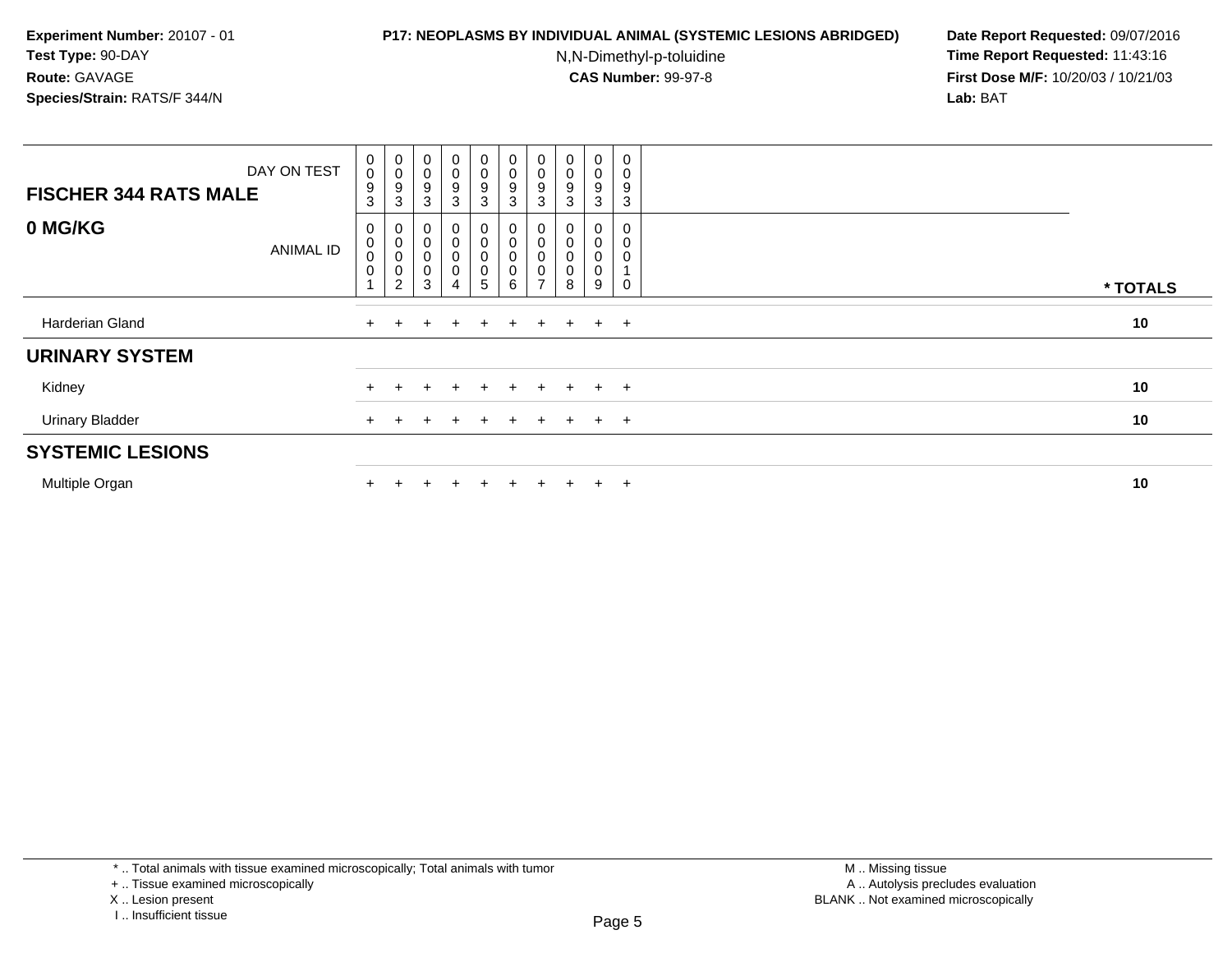# **P17: NEOPLASMS BY INDIVIDUAL ANIMAL (SYSTEMIC LESIONS ABRIDGED) Date Report Requested:** 09/07/2016

N,N-Dimethyl-p-toluidine

 **Time Report Requested:** 11:43:16 **First Dose M/F:** 10/20/03 / 10/21/03<br>**Lab:** BAT **Lab:** BAT

| DAY ON TEST<br><b>FISCHER 344 RATS MALE</b> | 0<br>$\mathbf 0$<br>9<br>3 | $\pmb{0}$<br>$\mathbf 0$<br>$\frac{9}{3}$                       | $\pmb{0}$<br>0<br>$\frac{9}{3}$                                | 0<br>0<br>9<br>$\ensuremath{\mathsf{3}}$      | $\pmb{0}$<br>$\mathbf 0$<br>9<br>$\sqrt{3}$             | 0<br>$\mathbf 0$<br>9<br>3       | $\pmb{0}$<br>$\pmb{0}$<br>9<br>3              | $\mathbf 0$<br>0<br>9<br>3              | $\pmb{0}$<br>0<br>9<br>$\mathbf{3}$ | $\mathbf 0$<br>0<br>9<br>$\mathbf{3}$ |          |
|---------------------------------------------|----------------------------|-----------------------------------------------------------------|----------------------------------------------------------------|-----------------------------------------------|---------------------------------------------------------|----------------------------------|-----------------------------------------------|-----------------------------------------|-------------------------------------|---------------------------------------|----------|
| <b>62.5 MG/KG</b><br><b>ANIMAL ID</b>       | 0<br>$\mathbf 0$<br>0<br>1 | 0<br>$\pmb{0}$<br>$\mathbf 0$<br>$\mathbf{1}$<br>$\overline{2}$ | 0<br>$\mathbf 0$<br>$\mathbf 0$<br>$\mathbf{1}$<br>$\mathsf 3$ | 0<br>0<br>0<br>$\mathbf{1}$<br>$\overline{4}$ | 0<br>0<br>$\mathbf 0$<br>$\mathbf{1}$<br>$\overline{5}$ | 0<br>0<br>0<br>$\mathbf{1}$<br>6 | 0<br>0<br>0<br>$\mathbf{1}$<br>$\overline{7}$ | 0<br>$\Omega$<br>0<br>$\mathbf{1}$<br>8 | 0<br>0<br>0<br>$\mathbf{1}$<br>9    | 0<br>0<br>0<br>$_{\rm 0}^2$           | * TOTALS |
| <b>ALIMENTARY SYSTEM</b>                    |                            |                                                                 |                                                                |                                               |                                                         |                                  |                                               |                                         |                                     |                                       |          |
| Liver                                       |                            |                                                                 |                                                                |                                               |                                                         |                                  |                                               | ٠                                       | $\pm$                               | $\pm$                                 | 10       |
| Stomach, Forestomach                        | $\pm$                      |                                                                 |                                                                |                                               |                                                         |                                  |                                               | $\pm$                                   | $+$                                 | $^{+}$                                | 10       |
| <b>CARDIOVASCULAR SYSTEM</b>                |                            |                                                                 |                                                                |                                               |                                                         |                                  |                                               |                                         |                                     |                                       |          |
| <b>NONE</b>                                 |                            |                                                                 |                                                                |                                               |                                                         |                                  |                                               |                                         |                                     |                                       |          |
| <b>ENDOCRINE SYSTEM</b>                     |                            |                                                                 |                                                                |                                               |                                                         |                                  |                                               |                                         |                                     |                                       |          |
| <b>NONE</b>                                 |                            |                                                                 |                                                                |                                               |                                                         |                                  |                                               |                                         |                                     |                                       |          |
| <b>GENERAL BODY SYSTEM</b>                  |                            |                                                                 |                                                                |                                               |                                                         |                                  |                                               |                                         |                                     |                                       |          |
| <b>NONE</b>                                 |                            |                                                                 |                                                                |                                               |                                                         |                                  |                                               |                                         |                                     |                                       |          |
| <b>GENITAL SYSTEM</b>                       |                            |                                                                 |                                                                |                                               |                                                         |                                  |                                               |                                         |                                     |                                       |          |
| <b>NONE</b>                                 |                            |                                                                 |                                                                |                                               |                                                         |                                  |                                               |                                         |                                     |                                       |          |
| <b>HEMATOPOIETIC SYSTEM</b>                 |                            |                                                                 |                                                                |                                               |                                                         |                                  |                                               |                                         |                                     |                                       |          |
| <b>Bone Marrow</b>                          |                            |                                                                 |                                                                |                                               |                                                         |                                  |                                               |                                         |                                     | $^+$                                  | 10       |
| Lymph Node, Mesenteric                      |                            |                                                                 |                                                                |                                               |                                                         |                                  |                                               |                                         | $+$                                 | $\overline{+}$                        | 10       |
| Spleen                                      | $\ddot{}$                  |                                                                 |                                                                |                                               |                                                         | ÷                                |                                               | $\div$                                  | $+$                                 | $\overline{+}$                        | 10       |
| Thymus                                      | $+$                        | ÷                                                               |                                                                | +                                             | ÷                                                       | $\ddot{}$                        | $\ddot{}$                                     | $\ddot{}$                               | $+$                                 | $^{+}$                                | 10       |
| <b>INTEGUMENTARY SYSTEM</b>                 |                            |                                                                 |                                                                |                                               |                                                         |                                  |                                               |                                         |                                     |                                       |          |

\* .. Total animals with tissue examined microscopically; Total animals with tumor

+ .. Tissue examined microscopically

X .. Lesion present

I .. Insufficient tissue

M .. Missing tissue y the contract of the contract of the contract of the contract of the contract of  $\mathsf A$  . Autolysis precludes evaluation Lesion present BLANK .. Not examined microscopically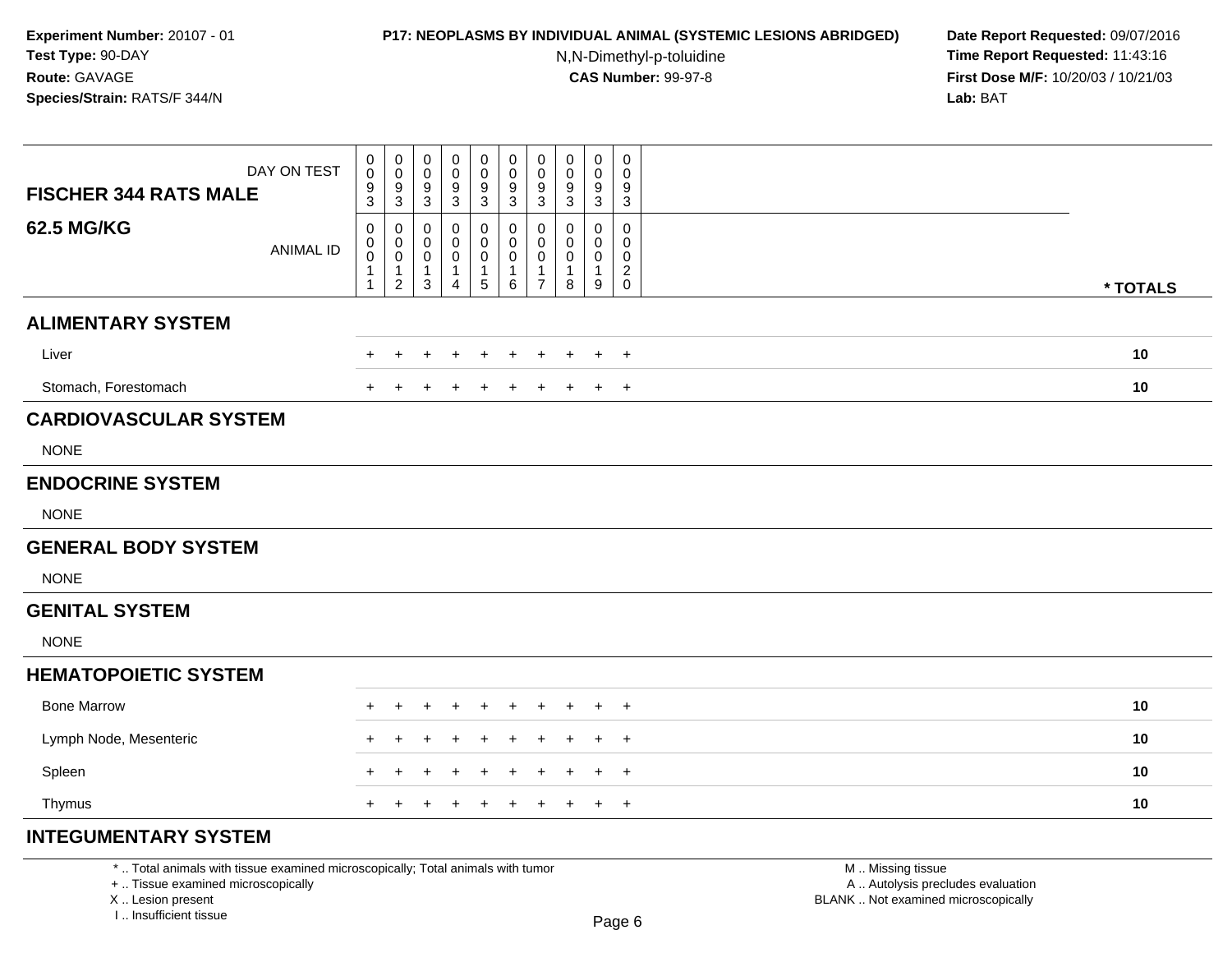## **P17: NEOPLASMS BY INDIVIDUAL ANIMAL (SYSTEMIC LESIONS ABRIDGED) Date Report Requested:** 09/07/2016

N,N-Dimethyl-p-toluidine

 **Time Report Requested:** 11:43:16 **First Dose M/F:** 10/20/03 / 10/21/03<br>**Lab:** BAT **Lab:** BAT

| DAY ON TEST<br><b>FISCHER 344 RATS MALE</b> | $\mathbf 0$<br>$\mathbf 0$<br>$\frac{9}{3}$                   | $\boldsymbol{0}$<br>$\pmb{0}$<br>$\frac{9}{3}$                                                | 0<br>0<br>9<br>3                   | $\pmb{0}$<br>$\mathbf 0$<br>9<br>$\mathbf{3}$ | 0<br>$\boldsymbol{0}$<br>9<br>3 | $\pmb{0}$<br>$\pmb{0}$<br>$\boldsymbol{9}$<br>$\mathfrak{Z}$ | $\mathbf 0$<br>$\mathbf 0$<br>$\boldsymbol{9}$<br>$\sqrt{3}$ | $\pmb{0}$<br>0<br>9<br>3      | $\pmb{0}$<br>$\pmb{0}$<br>$\boldsymbol{9}$<br>$\mathbf{3}$ | 0<br>0<br>9<br>$\mathbf 3$                             |          |
|---------------------------------------------|---------------------------------------------------------------|-----------------------------------------------------------------------------------------------|------------------------------------|-----------------------------------------------|---------------------------------|--------------------------------------------------------------|--------------------------------------------------------------|-------------------------------|------------------------------------------------------------|--------------------------------------------------------|----------|
| <b>62.5 MG/KG</b><br><b>ANIMAL ID</b>       | $\mathbf 0$<br>$\pmb{0}$<br>$\pmb{0}$<br>$\overline{1}$<br>-1 | $\mathbf 0$<br>$\begin{smallmatrix} 0\\0 \end{smallmatrix}$<br>$\mathbf{1}$<br>$\overline{2}$ | 0<br>0<br>0<br>$\overline{1}$<br>3 | 0<br>0<br>0<br>$\mathbf 1$<br>$\overline{4}$  | 0<br>0<br>0<br>1<br>5           | 0<br>$\mathbf 0$<br>$\pmb{0}$<br>$\mathbf{1}$<br>6           | 0<br>0<br>0<br>$\mathbf{1}$<br>$\overline{7}$                | $\Omega$<br>0<br>0<br>-1<br>8 | $\mathbf 0$<br>0<br>$\mathbf 0$<br>$\mathbf{1}$<br>9       | 0<br>$\mathbf 0$<br>0<br>$\overline{c}$<br>$\mathbf 0$ | * TOTALS |
| <b>NONE</b>                                 |                                                               |                                                                                               |                                    |                                               |                                 |                                                              |                                                              |                               |                                                            |                                                        |          |
| <b>MUSCULOSKELETAL SYSTEM</b>               |                                                               |                                                                                               |                                    |                                               |                                 |                                                              |                                                              |                               |                                                            |                                                        |          |
| <b>NONE</b>                                 |                                                               |                                                                                               |                                    |                                               |                                 |                                                              |                                                              |                               |                                                            |                                                        |          |
| <b>NERVOUS SYSTEM</b>                       |                                                               |                                                                                               |                                    |                                               |                                 |                                                              |                                                              |                               |                                                            |                                                        |          |
| <b>NONE</b>                                 |                                                               |                                                                                               |                                    |                                               |                                 |                                                              |                                                              |                               |                                                            |                                                        |          |
| <b>RESPIRATORY SYSTEM</b>                   |                                                               |                                                                                               |                                    |                                               |                                 |                                                              |                                                              |                               |                                                            |                                                        |          |
| Lung                                        | $\pm$                                                         | $\div$                                                                                        | $\div$                             | $\ddot{}$                                     | $\ddot{}$                       | $\ddot{}$                                                    | $\pm$                                                        | $\ddot{}$                     | $+$                                                        | $+$                                                    | 10       |
| Nose                                        |                                                               |                                                                                               |                                    |                                               |                                 |                                                              |                                                              |                               |                                                            | $\overline{+}$                                         | 10       |
| Trachea                                     | $+$                                                           |                                                                                               |                                    |                                               | $\div$                          | $\ddot{}$                                                    | $\pm$                                                        | $\pm$                         | $+$                                                        | $+$                                                    | 10       |
| <b>SPECIAL SENSES SYSTEM</b>                |                                                               |                                                                                               |                                    |                                               |                                 |                                                              |                                                              |                               |                                                            |                                                        |          |
| <b>NONE</b>                                 |                                                               |                                                                                               |                                    |                                               |                                 |                                                              |                                                              |                               |                                                            |                                                        |          |
| <b>URINARY SYSTEM</b>                       |                                                               |                                                                                               |                                    |                                               |                                 |                                                              |                                                              |                               |                                                            |                                                        |          |
| Kidney                                      | $+$                                                           | $+$                                                                                           | $\pm$                              | ÷                                             | $\pm$                           | $\pm$                                                        | $+$                                                          | $+$                           |                                                            | $+$ $+$                                                | 10       |
| <b>SYSTEMIC LESIONS</b>                     |                                                               |                                                                                               |                                    |                                               |                                 |                                                              |                                                              |                               |                                                            |                                                        |          |
| Multiple Organ                              | $\ddot{}$                                                     | $\pm$                                                                                         | +                                  |                                               | $\div$                          | $\ddot{}$                                                    | $\ddot{}$                                                    | $\pm$                         | $+$                                                        | $+$                                                    | 10       |
|                                             |                                                               |                                                                                               |                                    |                                               |                                 |                                                              |                                                              |                               |                                                            |                                                        |          |
|                                             |                                                               |                                                                                               |                                    |                                               |                                 |                                                              |                                                              |                               |                                                            |                                                        |          |

\* .. Total animals with tissue examined microscopically; Total animals with tumor

+ .. Tissue examined microscopically

X .. Lesion present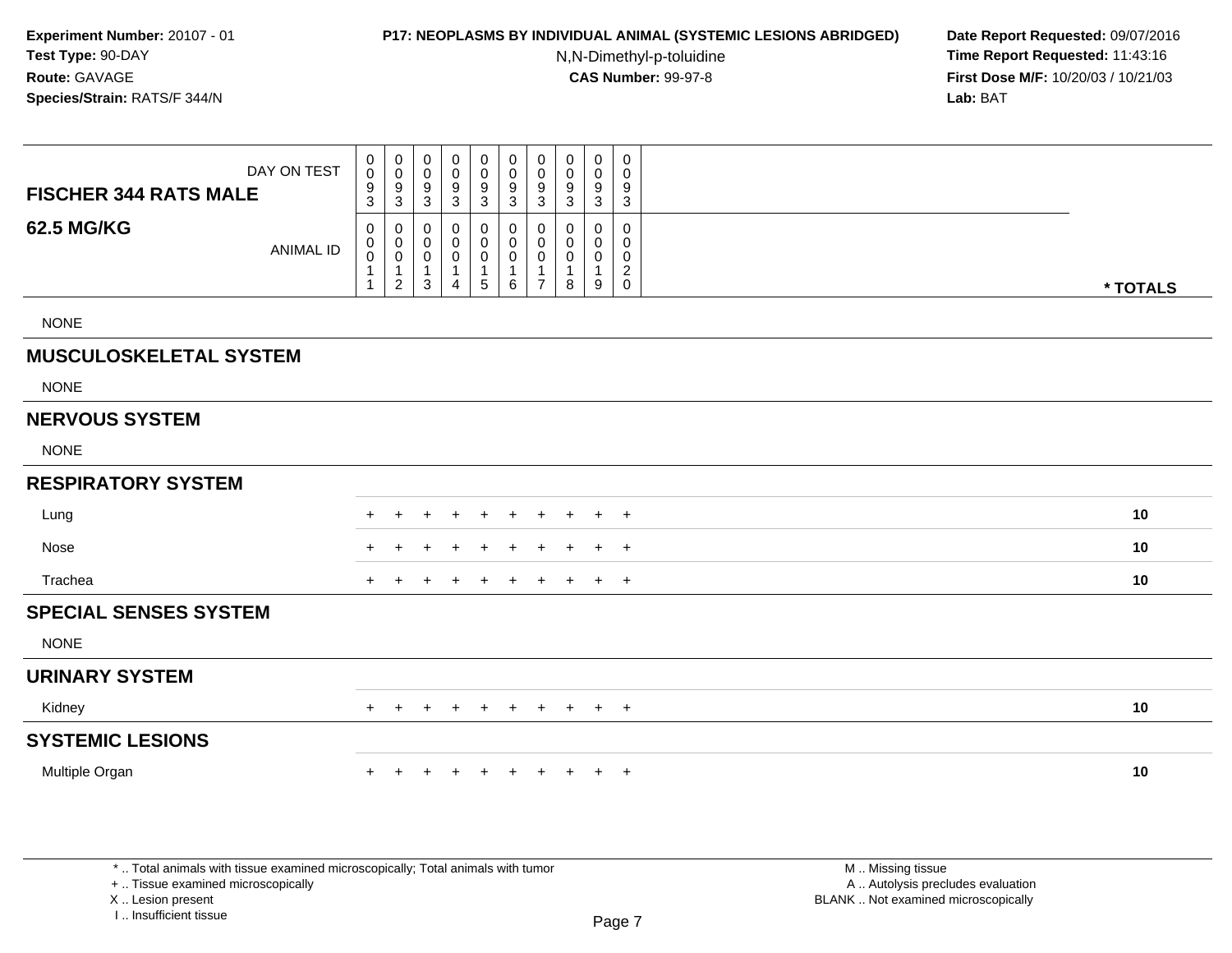## **P17: NEOPLASMS BY INDIVIDUAL ANIMAL (SYSTEMIC LESIONS ABRIDGED) Date Report Requested:** 09/07/2016

N,N-Dimethyl-p-toluidine

 **Time Report Requested:** 11:43:16 **First Dose M/F:** 10/20/03 / 10/21/03<br>**Lab:** BAT **Lab:** BAT

| DAY ON TEST<br><b>FISCHER 344 RATS MALE</b> | 0<br>$\mathsf{O}\xspace$<br>$\frac{9}{3}$ | $\pmb{0}$<br>$\mathsf{O}\xspace$<br>$\frac{9}{3}$ | 0<br>$\mathbf 0$<br>9<br>$\mathbf{3}$ | 0<br>0<br>$\frac{9}{3}$      | $\pmb{0}$<br>$\mathbf 0$<br>9<br>3               | $\pmb{0}$<br>$\mathbf 0$<br>$^9_3$ | $\boldsymbol{0}$<br>$\mathbf 0$<br>9<br>3        | $\pmb{0}$<br>0<br>9<br>3               | $\mathbf 0$<br>0<br>9<br>$\mathbf{3}$ | $\pmb{0}$<br>$\mathbf 0$<br>9<br>3 |          |  |
|---------------------------------------------|-------------------------------------------|---------------------------------------------------|---------------------------------------|------------------------------|--------------------------------------------------|------------------------------------|--------------------------------------------------|----------------------------------------|---------------------------------------|------------------------------------|----------|--|
| <b>125 MG/KG</b><br><b>ANIMAL ID</b>        | 0<br>0<br>0<br>$\overline{c}$<br>1        | 0<br>0<br>$\mathbf 0$<br>$\frac{2}{2}$            | 0<br>0<br>0<br>$\frac{2}{3}$          | 0<br>0<br>0<br>$\frac{2}{4}$ | 0<br>$\mathbf 0$<br>$\mathbf 0$<br>$\frac{2}{5}$ | 0<br>0<br>0<br>$\frac{2}{6}$       | 0<br>$\mathbf 0$<br>$\mathbf 0$<br>$\frac{2}{7}$ | 0<br>0<br>$\mathbf 0$<br>$\frac{2}{8}$ | 0<br>0<br>0<br>$\frac{2}{9}$          | 0<br>0<br>0<br>3<br>$\mathbf 0$    | * TOTALS |  |
| <b>ALIMENTARY SYSTEM</b>                    |                                           |                                                   |                                       |                              |                                                  |                                    |                                                  |                                        |                                       |                                    |          |  |
| Liver                                       |                                           |                                                   |                                       |                              |                                                  |                                    |                                                  |                                        | $\ddot{}$                             | $\overline{+}$                     | 10       |  |
| Stomach, Forestomach                        | $+$                                       |                                                   |                                       |                              |                                                  |                                    |                                                  |                                        | $+$                                   | $\overline{+}$                     | 10       |  |
| <b>CARDIOVASCULAR SYSTEM</b>                |                                           |                                                   |                                       |                              |                                                  |                                    |                                                  |                                        |                                       |                                    |          |  |
| <b>NONE</b>                                 |                                           |                                                   |                                       |                              |                                                  |                                    |                                                  |                                        |                                       |                                    |          |  |
| <b>ENDOCRINE SYSTEM</b>                     |                                           |                                                   |                                       |                              |                                                  |                                    |                                                  |                                        |                                       |                                    |          |  |
| <b>NONE</b>                                 |                                           |                                                   |                                       |                              |                                                  |                                    |                                                  |                                        |                                       |                                    |          |  |
| <b>GENERAL BODY SYSTEM</b>                  |                                           |                                                   |                                       |                              |                                                  |                                    |                                                  |                                        |                                       |                                    |          |  |
| <b>NONE</b>                                 |                                           |                                                   |                                       |                              |                                                  |                                    |                                                  |                                        |                                       |                                    |          |  |
| <b>GENITAL SYSTEM</b>                       |                                           |                                                   |                                       |                              |                                                  |                                    |                                                  |                                        |                                       |                                    |          |  |
| <b>NONE</b>                                 |                                           |                                                   |                                       |                              |                                                  |                                    |                                                  |                                        |                                       |                                    |          |  |
| <b>HEMATOPOIETIC SYSTEM</b>                 |                                           |                                                   |                                       |                              |                                                  |                                    |                                                  |                                        |                                       |                                    |          |  |
| <b>Bone Marrow</b>                          |                                           |                                                   |                                       |                              |                                                  |                                    |                                                  |                                        |                                       | $\overline{1}$                     | 10       |  |
| Lymph Node, Mesenteric                      | $\ddot{}$                                 | $\div$                                            | $\pm$                                 | ٠                            | ÷                                                | $\ddot{}$                          |                                                  | ÷                                      | $+$                                   | $\overline{+}$                     | 10       |  |
| Spleen                                      | ٠                                         |                                                   |                                       |                              |                                                  |                                    |                                                  |                                        | $\pm$                                 | $\overline{+}$                     | 10       |  |
| Thymus                                      | $+$                                       |                                                   |                                       |                              |                                                  | $\ddot{}$                          | $\div$                                           | $\ddot{}$                              | $+$                                   | $+$                                | 10       |  |
| <b>INTEGUMENTARY SYSTEM</b>                 |                                           |                                                   |                                       |                              |                                                  |                                    |                                                  |                                        |                                       |                                    |          |  |

\* .. Total animals with tissue examined microscopically; Total animals with tumor

+ .. Tissue examined microscopically

X .. Lesion present

I .. Insufficient tissue

M .. Missing tissue y the contract of the contract of the contract of the contract of the contract of  $\mathsf A$  . Autolysis precludes evaluation Lesion present BLANK .. Not examined microscopically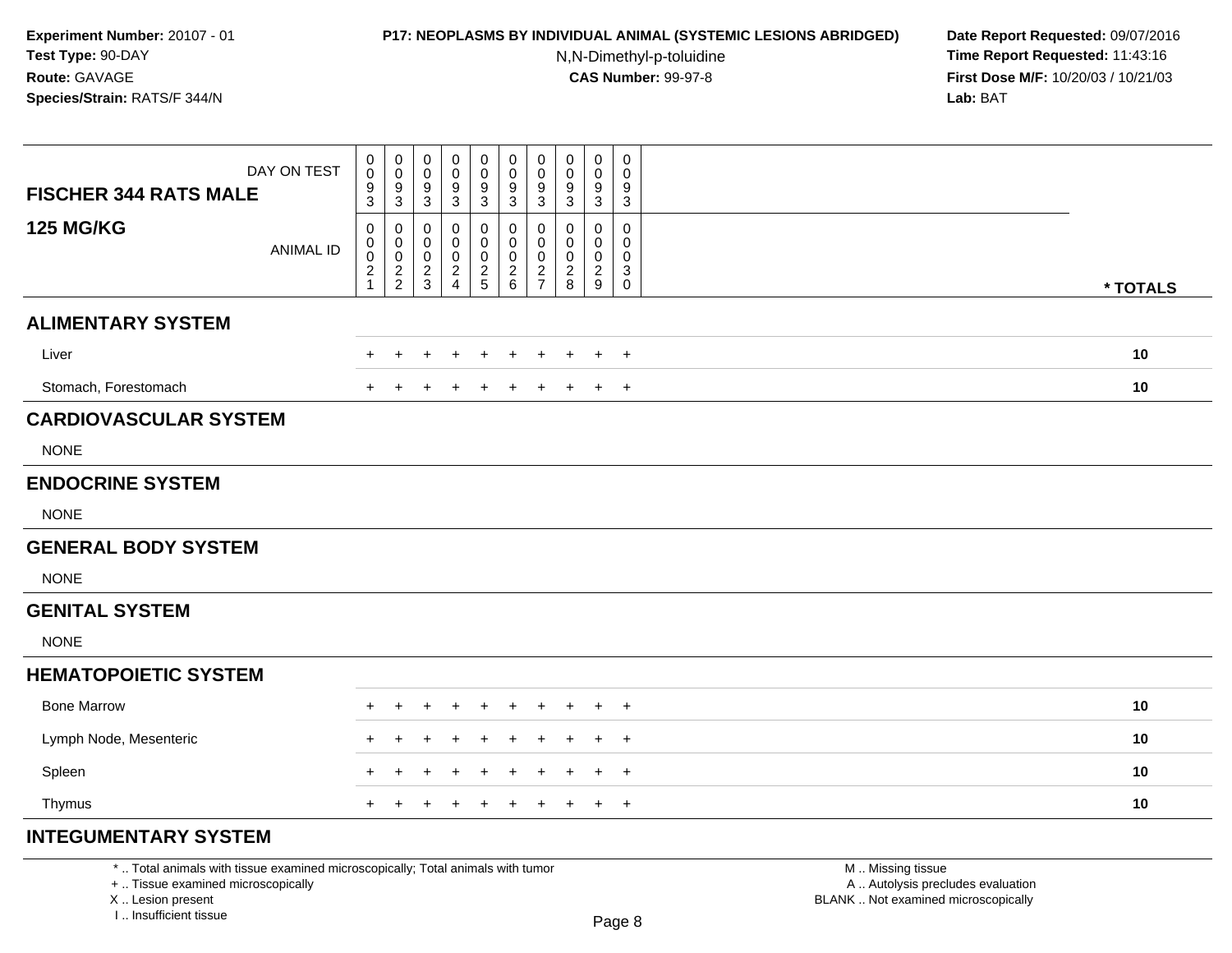## **P17: NEOPLASMS BY INDIVIDUAL ANIMAL (SYSTEMIC LESIONS ABRIDGED) Date Report Requested:** 09/07/2016

N,N-Dimethyl-p-toluidine

 **Time Report Requested:** 11:43:16 **First Dose M/F:** 10/20/03 / 10/21/03<br>**Lab:** BAT **Lab:** BAT

| DAY ON TEST<br><b>FISCHER 344 RATS MALE</b> | $_0^0$<br>$\frac{9}{3}$                                               | $\pmb{0}$<br>$\pmb{0}$<br>$\frac{9}{3}$   | 0<br>$\mathbf 0$<br>$9\,$<br>$\mathbf{3}$              | 0<br>$\mathbf 0$<br>$\boldsymbol{9}$<br>3    | 0<br>$\mathbf 0$<br>$\frac{9}{3}$                        | $\pmb{0}$<br>$\mathbf 0$<br>$\boldsymbol{9}$<br>$\sqrt{3}$ | $\pmb{0}$<br>$\mathbf 0$<br>$\boldsymbol{9}$<br>$\overline{3}$                | 0<br>0<br>9<br>$\mathbf{3}$                            | $\boldsymbol{0}$<br>$\mathbf 0$<br>9<br>$\mathbf 3$              | 0<br>0<br>9<br>$\sqrt{3}$                                |          |  |
|---------------------------------------------|-----------------------------------------------------------------------|-------------------------------------------|--------------------------------------------------------|----------------------------------------------|----------------------------------------------------------|------------------------------------------------------------|-------------------------------------------------------------------------------|--------------------------------------------------------|------------------------------------------------------------------|----------------------------------------------------------|----------|--|
| <b>125 MG/KG</b><br><b>ANIMAL ID</b>        | $\mathbf 0$<br>$\mathbf 0$<br>$\pmb{0}$<br>$\sqrt{2}$<br>$\mathbf{1}$ | $\mathbf 0$<br>$\pmb{0}$<br>$\frac{0}{2}$ | 0<br>0<br>$\mathbf 0$<br>$\overline{c}$<br>$\mathsf 3$ | 0<br>0<br>$\mathbf 0$<br>$\overline{a}$<br>4 | 0<br>$\boldsymbol{0}$<br>$\boldsymbol{0}$<br>$rac{2}{5}$ | 0<br>$\mathbf 0$<br>0<br>$\overline{2}$<br>$\,6\,$         | $\mathbf 0$<br>$\pmb{0}$<br>$\mathbf 0$<br>$\boldsymbol{2}$<br>$\overline{7}$ | $\mathbf 0$<br>0<br>$\mathbf 0$<br>$\overline{2}$<br>8 | $\mathbf 0$<br>$\mathbf 0$<br>$\mathbf 0$<br>$\sqrt{2}$<br>$9\,$ | 0<br>0<br>$\mathbf 0$<br>$\mathsf 3$<br>$\boldsymbol{0}$ | * TOTALS |  |
| <b>NONE</b>                                 |                                                                       |                                           |                                                        |                                              |                                                          |                                                            |                                                                               |                                                        |                                                                  |                                                          |          |  |
| <b>MUSCULOSKELETAL SYSTEM</b>               |                                                                       |                                           |                                                        |                                              |                                                          |                                                            |                                                                               |                                                        |                                                                  |                                                          |          |  |
| <b>NONE</b>                                 |                                                                       |                                           |                                                        |                                              |                                                          |                                                            |                                                                               |                                                        |                                                                  |                                                          |          |  |
| <b>NERVOUS SYSTEM</b>                       |                                                                       |                                           |                                                        |                                              |                                                          |                                                            |                                                                               |                                                        |                                                                  |                                                          |          |  |
| <b>NONE</b>                                 |                                                                       |                                           |                                                        |                                              |                                                          |                                                            |                                                                               |                                                        |                                                                  |                                                          |          |  |
| <b>RESPIRATORY SYSTEM</b>                   |                                                                       |                                           |                                                        |                                              |                                                          |                                                            |                                                                               |                                                        |                                                                  |                                                          |          |  |
| Lung                                        | ٠.                                                                    | $\pm$                                     | +                                                      | $\ddot{}$                                    | $\ddot{}$                                                | $+$                                                        | $+$                                                                           | $\ddot{}$                                              | $\ddot{}$                                                        | $+$                                                      | 10       |  |
| Nose                                        |                                                                       |                                           |                                                        |                                              |                                                          |                                                            |                                                                               |                                                        | $\pm$                                                            | $+$                                                      | 10       |  |
| Trachea                                     | $+$                                                                   |                                           |                                                        |                                              | $\ddot{}$                                                | $\ddot{}$                                                  | $\ddot{}$                                                                     | $\pm$                                                  | $\pm$                                                            | $+$                                                      | 10       |  |
| <b>SPECIAL SENSES SYSTEM</b>                |                                                                       |                                           |                                                        |                                              |                                                          |                                                            |                                                                               |                                                        |                                                                  |                                                          |          |  |
| <b>NONE</b>                                 |                                                                       |                                           |                                                        |                                              |                                                          |                                                            |                                                                               |                                                        |                                                                  |                                                          |          |  |
| <b>URINARY SYSTEM</b>                       |                                                                       |                                           |                                                        |                                              |                                                          |                                                            |                                                                               |                                                        |                                                                  |                                                          |          |  |
| Kidney                                      | $+$                                                                   | $\ddot{}$                                 |                                                        |                                              | $\pm$                                                    | $\ddot{}$                                                  | $\ddot{}$                                                                     | $\ddot{}$                                              | $\ddot{}$                                                        | $+$                                                      | 10       |  |
| <b>SYSTEMIC LESIONS</b>                     |                                                                       |                                           |                                                        |                                              |                                                          |                                                            |                                                                               |                                                        |                                                                  |                                                          |          |  |
| Multiple Organ                              | $+$                                                                   | $+$                                       | $\ddot{}$                                              | $\ddot{}$                                    | $\ddot{}$                                                | $+$                                                        | $+$                                                                           | $\ddot{}$                                              | $+$ $+$                                                          |                                                          | 10       |  |
|                                             |                                                                       |                                           |                                                        |                                              |                                                          |                                                            |                                                                               |                                                        |                                                                  |                                                          |          |  |
|                                             |                                                                       |                                           |                                                        |                                              |                                                          |                                                            |                                                                               |                                                        |                                                                  |                                                          |          |  |

\* .. Total animals with tissue examined microscopically; Total animals with tumor

+ .. Tissue examined microscopically

X .. Lesion present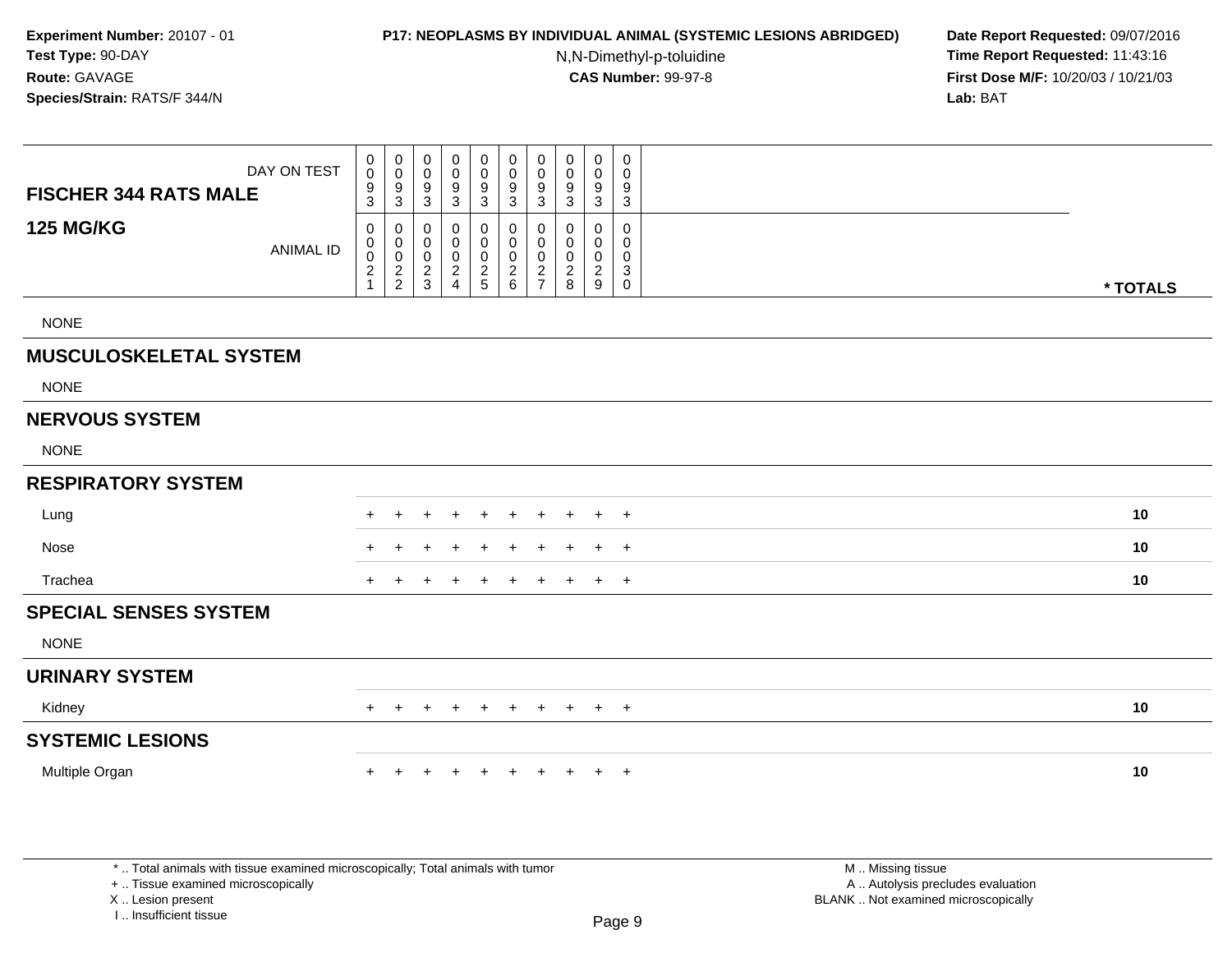# **P17: NEOPLASMS BY INDIVIDUAL ANIMAL (SYSTEMIC LESIONS ABRIDGED) Date Report Requested:** 09/07/2016

N,N-Dimethyl-p-toluidine

 **Time Report Requested:** 11:43:16 **First Dose M/F:** 10/20/03 / 10/21/03<br>**Lab:** BAT **Lab:** BAT

| DAY ON TEST<br><b>FISCHER 344 RATS MALE</b> | 0<br>$\mathsf 0$<br>$\frac{9}{3}$                     | $\pmb{0}$<br>$\mathbf 0$<br>$\frac{9}{3}$ | 0<br>$\pmb{0}$<br>9<br>$\sqrt{3}$ | 0<br>0<br>9<br>$\ensuremath{\mathsf{3}}$      | 0<br>$\pmb{0}$<br>9<br>$\mathbf{3}$                        | 0<br>$\pmb{0}$<br>$\frac{9}{3}$ | 0<br>$\pmb{0}$<br>$\boldsymbol{9}$<br>$\mathbf{3}$ | $\mathbf 0$<br>0<br>9<br>3      | $\mathbf 0$<br>0<br>9<br>$\mathbf{3}$ | $\pmb{0}$<br>0<br>9<br>$\sqrt{3}$                       |          |
|---------------------------------------------|-------------------------------------------------------|-------------------------------------------|-----------------------------------|-----------------------------------------------|------------------------------------------------------------|---------------------------------|----------------------------------------------------|---------------------------------|---------------------------------------|---------------------------------------------------------|----------|
| <b>250 MG/KG</b><br><b>ANIMAL ID</b>        | 0<br>0<br>$\pmb{0}$<br>$\ensuremath{\mathsf{3}}$<br>1 | 0<br>$\mathbf 0$<br>0<br>$\frac{3}{2}$    | 0<br>0<br>0<br>$_3^3$             | 0<br>0<br>0<br>$\mathbf{3}$<br>$\overline{4}$ | $\mathbf 0$<br>$\mathbf 0$<br>$\mathbf 0$<br>$\frac{3}{5}$ | 0<br>0<br>0<br>$^3$ 6           | 0<br>$\mathbf 0$<br>$\mathbf 0$<br>$\frac{3}{7}$   | $\mathbf 0$<br>0<br>0<br>3<br>8 | 0<br>0<br>0<br>$_9^3$                 | $\mathbf 0$<br>0<br>0<br>$\overline{4}$<br>$\mathsf{O}$ | * TOTALS |
| <b>ALIMENTARY SYSTEM</b>                    |                                                       |                                           |                                   |                                               |                                                            |                                 |                                                    |                                 |                                       |                                                         |          |
| Liver                                       |                                                       |                                           |                                   |                                               |                                                            |                                 |                                                    |                                 | $\pm$                                 | $\overline{+}$                                          | 10       |
| Stomach, Forestomach                        | $+$                                                   | $\div$                                    |                                   |                                               |                                                            |                                 |                                                    |                                 | $+$                                   | $\overline{+}$                                          | 10       |
| <b>CARDIOVASCULAR SYSTEM</b>                |                                                       |                                           |                                   |                                               |                                                            |                                 |                                                    |                                 |                                       |                                                         |          |
| <b>NONE</b>                                 |                                                       |                                           |                                   |                                               |                                                            |                                 |                                                    |                                 |                                       |                                                         |          |
| <b>ENDOCRINE SYSTEM</b>                     |                                                       |                                           |                                   |                                               |                                                            |                                 |                                                    |                                 |                                       |                                                         |          |
| <b>NONE</b>                                 |                                                       |                                           |                                   |                                               |                                                            |                                 |                                                    |                                 |                                       |                                                         |          |
| <b>GENERAL BODY SYSTEM</b>                  |                                                       |                                           |                                   |                                               |                                                            |                                 |                                                    |                                 |                                       |                                                         |          |
| <b>NONE</b>                                 |                                                       |                                           |                                   |                                               |                                                            |                                 |                                                    |                                 |                                       |                                                         |          |
| <b>GENITAL SYSTEM</b>                       |                                                       |                                           |                                   |                                               |                                                            |                                 |                                                    |                                 |                                       |                                                         |          |
| <b>NONE</b>                                 |                                                       |                                           |                                   |                                               |                                                            |                                 |                                                    |                                 |                                       |                                                         |          |
| <b>HEMATOPOIETIC SYSTEM</b>                 |                                                       |                                           |                                   |                                               |                                                            |                                 |                                                    |                                 |                                       |                                                         |          |
| <b>Bone Marrow</b>                          |                                                       |                                           |                                   |                                               |                                                            |                                 |                                                    |                                 |                                       | $\overline{+}$                                          | 10       |
| Lymph Node, Mesenteric                      | $\pm$                                                 | $\div$                                    | $\pm$                             |                                               |                                                            | $\pm$                           |                                                    | ÷                               | $+$                                   | $+$                                                     | 10       |
| Spleen                                      |                                                       |                                           |                                   |                                               |                                                            |                                 |                                                    |                                 | $\pm$                                 | $\overline{+}$                                          | 10       |
| Thymus                                      | $+$                                                   | $+$                                       | $+$                               | $\ddot{}$                                     | $\overline{+}$                                             | $+$                             | $\ddot{}$                                          | $\ddot{}$                       | $+$                                   | $+$                                                     | 10       |
| <b>INTEGUMENTARY SYSTEM</b>                 |                                                       |                                           |                                   |                                               |                                                            |                                 |                                                    |                                 |                                       |                                                         |          |

\* .. Total animals with tissue examined microscopically; Total animals with tumor

+ .. Tissue examined microscopically

X .. Lesion present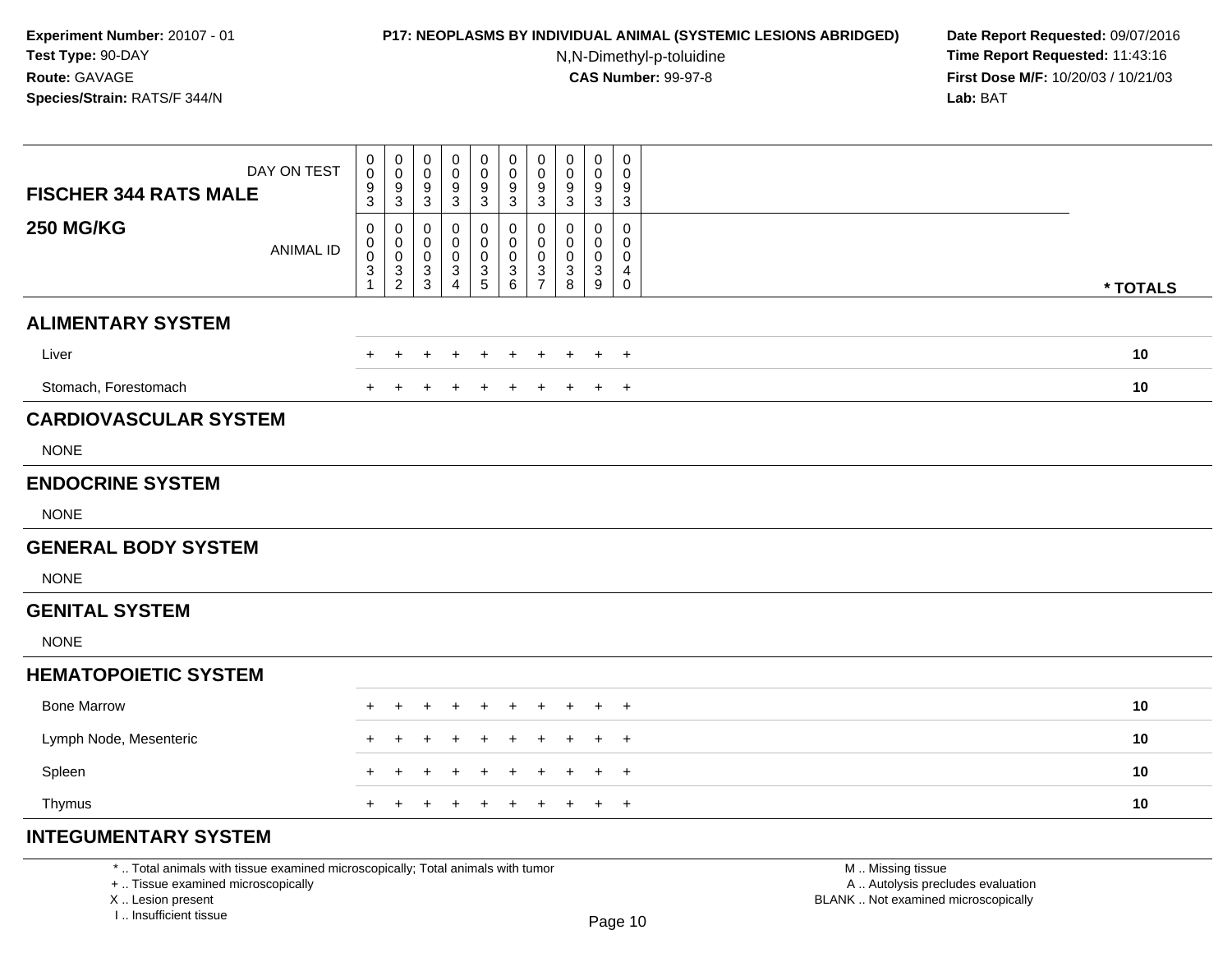#### **P17: NEOPLASMS BY INDIVIDUAL ANIMAL (SYSTEMIC LESIONS ABRIDGED) Date Report Requested:** 09/07/2016

N,N-Dimethyl-p-toluidine

 **Time Report Requested:** 11:43:16 **First Dose M/F:** 10/20/03 / 10/21/03<br>**Lab:** BAT **Lab:** BAT

| DAY ON TEST<br><b>FISCHER 344 RATS MALE</b> | $\mathbf 0$<br>$\pmb{0}$<br>$\frac{9}{3}$                      | $\pmb{0}$<br>$\mathbf 0$<br>$9\,$<br>$\mathbf{3}$ | 0<br>0<br>9<br>$\sqrt{3}$     | 0<br>$\mathbf 0$<br>9<br>$\sqrt{3}$                  | 0<br>$\mathbf 0$<br>9<br>3                       | 0<br>$\pmb{0}$<br>9<br>$\mathbf{3}$                      | 0<br>$\pmb{0}$<br>9<br>$\sqrt{3}$                | $\mathbf 0$<br>$\mathbf 0$<br>9<br>$\ensuremath{\mathsf{3}}$ | $\mathbf 0$<br>$\mathbf 0$<br>9<br>$\mathbf 3$ | 0<br>$\mathbf 0$<br>$9\,$<br>$\mathbf{3}$              |          |
|---------------------------------------------|----------------------------------------------------------------|---------------------------------------------------|-------------------------------|------------------------------------------------------|--------------------------------------------------|----------------------------------------------------------|--------------------------------------------------|--------------------------------------------------------------|------------------------------------------------|--------------------------------------------------------|----------|
| <b>250 MG/KG</b><br><b>ANIMAL ID</b>        | 0<br>$\mathbf 0$<br>$\ddot{\mathbf{0}}$<br>$\overline{3}$<br>1 | 0<br>$\mathsf 0$<br>$\mathbf 0$<br>$\frac{3}{2}$  | 0<br>0<br>$\pmb{0}$<br>3<br>3 | 0<br>$\mathbf 0$<br>$\pmb{0}$<br>3<br>$\overline{4}$ | 0<br>$\mathbf 0$<br>$\mathbf 0$<br>$\frac{3}{5}$ | 0<br>$\mathsf{O}\xspace$<br>$\mathbf 0$<br>$\frac{3}{6}$ | 0<br>$\mathbf 0$<br>$\mathbf 0$<br>$\frac{3}{7}$ | 0<br>0<br>0<br>3<br>8                                        | 0<br>$\mathbf 0$<br>0<br>3<br>9                | 0<br>0<br>$\mathbf 0$<br>$\overline{4}$<br>$\mathbf 0$ | * TOTALS |
| <b>NONE</b>                                 |                                                                |                                                   |                               |                                                      |                                                  |                                                          |                                                  |                                                              |                                                |                                                        |          |
| <b>MUSCULOSKELETAL SYSTEM</b>               |                                                                |                                                   |                               |                                                      |                                                  |                                                          |                                                  |                                                              |                                                |                                                        |          |
| <b>NONE</b>                                 |                                                                |                                                   |                               |                                                      |                                                  |                                                          |                                                  |                                                              |                                                |                                                        |          |
| <b>NERVOUS SYSTEM</b>                       |                                                                |                                                   |                               |                                                      |                                                  |                                                          |                                                  |                                                              |                                                |                                                        |          |
| <b>NONE</b>                                 |                                                                |                                                   |                               |                                                      |                                                  |                                                          |                                                  |                                                              |                                                |                                                        |          |
| <b>RESPIRATORY SYSTEM</b>                   |                                                                |                                                   |                               |                                                      |                                                  |                                                          |                                                  |                                                              |                                                |                                                        |          |
| Lung                                        |                                                                | ÷                                                 | ÷                             | ÷                                                    | $\div$                                           | $\ddot{}$                                                | $\ddot{}$                                        | $\ddot{}$                                                    | $\ddot{}$                                      | $+$                                                    | 10       |
| Nose                                        |                                                                |                                                   |                               |                                                      |                                                  |                                                          |                                                  |                                                              | $\pm$                                          | $+$                                                    | 10       |
| Trachea                                     |                                                                |                                                   |                               |                                                      |                                                  | $\ddot{}$                                                | $\div$                                           | $+$                                                          | $\pm$                                          | $+$                                                    | 10       |
| <b>SPECIAL SENSES SYSTEM</b>                |                                                                |                                                   |                               |                                                      |                                                  |                                                          |                                                  |                                                              |                                                |                                                        |          |
| <b>NONE</b>                                 |                                                                |                                                   |                               |                                                      |                                                  |                                                          |                                                  |                                                              |                                                |                                                        |          |
| <b>URINARY SYSTEM</b>                       |                                                                |                                                   |                               |                                                      |                                                  |                                                          |                                                  |                                                              |                                                |                                                        |          |
| Kidney                                      | $+$                                                            | $\ddot{}$                                         | $\ddot{}$                     | ÷                                                    | $\ddot{}$                                        | $+$                                                      | $\ddot{}$                                        | $+$                                                          | $+$                                            | $+$                                                    | 10       |
| <b>SYSTEMIC LESIONS</b>                     |                                                                |                                                   |                               |                                                      |                                                  |                                                          |                                                  |                                                              |                                                |                                                        |          |
| Multiple Organ                              | $+$                                                            | $\ddot{}$                                         | $\ddot{}$                     | $\ddot{}$                                            | $+$                                              | $+$                                                      | $+$                                              | $+$                                                          |                                                | $+$ $+$                                                | 10       |
|                                             |                                                                |                                                   |                               |                                                      |                                                  |                                                          |                                                  |                                                              |                                                |                                                        |          |
|                                             |                                                                |                                                   |                               |                                                      |                                                  |                                                          |                                                  |                                                              |                                                |                                                        |          |

\* .. Total animals with tissue examined microscopically; Total animals with tumor

+ .. Tissue examined microscopically

X .. Lesion present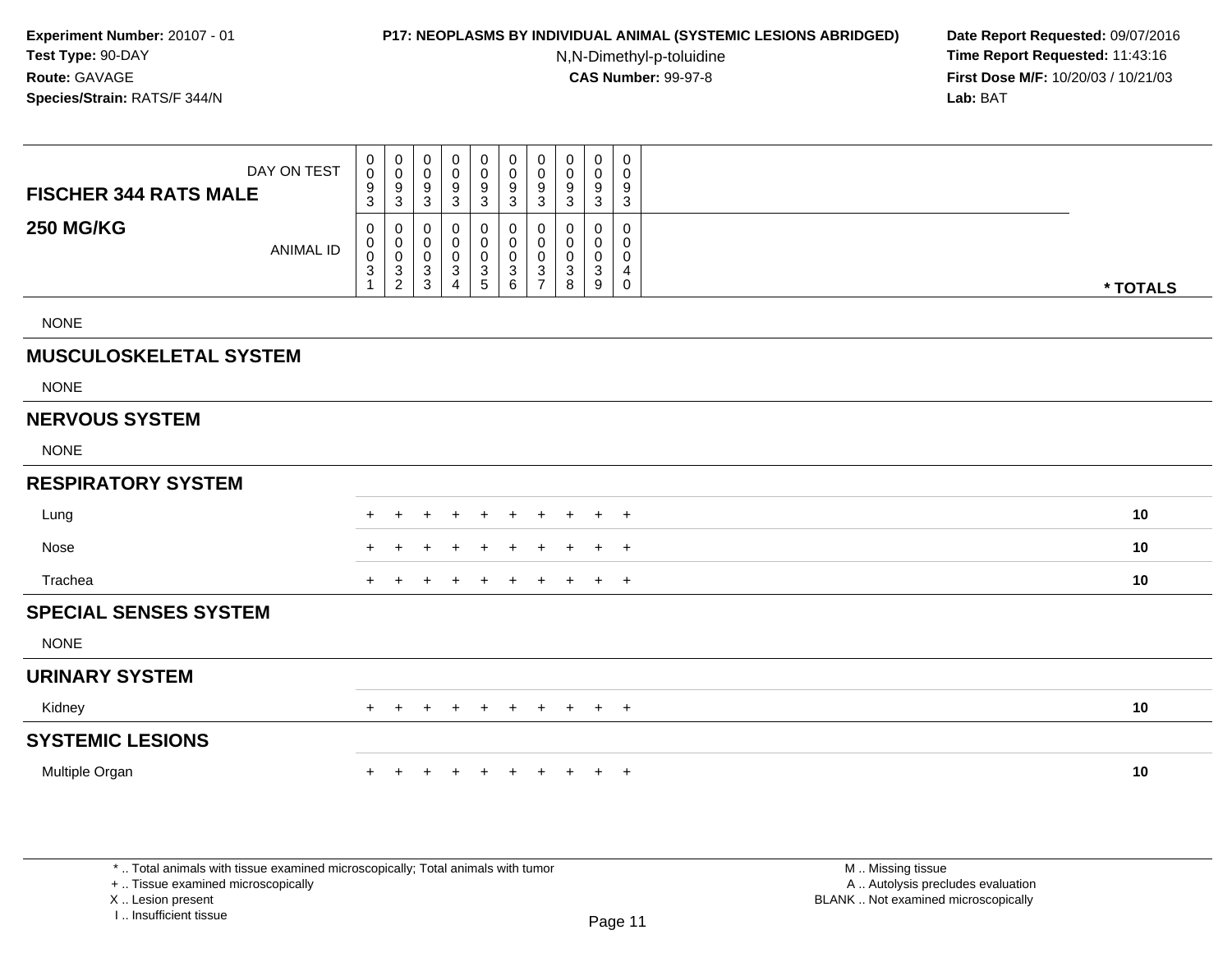### **P17: NEOPLASMS BY INDIVIDUAL ANIMAL (SYSTEMIC LESIONS ABRIDGED) Date Report Requested:** 09/07/2016

N,N-Dimethyl-p-toluidine

 **Time Report Requested:** 11:43:16 **First Dose M/F:** 10/20/03 / 10/21/03<br>**Lab:** BAT **Lab:** BAT

| DAY ON TEST<br><b>FISCHER 344 RATS MALE</b>                                                                           | $_{\rm 0}^{\rm 0}$<br>$\pmb{0}$                       | $\begin{smallmatrix} 0\\0 \end{smallmatrix}$<br>$\boldsymbol{9}$            | $\pmb{0}$<br>0<br>9                                         | $\mathsf 0$<br>$\ddot{\mathbf{0}}$<br>$\boldsymbol{9}$              | $\pmb{0}$<br>$\pmb{0}$<br>$\boldsymbol{9}$                        | $\pmb{0}$<br>$\mathbf 0$<br>$\boldsymbol{9}$                               | $\pmb{0}$<br>$\mathsf 0$<br>9        | $\mathbf 0$<br>0<br>$\boldsymbol{9}$                                | $\pmb{0}$<br>$\pmb{0}$<br>$\boldsymbol{9}$             | $\mathsf{O}\xspace$<br>$\mathbf 0$<br>9                                     |                                                        |          |
|-----------------------------------------------------------------------------------------------------------------------|-------------------------------------------------------|-----------------------------------------------------------------------------|-------------------------------------------------------------|---------------------------------------------------------------------|-------------------------------------------------------------------|----------------------------------------------------------------------------|--------------------------------------|---------------------------------------------------------------------|--------------------------------------------------------|-----------------------------------------------------------------------------|--------------------------------------------------------|----------|
| <b>500 MG/KG</b><br><b>ANIMAL ID</b>                                                                                  | 3<br>$\pmb{0}$<br>$_{\rm 0}^{\rm 0}$<br>$\frac{4}{7}$ | 3<br>0<br>$\begin{smallmatrix} 0\\0 \end{smallmatrix}$<br>4<br>$\mathbf{1}$ | 3<br>$\mathbf 0$<br>$\mathbf 0$<br>0<br>4<br>$\overline{2}$ | 3<br>$\mathsf{O}\xspace$<br>$\pmb{0}$<br>$\pmb{0}$<br>$\frac{4}{3}$ | $\mathbf{3}$<br>0<br>$\mathsf 0$<br>$\ddot{\mathbf{0}}$<br>4<br>4 | $\mathbf{3}$<br>$\mathbf 0$<br>$\mathbf 0$<br>$\mathbf 0$<br>$\frac{4}{5}$ | 3<br>0<br>$\mathbf 0$<br>0<br>4<br>6 | $\mathbf{3}$<br>$\Omega$<br>0<br>$\mathbf 0$<br>$\overline{4}$<br>8 | 3<br>$\mathbf 0$<br>$\mathbf 0$<br>$\pmb{0}$<br>4<br>9 | 3<br>$\mathbf 0$<br>$\mathbf 0$<br>$\mathbf 0$<br>$\sqrt{5}$<br>$\mathbf 0$ |                                                        | * TOTALS |
| <b>ALIMENTARY SYSTEM</b>                                                                                              |                                                       |                                                                             |                                                             |                                                                     |                                                                   |                                                                            |                                      |                                                                     |                                                        |                                                                             |                                                        |          |
| Esophagus                                                                                                             |                                                       |                                                                             |                                                             |                                                                     |                                                                   |                                                                            |                                      |                                                                     |                                                        | $+$                                                                         |                                                        | 10       |
| Intestine Large, Cecum                                                                                                |                                                       |                                                                             |                                                             |                                                                     |                                                                   |                                                                            |                                      |                                                                     |                                                        | $\overline{1}$                                                              |                                                        | 10       |
| Intestine Large, Colon                                                                                                |                                                       |                                                                             |                                                             |                                                                     |                                                                   |                                                                            |                                      |                                                                     |                                                        | $\ddot{}$                                                                   |                                                        | 10       |
| Intestine Large, Rectum                                                                                               |                                                       |                                                                             |                                                             |                                                                     |                                                                   |                                                                            |                                      |                                                                     | $\ddot{}$                                              | $+$                                                                         |                                                        | 10       |
| Intestine Small, Duodenum                                                                                             |                                                       |                                                                             |                                                             |                                                                     |                                                                   |                                                                            |                                      |                                                                     |                                                        | $\overline{+}$                                                              |                                                        | 10       |
| Intestine Small, Ileum                                                                                                |                                                       |                                                                             |                                                             |                                                                     |                                                                   |                                                                            |                                      |                                                                     |                                                        | $\ddot{}$                                                                   |                                                        | 10       |
| Intestine Small, Jejunum                                                                                              |                                                       |                                                                             |                                                             |                                                                     |                                                                   |                                                                            |                                      |                                                                     | $+$                                                    | $+$                                                                         |                                                        | 10       |
| Liver                                                                                                                 |                                                       |                                                                             |                                                             |                                                                     |                                                                   |                                                                            |                                      |                                                                     | $\ddot{}$                                              | $+$                                                                         |                                                        | 10       |
| Pancreas                                                                                                              |                                                       |                                                                             |                                                             |                                                                     |                                                                   |                                                                            |                                      |                                                                     |                                                        | $\overline{+}$                                                              |                                                        | 10       |
| Salivary Glands                                                                                                       |                                                       |                                                                             |                                                             |                                                                     |                                                                   |                                                                            |                                      |                                                                     |                                                        | $\ddot{}$                                                                   |                                                        | 10       |
| Stomach, Forestomach                                                                                                  |                                                       |                                                                             |                                                             |                                                                     |                                                                   |                                                                            |                                      |                                                                     |                                                        | $\ddot{}$                                                                   |                                                        | 10       |
| Stomach, Glandular                                                                                                    |                                                       |                                                                             |                                                             |                                                                     |                                                                   |                                                                            |                                      |                                                                     | $\div$                                                 | $\ddot{}$                                                                   |                                                        | 10       |
| <b>CARDIOVASCULAR SYSTEM</b>                                                                                          |                                                       |                                                                             |                                                             |                                                                     |                                                                   |                                                                            |                                      |                                                                     |                                                        |                                                                             |                                                        |          |
| <b>Blood Vessel</b>                                                                                                   |                                                       |                                                                             |                                                             |                                                                     |                                                                   |                                                                            |                                      |                                                                     |                                                        | $\ddot{}$                                                                   |                                                        | 10       |
| Heart                                                                                                                 |                                                       |                                                                             |                                                             |                                                                     |                                                                   |                                                                            |                                      |                                                                     | $\pm$                                                  | $+$                                                                         |                                                        | 10       |
| <b>ENDOCRINE SYSTEM</b>                                                                                               |                                                       |                                                                             |                                                             |                                                                     |                                                                   |                                                                            |                                      |                                                                     |                                                        |                                                                             |                                                        |          |
| *  Total animals with tissue examined microscopically; Total animals with tumor<br>+  Tissue examined microscopically |                                                       |                                                                             |                                                             |                                                                     |                                                                   |                                                                            |                                      |                                                                     |                                                        |                                                                             | M  Missing tissue<br>A  Autolysis precludes evaluation |          |

X .. Lesion present

I .. Insufficient tissue

Lesion present BLANK .. Not examined microscopically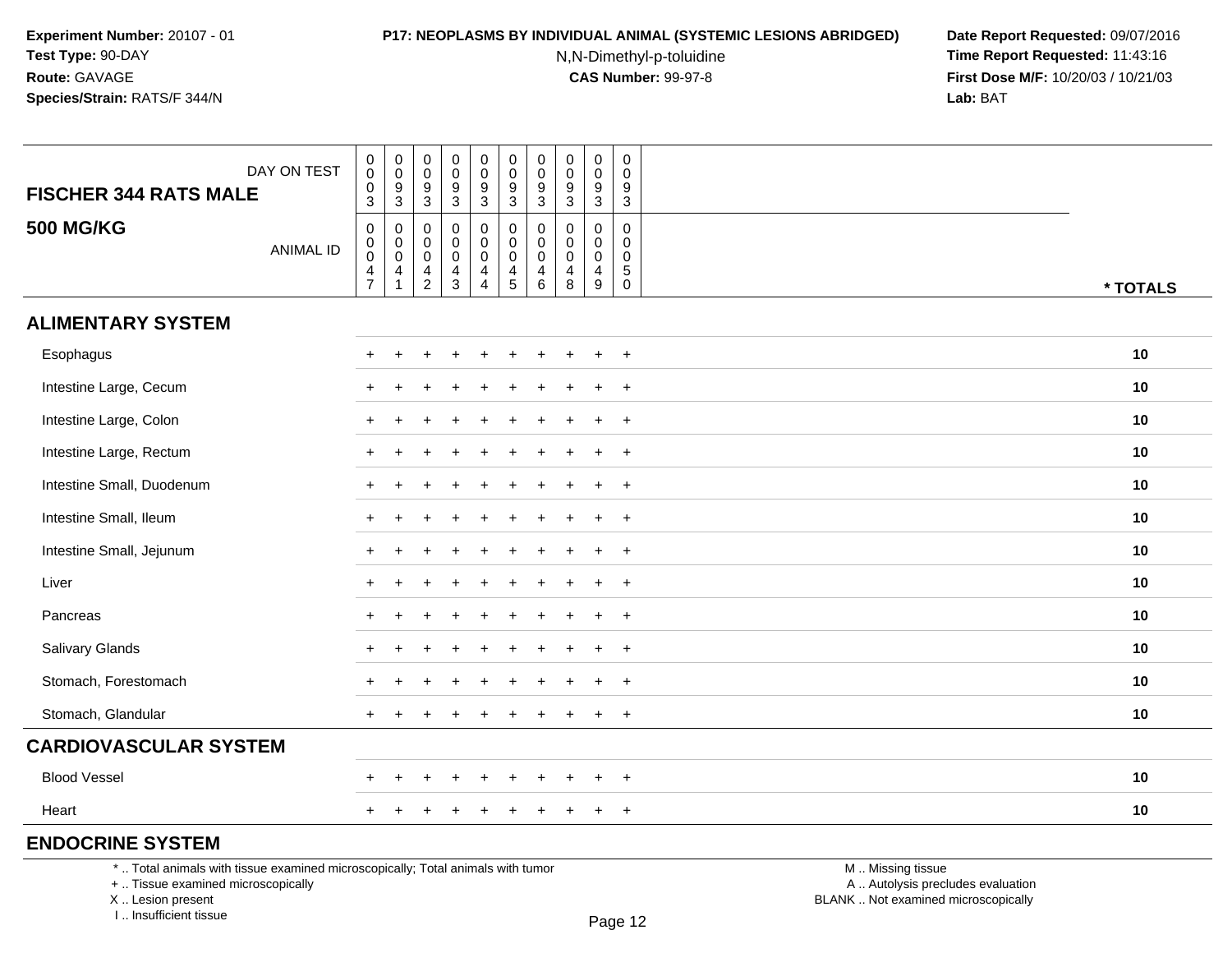# **P17: NEOPLASMS BY INDIVIDUAL ANIMAL (SYSTEMIC LESIONS ABRIDGED) Date Report Requested:** 09/07/2016

N,N-Dimethyl-p-toluidine

| DAY ON TEST<br><b>FISCHER 344 RATS MALE</b>                                                                                                                         | $_{\rm 0}^{\rm 0}$<br>$\mathsf 0$<br>$\mathbf{3}$            | $\begin{smallmatrix}0\\0\end{smallmatrix}$<br>$\boldsymbol{9}$<br>$\sqrt{3}$ | $\pmb{0}$<br>$\mathbf 0$<br>$9\,$<br>$\mathbf{3}$             | $_{\rm 0}^{\rm 0}$<br>$\boldsymbol{9}$<br>$\mathbf{3}$ | $\pmb{0}$<br>$\mathbf 0$<br>$9\,$<br>$\mathfrak{S}$    | $\pmb{0}$<br>$\pmb{0}$<br>$\boldsymbol{9}$<br>$\sqrt{3}$                    | $\pmb{0}$<br>$\pmb{0}$<br>$\boldsymbol{9}$<br>$\mathbf 3$                      | $\pmb{0}$<br>$\mathbf 0$<br>$\boldsymbol{9}$<br>$\mathbf{3}$  | $\pmb{0}$<br>0<br>9<br>3                                      | $\pmb{0}$<br>$\mathbf 0$<br>$\boldsymbol{9}$<br>$\overline{3}$ |                                                                                               |              |
|---------------------------------------------------------------------------------------------------------------------------------------------------------------------|--------------------------------------------------------------|------------------------------------------------------------------------------|---------------------------------------------------------------|--------------------------------------------------------|--------------------------------------------------------|-----------------------------------------------------------------------------|--------------------------------------------------------------------------------|---------------------------------------------------------------|---------------------------------------------------------------|----------------------------------------------------------------|-----------------------------------------------------------------------------------------------|--------------|
| <b>500 MG/KG</b><br><b>ANIMAL ID</b>                                                                                                                                | $\pmb{0}$<br>$\pmb{0}$<br>$\mathbf 0$<br>4<br>$\overline{7}$ | 0<br>$\pmb{0}$<br>$\mathbf 0$<br>4<br>1                                      | $\Omega$<br>$\mathbf 0$<br>$\mathbf 0$<br>4<br>$\overline{2}$ | 0<br>$\mathbf 0$<br>$\mathbf 0$<br>4<br>$\mathbf{3}$   | 0<br>$\mathbf 0$<br>$\mathbf 0$<br>4<br>$\overline{4}$ | $\mathbf 0$<br>$\pmb{0}$<br>$\mathbf 0$<br>$\overline{4}$<br>$\overline{5}$ | $\mathbf{0}$<br>$\mathbf 0$<br>$\mathbf 0$<br>$\overline{4}$<br>$6\phantom{1}$ | $\Omega$<br>$\mathbf 0$<br>$\mathbf 0$<br>$\overline{4}$<br>8 | $\Omega$<br>$\mathbf 0$<br>$\mathbf 0$<br>$\overline{4}$<br>9 | $\mathbf 0$<br>$\mathbf 0$<br>$\mathbf 0$<br>5<br>$\mathbf 0$  |                                                                                               | * TOTALS     |
| <b>Adrenal Cortex</b>                                                                                                                                               |                                                              |                                                                              |                                                               |                                                        |                                                        |                                                                             |                                                                                |                                                               | $\ddot{}$                                                     | $\ddot{}$                                                      |                                                                                               | 10           |
| Adrenal Medulla                                                                                                                                                     |                                                              |                                                                              |                                                               |                                                        |                                                        |                                                                             |                                                                                |                                                               | ÷                                                             | $^{+}$                                                         |                                                                                               | 10           |
| Islets, Pancreatic                                                                                                                                                  |                                                              |                                                                              |                                                               |                                                        |                                                        |                                                                             |                                                                                |                                                               | $\ddot{}$                                                     | $\overline{+}$                                                 |                                                                                               | 10           |
| Parathyroid Gland                                                                                                                                                   | $\div$                                                       | ÷                                                                            |                                                               | ÷                                                      | $\ddot{}$                                              | M                                                                           | $\div$                                                                         | ÷.                                                            | $\ddot{}$                                                     | M                                                              |                                                                                               | 8            |
| <b>Pituitary Gland</b>                                                                                                                                              |                                                              |                                                                              |                                                               |                                                        |                                                        |                                                                             |                                                                                |                                                               |                                                               | $\ddot{}$                                                      |                                                                                               | 10           |
| <b>Thyroid Gland</b>                                                                                                                                                |                                                              |                                                                              |                                                               |                                                        |                                                        |                                                                             |                                                                                |                                                               | $\ddot{}$                                                     | $\overline{+}$                                                 |                                                                                               | 10           |
| <b>GENERAL BODY SYSTEM</b>                                                                                                                                          |                                                              |                                                                              |                                                               |                                                        |                                                        |                                                                             |                                                                                |                                                               |                                                               |                                                                |                                                                                               |              |
| <b>NONE</b>                                                                                                                                                         |                                                              |                                                                              |                                                               |                                                        |                                                        |                                                                             |                                                                                |                                                               |                                                               |                                                                |                                                                                               |              |
| <b>GENITAL SYSTEM</b>                                                                                                                                               |                                                              |                                                                              |                                                               |                                                        |                                                        |                                                                             |                                                                                |                                                               |                                                               |                                                                |                                                                                               |              |
| Epididymis                                                                                                                                                          |                                                              |                                                                              |                                                               |                                                        |                                                        |                                                                             |                                                                                |                                                               |                                                               |                                                                |                                                                                               | 10           |
| <b>Preputial Gland</b>                                                                                                                                              |                                                              |                                                                              |                                                               |                                                        |                                                        |                                                                             |                                                                                |                                                               |                                                               | $\overline{ }$                                                 |                                                                                               | 10           |
| Prostate                                                                                                                                                            |                                                              |                                                                              |                                                               |                                                        |                                                        |                                                                             |                                                                                |                                                               | $\ddot{}$                                                     | $\overline{+}$                                                 |                                                                                               | 10           |
| Seminal Vesicle                                                                                                                                                     |                                                              |                                                                              |                                                               |                                                        |                                                        |                                                                             |                                                                                |                                                               | $\ddot{}$                                                     | $+$                                                            |                                                                                               | 10           |
| <b>Testes</b>                                                                                                                                                       | $\ddot{}$                                                    |                                                                              |                                                               |                                                        |                                                        |                                                                             |                                                                                |                                                               | $\ddot{}$                                                     | $\ddot{}$                                                      |                                                                                               | 10           |
| <b>HEMATOPOIETIC SYSTEM</b>                                                                                                                                         |                                                              |                                                                              |                                                               |                                                        |                                                        |                                                                             |                                                                                |                                                               |                                                               |                                                                |                                                                                               |              |
| <b>Bone Marrow</b>                                                                                                                                                  |                                                              |                                                                              |                                                               |                                                        |                                                        |                                                                             |                                                                                |                                                               |                                                               | $\overline{+}$                                                 |                                                                                               | 10           |
| Lymph Node                                                                                                                                                          |                                                              |                                                                              |                                                               |                                                        | $\ddot{}$                                              |                                                                             |                                                                                |                                                               |                                                               |                                                                |                                                                                               | $\mathbf{1}$ |
| *  Total animals with tissue examined microscopically; Total animals with tumor<br>+  Tissue examined microscopically<br>X  Lesion present<br>I Insufficient tissue |                                                              |                                                                              |                                                               |                                                        |                                                        |                                                                             |                                                                                |                                                               |                                                               | $P2$ ne 13                                                     | M  Missing tissue<br>A  Autolysis precludes evaluation<br>BLANK  Not examined microscopically |              |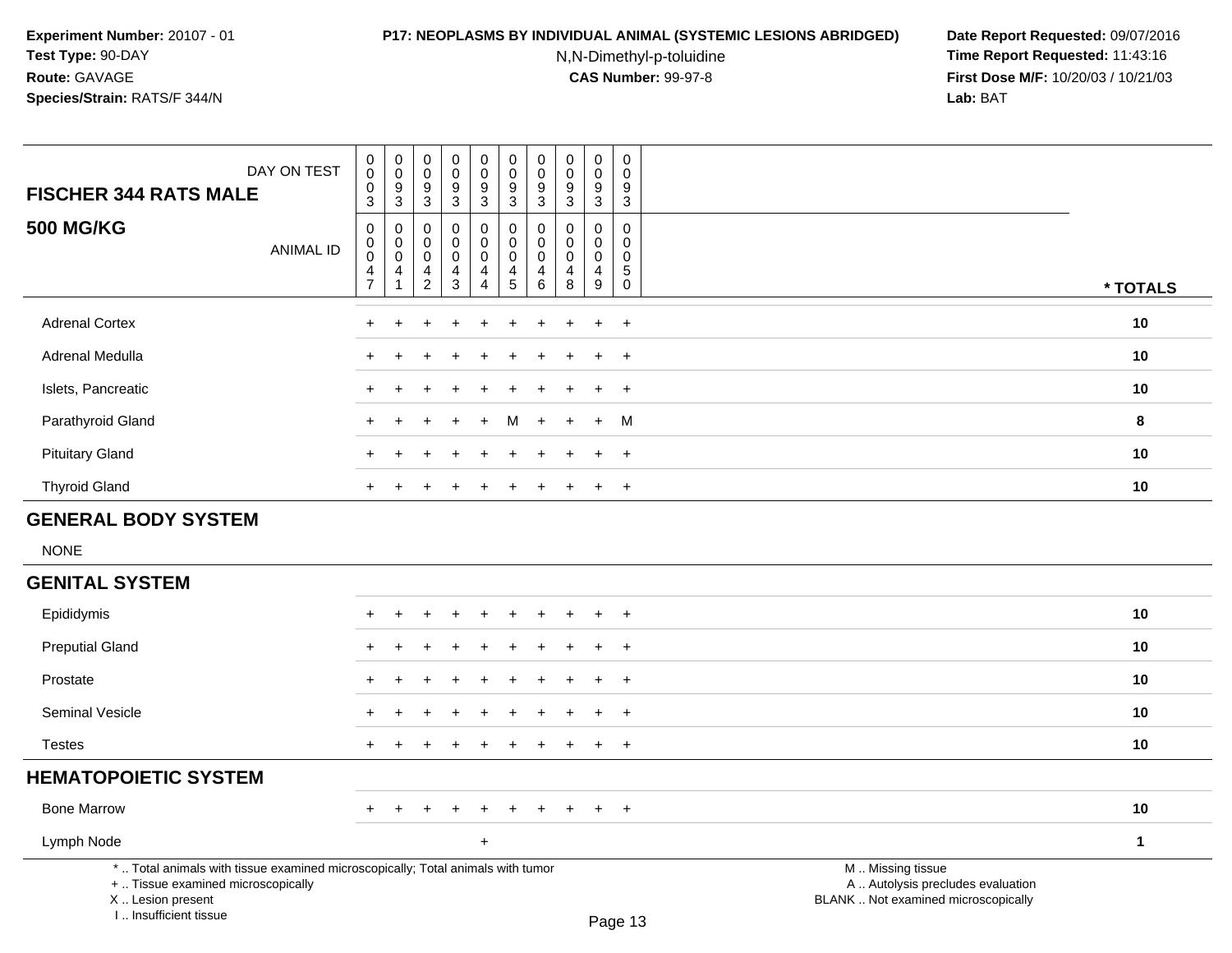#### **P17: NEOPLASMS BY INDIVIDUAL ANIMAL (SYSTEMIC LESIONS ABRIDGED) Date Report Requested:** 09/07/2016

N,N-Dimethyl-p-toluidine

| DAY ON TEST<br><b>FISCHER 344 RATS MALE</b>                                                                                                                         | $\pmb{0}$<br>0<br>0<br>$\overline{3}$                      | $\pmb{0}$<br>$\mathbf 0$<br>$\frac{9}{3}$           | $\pmb{0}$<br>$\mathbf 0$<br>9<br>$\overline{3}$        | $\mathsf 0$<br>$\mathbf 0$<br>$\boldsymbol{9}$<br>$\overline{3}$ | $\pmb{0}$<br>$\mathsf{O}\xspace$<br>$\frac{9}{3}$                           | $\pmb{0}$<br>$\mathbf 0$<br>$9\,$<br>$\overline{3}$                 | 0<br>$\mathbf 0$<br>9                                                 | $\mathsf{O}\xspace$<br>$\Omega$<br>9<br>$\mathbf{3}$ | $\pmb{0}$<br>0<br>$\boldsymbol{9}$<br>$\overline{3}$                  | $\mathsf 0$<br>$\Omega$<br>9<br>$\mathbf{3}$                             |                                                                                               |                 |
|---------------------------------------------------------------------------------------------------------------------------------------------------------------------|------------------------------------------------------------|-----------------------------------------------------|--------------------------------------------------------|------------------------------------------------------------------|-----------------------------------------------------------------------------|---------------------------------------------------------------------|-----------------------------------------------------------------------|------------------------------------------------------|-----------------------------------------------------------------------|--------------------------------------------------------------------------|-----------------------------------------------------------------------------------------------|-----------------|
| <b>500 MG/KG</b><br><b>ANIMAL ID</b>                                                                                                                                | $\mathbf 0$<br>$\mathsf 0$<br>$\mathbf 0$<br>$\frac{4}{7}$ | $\mathbf 0$<br>$\mathbf 0$<br>$\mathbf 0$<br>4<br>1 | $\mathbf 0$<br>0<br>$\mathbf 0$<br>4<br>$\overline{2}$ | 0<br>0<br>0<br>$\overline{\mathbf{4}}$<br>$\overline{3}$         | 0<br>$\mathsf{O}\xspace$<br>$\mathbf 0$<br>$\overline{4}$<br>$\overline{4}$ | 0<br>$\mathbf 0$<br>$\mathbf 0$<br>$\overline{4}$<br>$\overline{5}$ | $\mathbf{3}$<br>$\mathbf{0}$<br>$\mathbf 0$<br>$\mathbf{0}$<br>4<br>6 | $\Omega$<br>$\mathbf 0$<br>$\Omega$<br>4<br>8        | $\Omega$<br>0<br>$\mathbf 0$<br>$\begin{array}{c} 4 \\ 9 \end{array}$ | $\mathbf 0$<br>$\mathbf 0$<br>$\mathbf 0$<br>$\overline{5}$ <sup>0</sup> |                                                                                               | * TOTALS        |
| Lymph Node, Mandibular                                                                                                                                              | м                                                          | M                                                   | M                                                      | M                                                                | M                                                                           | M                                                                   | M                                                                     | M                                                    | M                                                                     | <b>M</b>                                                                 |                                                                                               | $\bf{0}$        |
| Lymph Node, Mesenteric                                                                                                                                              |                                                            |                                                     |                                                        |                                                                  |                                                                             |                                                                     |                                                                       |                                                      |                                                                       | $\ddot{}$                                                                |                                                                                               | 10              |
| Spleen                                                                                                                                                              |                                                            |                                                     |                                                        |                                                                  |                                                                             |                                                                     |                                                                       |                                                      | $\ddot{}$                                                             | $\ddot{}$                                                                |                                                                                               | 10              |
| Thymus                                                                                                                                                              | $+$                                                        | $\ddot{}$                                           |                                                        | $\div$                                                           | $\pm$                                                                       | $\pm$                                                               | $\pm$                                                                 | ÷                                                    | $+$                                                                   | $+$                                                                      |                                                                                               | 10              |
| <b>INTEGUMENTARY SYSTEM</b>                                                                                                                                         |                                                            |                                                     |                                                        |                                                                  |                                                                             |                                                                     |                                                                       |                                                      |                                                                       |                                                                          |                                                                                               |                 |
| <b>Mammary Gland</b>                                                                                                                                                | $+$                                                        | $+$                                                 | $+$                                                    | M                                                                | $+$                                                                         | M                                                                   | M                                                                     | $+$                                                  |                                                                       | M M                                                                      |                                                                                               | $5\phantom{.0}$ |
| Skin                                                                                                                                                                | $+$                                                        | $\ddot{}$                                           |                                                        | $\ddot{}$                                                        | $\ddot{}$                                                                   | $\ddot{}$                                                           | $\ddot{}$                                                             | ÷                                                    | $\ddot{}$                                                             | $+$                                                                      |                                                                                               | 10              |
| <b>MUSCULOSKELETAL SYSTEM</b>                                                                                                                                       |                                                            |                                                     |                                                        |                                                                  |                                                                             |                                                                     |                                                                       |                                                      |                                                                       |                                                                          |                                                                                               |                 |
| Bone                                                                                                                                                                | $+$                                                        |                                                     |                                                        |                                                                  | $\ddot{}$                                                                   | $\ddot{}$                                                           | $\pm$                                                                 | $\ddot{}$                                            | $\ddot{}$                                                             | $+$                                                                      |                                                                                               | 10              |
| <b>NERVOUS SYSTEM</b>                                                                                                                                               |                                                            |                                                     |                                                        |                                                                  |                                                                             |                                                                     |                                                                       |                                                      |                                                                       |                                                                          |                                                                                               |                 |
| Brain                                                                                                                                                               |                                                            |                                                     |                                                        |                                                                  |                                                                             |                                                                     |                                                                       |                                                      | $\ddot{}$                                                             | $+$                                                                      |                                                                                               | 10              |
| <b>RESPIRATORY SYSTEM</b>                                                                                                                                           |                                                            |                                                     |                                                        |                                                                  |                                                                             |                                                                     |                                                                       |                                                      |                                                                       |                                                                          |                                                                                               |                 |
| Lung                                                                                                                                                                |                                                            |                                                     |                                                        |                                                                  |                                                                             |                                                                     |                                                                       |                                                      |                                                                       | $\ddot{}$                                                                |                                                                                               | 10              |
| Nose                                                                                                                                                                |                                                            |                                                     |                                                        |                                                                  |                                                                             |                                                                     |                                                                       |                                                      | $\div$                                                                | $+$                                                                      |                                                                                               | 10              |
| Trachea                                                                                                                                                             | $\pm$                                                      | ÷                                                   |                                                        | $\ddot{}$                                                        | $\ddot{}$                                                                   | $\pm$                                                               | $\pm$                                                                 | $\pm$                                                | $\ddot{}$                                                             | $+$                                                                      |                                                                                               | 10              |
| <b>SPECIAL SENSES SYSTEM</b>                                                                                                                                        |                                                            |                                                     |                                                        |                                                                  |                                                                             |                                                                     |                                                                       |                                                      |                                                                       |                                                                          |                                                                                               |                 |
| Eye                                                                                                                                                                 | $+$                                                        | $\pm$                                               |                                                        | $\ddot{}$                                                        | $\ddot{}$                                                                   | $\pm$                                                               | $\pm$                                                                 |                                                      | $\pm$                                                                 | $+$                                                                      |                                                                                               | 10              |
| *  Total animals with tissue examined microscopically; Total animals with tumor<br>+  Tissue examined microscopically<br>X  Lesion present<br>I Insufficient tissue |                                                            |                                                     |                                                        |                                                                  |                                                                             |                                                                     |                                                                       |                                                      |                                                                       | $D_{200}$ 14                                                             | M  Missing tissue<br>A  Autolysis precludes evaluation<br>BLANK  Not examined microscopically |                 |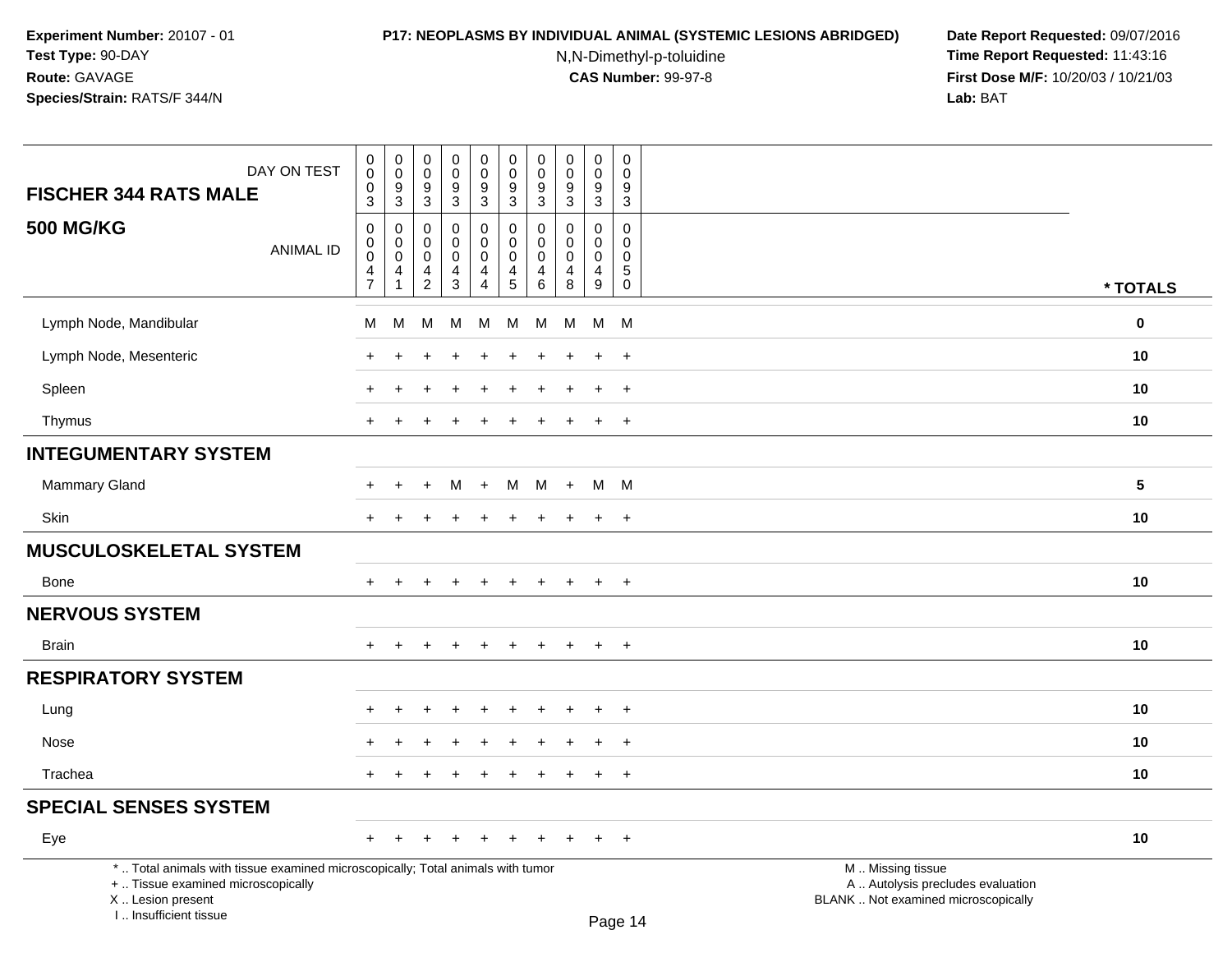### **P17: NEOPLASMS BY INDIVIDUAL ANIMAL (SYSTEMIC LESIONS ABRIDGED) Date Report Requested:** 09/07/2016

N,N-Dimethyl-p-toluidine

 **Time Report Requested:** 11:43:16 **First Dose M/F:** 10/20/03 / 10/21/03<br>**Lab:** BAT **Lab:** BAT

| <b>FISCHER 344 RATS MALE</b> | DAY ON TEST      | $_{\rm 0}^{\rm 0}$<br>$\pmb{0}$<br>3        | $\begin{matrix} 0 \\ 0 \\ 9 \\ 3 \end{matrix}$   | $\begin{array}{c} 0 \\ 0 \\ 9 \\ 3 \end{array}$      | $\mathbf 0$<br>$\mathsf{O}\xspace$<br>9<br>3              | $_{\rm 0}^{\rm 0}$<br>9<br>3     | $\begin{array}{c} 0 \\ 0 \\ 9 \\ 3 \end{array}$                     | $\pmb{0}$<br>0<br>9<br>3 | $\begin{smallmatrix}0\\0\\9\end{smallmatrix}$<br>3     | $_{\rm 0}^{\rm 0}$<br>$\boldsymbol{9}$<br>3 | $\mathbf 0$<br>0<br>9<br>3 |          |
|------------------------------|------------------|---------------------------------------------|--------------------------------------------------|------------------------------------------------------|-----------------------------------------------------------|----------------------------------|---------------------------------------------------------------------|--------------------------|--------------------------------------------------------|---------------------------------------------|----------------------------|----------|
| <b>500 MG/KG</b>             | <b>ANIMAL ID</b> | 0<br>0<br>$\mathbf 0$<br>4<br>$\rightarrow$ | $\begin{bmatrix} 0 \\ 0 \\ 0 \\ 4 \end{bmatrix}$ | $\begin{matrix}0\\0\\0\end{matrix}$<br>$\frac{4}{2}$ | 0<br>$\begin{smallmatrix}0\\0\end{smallmatrix}$<br>4<br>3 | $\pmb{0}$<br>$\overline{0}$<br>4 | $\begin{matrix}0\\0\\0\end{matrix}$<br>$\overline{\mathbf{4}}$<br>5 | 0<br>6                   | $\boldsymbol{0}$<br>$\pmb{0}$<br>$\mathbf 0$<br>4<br>8 | 0<br>0<br>$\pmb{0}$<br>4<br>9               | 0<br>0<br>5<br>0           | * TOTALS |
| Harderian Gland              |                  | $\ddot{}$                                   |                                                  | ÷                                                    | $\pm$                                                     | $+$                              | $+$                                                                 | $+$                      | $+$                                                    | $+$ $+$                                     |                            | 10       |
| <b>URINARY SYSTEM</b>        |                  |                                             |                                                  |                                                      |                                                           |                                  |                                                                     |                          |                                                        |                                             |                            |          |
| Kidney                       |                  |                                             |                                                  |                                                      |                                                           |                                  |                                                                     | ÷.                       |                                                        | $+$                                         | $+$                        | 10       |
| <b>Urinary Bladder</b>       |                  | $+$                                         |                                                  |                                                      | $\div$                                                    |                                  | $\pm$                                                               | $\pm$                    |                                                        | $\pm$                                       | $+$                        | 10       |
| <b>SYSTEMIC LESIONS</b>      |                  |                                             |                                                  |                                                      |                                                           |                                  |                                                                     |                          |                                                        |                                             |                            |          |
| Multiple Organ               |                  |                                             |                                                  |                                                      | $\div$                                                    |                                  | $+$                                                                 |                          |                                                        | $+$                                         | $+$                        | 10       |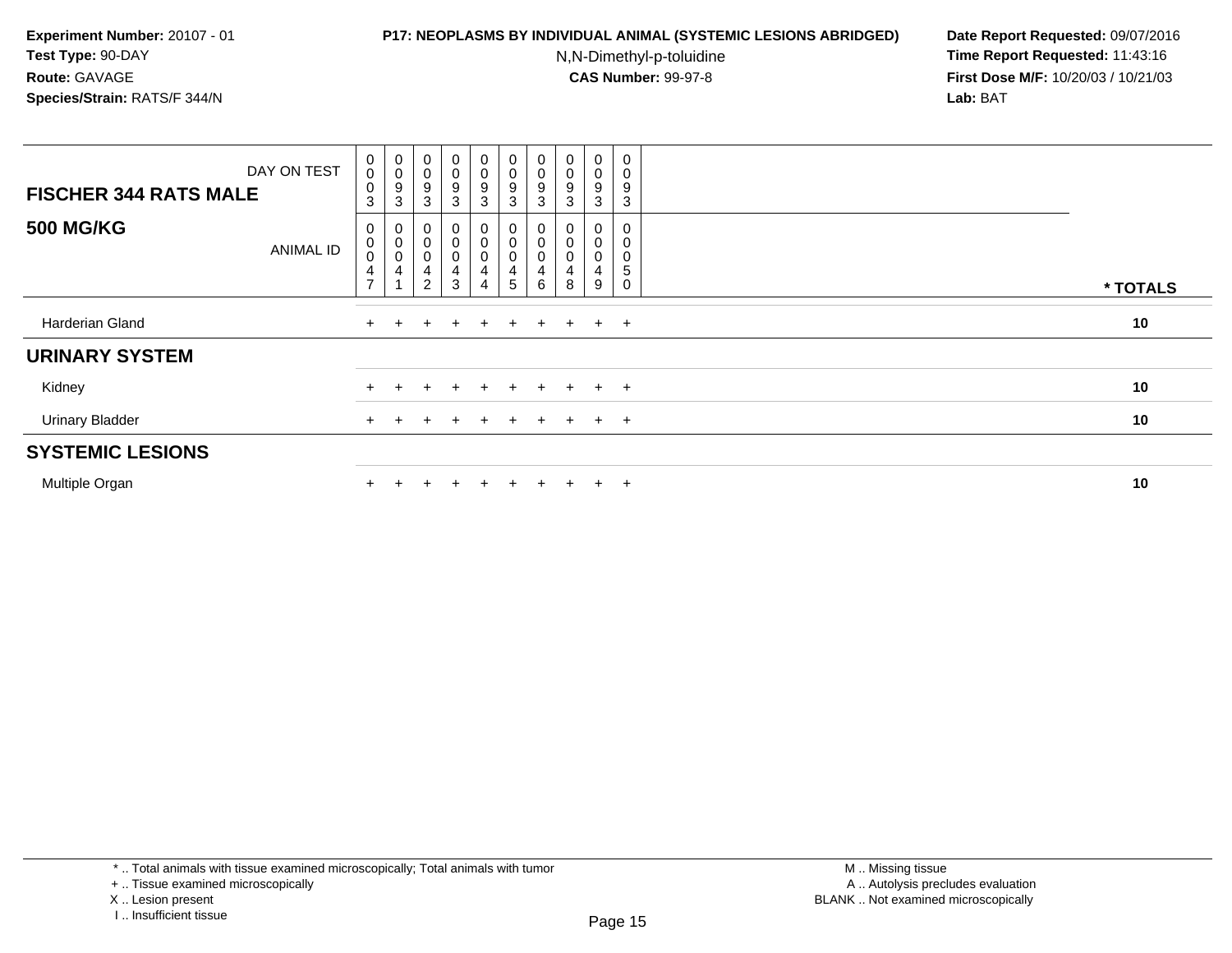### **P17: NEOPLASMS BY INDIVIDUAL ANIMAL (SYSTEMIC LESIONS ABRIDGED) Date Report Requested:** 09/07/2016

N,N-Dimethyl-p-toluidine

 **Time Report Requested:** 11:43:16 **First Dose M/F:** 10/20/03 / 10/21/03<br>**Lab:** BAT **Lab:** BAT

| DAY ON TEST<br><b>FISCHER 344 RATS MALE</b>                                     | $\begin{smallmatrix} 0\\0 \end{smallmatrix}$<br>$\pmb{0}$ | $\pmb{0}$<br>$\mathsf{O}\xspace$<br>0  | $\pmb{0}$<br>0<br>0                           | $\mathsf 0$<br>$\mathbf 0$<br>$\mathbf 0$                  | $\pmb{0}$<br>0<br>$\pmb{0}$                                              | $\mathbf 0$<br>$\pmb{0}$<br>$\mathbf 0$                                            | $\pmb{0}$<br>$\pmb{0}$<br>0  | $\pmb{0}$<br>0<br>0                                                | $\pmb{0}$<br>$\mathsf{O}\xspace$<br>$\pmb{0}$ | $\mathbf 0$<br>$\mathbf 0$<br>$\mathbf 0$ |                   |          |
|---------------------------------------------------------------------------------|-----------------------------------------------------------|----------------------------------------|-----------------------------------------------|------------------------------------------------------------|--------------------------------------------------------------------------|------------------------------------------------------------------------------------|------------------------------|--------------------------------------------------------------------|-----------------------------------------------|-------------------------------------------|-------------------|----------|
|                                                                                 | $\overline{3}$                                            | 3                                      | 3                                             | $\mathsf 3$                                                | $\mathbf{3}$                                                             | $\sqrt{3}$                                                                         | $\mathbf{3}$                 | $\sqrt{3}$                                                         | $\sqrt{3}$                                    | $\mathsf 3$                               |                   |          |
| <b>1000 MG/KG</b><br><b>ANIMAL ID</b>                                           | 0<br>$\pmb{0}$<br>$\pmb{0}$<br>$\frac{5}{1}$              | 0<br>$\mathbf 0$<br>0<br>$\frac{5}{2}$ | $\Omega$<br>0<br>$\mathbf 0$<br>$\frac{5}{3}$ | $\mathbf 0$<br>$\mathbf 0$<br>$\mathbf 0$<br>$\frac{5}{4}$ | 0<br>$\mathbf 0$<br>$\mathbf 0$<br>$\begin{array}{c} 5 \\ 5 \end{array}$ | $\mathbf 0$<br>$\mathbf 0$<br>$\mathbf 0$<br>$\begin{array}{c} 5 \\ 6 \end{array}$ | 0<br>0<br>0<br>$\frac{5}{7}$ | $\Omega$<br>$\Omega$<br>0<br>$\begin{array}{c} 5 \\ 8 \end{array}$ | $\mathbf 0$<br>$\mathbf 0$<br>0<br>$\sqrt{5}$ | $\Omega$<br>$\Omega$<br>$\mathbf 0$<br>6  |                   |          |
|                                                                                 |                                                           |                                        |                                               |                                                            |                                                                          |                                                                                    |                              |                                                                    | $\overline{9}$                                | $\mathsf{O}$                              |                   | * TOTALS |
| <b>ALIMENTARY SYSTEM</b>                                                        |                                                           |                                        |                                               |                                                            |                                                                          |                                                                                    |                              |                                                                    |                                               |                                           |                   |          |
| Esophagus                                                                       |                                                           |                                        |                                               |                                                            |                                                                          |                                                                                    |                              |                                                                    |                                               | $+$                                       |                   | 10       |
| Intestine Large, Cecum                                                          |                                                           | ÷                                      |                                               |                                                            |                                                                          |                                                                                    |                              |                                                                    | $\pm$                                         | $+$                                       |                   | 10       |
| Intestine Large, Colon                                                          |                                                           |                                        |                                               |                                                            |                                                                          |                                                                                    |                              |                                                                    |                                               | $\ddot{}$                                 |                   | 10       |
| Intestine Large, Rectum                                                         |                                                           | $\ddot{}$                              |                                               |                                                            |                                                                          |                                                                                    |                              |                                                                    |                                               | $^{+}$                                    |                   | 10       |
| Intestine Small, Duodenum                                                       |                                                           |                                        |                                               |                                                            |                                                                          |                                                                                    |                              |                                                                    | $\div$                                        | $+$                                       |                   | 10       |
| Intestine Small, Ileum                                                          |                                                           |                                        |                                               |                                                            |                                                                          |                                                                                    |                              |                                                                    |                                               | $\overline{+}$                            |                   | 10       |
| Intestine Small, Jejunum                                                        |                                                           |                                        |                                               |                                                            |                                                                          |                                                                                    |                              |                                                                    |                                               | $^{+}$                                    |                   | 10       |
| Liver                                                                           |                                                           |                                        |                                               |                                                            |                                                                          |                                                                                    |                              |                                                                    |                                               | $+$                                       |                   | 10       |
| Pancreas                                                                        |                                                           |                                        |                                               |                                                            |                                                                          |                                                                                    |                              |                                                                    | $\ddot{}$                                     | $\overline{+}$                            |                   | 10       |
| Salivary Glands                                                                 |                                                           |                                        |                                               |                                                            |                                                                          |                                                                                    |                              |                                                                    |                                               | $+$                                       |                   | 10       |
| Stomach, Forestomach                                                            |                                                           |                                        |                                               |                                                            |                                                                          |                                                                                    |                              |                                                                    |                                               | $\overline{+}$                            |                   | 10       |
| Stomach, Glandular                                                              |                                                           |                                        |                                               |                                                            |                                                                          |                                                                                    |                              |                                                                    | $\ddot{}$                                     | $+$                                       |                   | 10       |
| <b>CARDIOVASCULAR SYSTEM</b>                                                    |                                                           |                                        |                                               |                                                            |                                                                          |                                                                                    |                              |                                                                    |                                               |                                           |                   |          |
| <b>Blood Vessel</b>                                                             |                                                           |                                        |                                               |                                                            |                                                                          |                                                                                    |                              |                                                                    |                                               | $+$                                       |                   | 10       |
| Heart                                                                           | $+$                                                       | $\ddot{}$                              |                                               |                                                            | +                                                                        |                                                                                    | $\pm$                        | $\pm$                                                              | $+$                                           | $+$                                       |                   | 10       |
| <b>ENDOCRINE SYSTEM</b>                                                         |                                                           |                                        |                                               |                                                            |                                                                          |                                                                                    |                              |                                                                    |                                               |                                           |                   |          |
| *  Total animals with tissue examined microscopically; Total animals with tumor |                                                           |                                        |                                               |                                                            |                                                                          |                                                                                    |                              |                                                                    |                                               |                                           | M  Missing tissue |          |

+ .. Tissue examined microscopically

X .. Lesion present

I .. Insufficient tissue

Page 16

M .. Missing tissue

y the contract of the contract of the contract of the contract of the contract of  $\mathsf A$  . Autolysis precludes evaluation Lesion present BLANK .. Not examined microscopically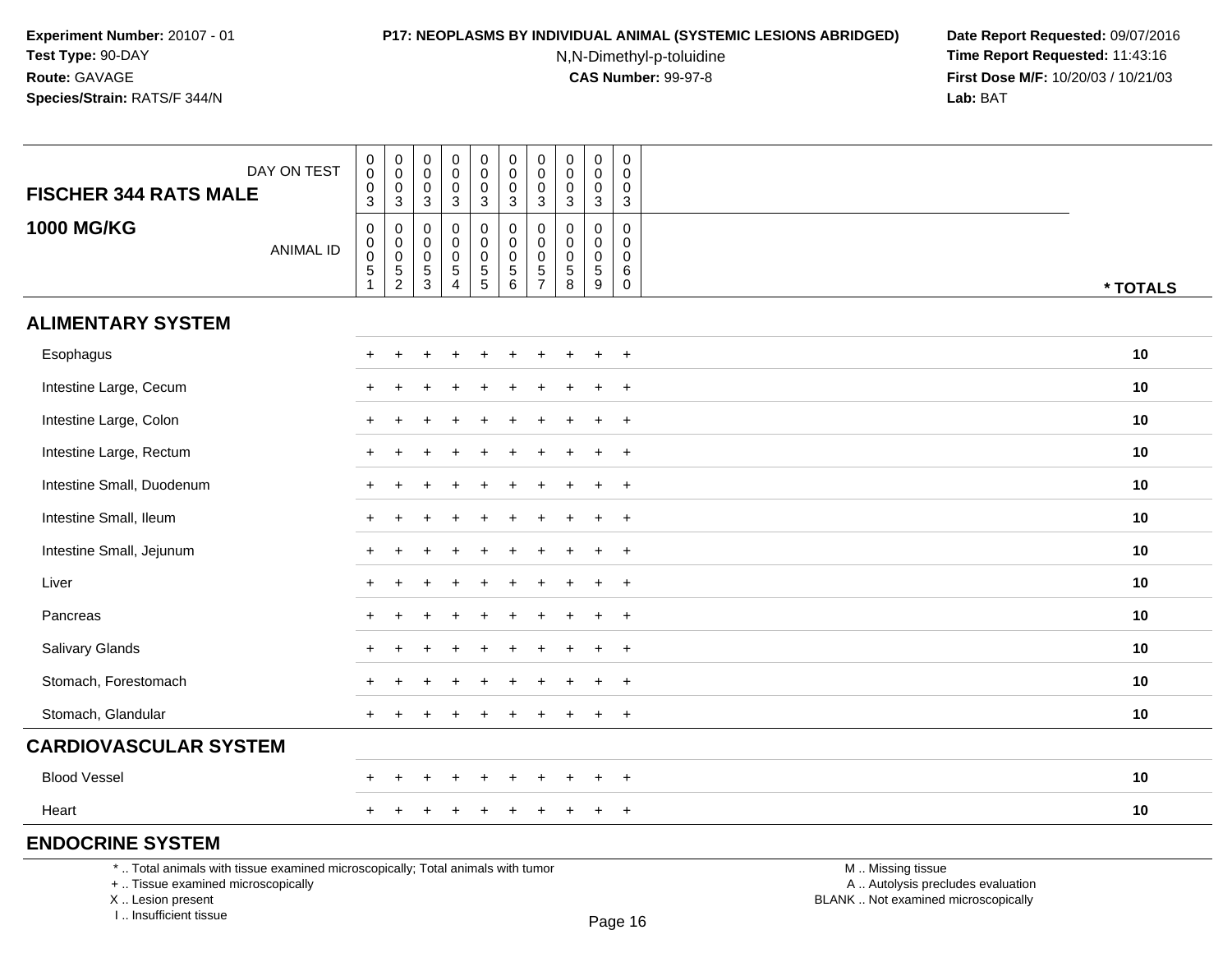I .. Insufficient tissue

# **P17: NEOPLASMS BY INDIVIDUAL ANIMAL (SYSTEMIC LESIONS ABRIDGED) Date Report Requested:** 09/07/2016

N,N-Dimethyl-p-toluidine

| DAY ON TEST<br><b>FISCHER 344 RATS MALE</b>                                                                                                | $\begin{smallmatrix} 0\\0 \end{smallmatrix}$<br>$\mathbf 0$<br>$\overline{3}$ | $\pmb{0}$<br>$\mathbf 0$<br>0<br>3                             | $\,0\,$<br>$\mathbf 0$<br>$\mathbf 0$<br>$\sqrt{3}$                  | $\pmb{0}$<br>$\boldsymbol{0}$<br>$\mathsf 0$<br>$\mathbf{3}$      | $\pmb{0}$<br>$\mathsf{O}\xspace$<br>$\mathbf 0$<br>$\mathbf{3}$ | $\pmb{0}$<br>$\ddot{\mathbf{0}}$<br>$\mathbf 0$<br>$\mathbf{3}$ | $\mathbf 0$<br>$\pmb{0}$<br>$\mathbf 0$<br>$\mathbf 3$                     | $\pmb{0}$<br>$\mathbf 0$<br>$\mathbf 0$<br>$\mathbf{3}$      | $\pmb{0}$<br>$\pmb{0}$<br>$\mathbf 0$<br>$\mathbf{3}$ | $\pmb{0}$<br>$\mathbf 0$<br>$\mathbf 0$<br>$\mathbf{3}$             |                                                                                               |                |
|--------------------------------------------------------------------------------------------------------------------------------------------|-------------------------------------------------------------------------------|----------------------------------------------------------------|----------------------------------------------------------------------|-------------------------------------------------------------------|-----------------------------------------------------------------|-----------------------------------------------------------------|----------------------------------------------------------------------------|--------------------------------------------------------------|-------------------------------------------------------|---------------------------------------------------------------------|-----------------------------------------------------------------------------------------------|----------------|
| <b>1000 MG/KG</b><br><b>ANIMAL ID</b>                                                                                                      | $\pmb{0}$<br>$\pmb{0}$<br>$\pmb{0}$<br>$\sqrt{5}$<br>-1                       | 0<br>$\mathbf 0$<br>$\pmb{0}$<br>$\,$ 5 $\,$<br>$\overline{c}$ | $\mathbf 0$<br>$\mathsf{O}\xspace$<br>$\mathbf 0$<br>$\sqrt{5}$<br>3 | 0<br>$\mathbf 0$<br>$\pmb{0}$<br>$\overline{5}$<br>$\overline{4}$ | $\pmb{0}$<br>$\mathbf 0$<br>$\mathbf 0$<br>$\frac{5}{5}$        | $\mathbf 0$<br>$\pmb{0}$<br>$\pmb{0}$<br>$\sqrt{5}$<br>$\,6\,$  | $\mathbf 0$<br>$\mathbf 0$<br>$\mathbf 0$<br>$\,$ 5 $\,$<br>$\overline{7}$ | $\mathbf 0$<br>$\mathbf 0$<br>$\mathbf 0$<br>$\sqrt{5}$<br>8 | 0<br>$\mathbf 0$<br>$\pmb{0}$<br>$\sqrt{5}$<br>9      | 0<br>$\mathbf 0$<br>$\mathsf{O}\xspace$<br>6<br>$\mathsf{O}\xspace$ |                                                                                               | * TOTALS       |
| <b>Adrenal Cortex</b>                                                                                                                      |                                                                               |                                                                |                                                                      |                                                                   |                                                                 |                                                                 |                                                                            |                                                              |                                                       | $\ddot{}$                                                           |                                                                                               | 10             |
| Adrenal Medulla                                                                                                                            |                                                                               |                                                                |                                                                      |                                                                   |                                                                 |                                                                 |                                                                            |                                                              |                                                       | $\overline{+}$                                                      |                                                                                               | 10             |
| Islets, Pancreatic                                                                                                                         |                                                                               |                                                                |                                                                      |                                                                   |                                                                 |                                                                 |                                                                            |                                                              |                                                       | $+$                                                                 |                                                                                               | 10             |
| Parathyroid Gland                                                                                                                          | $+$                                                                           | м                                                              | ÷                                                                    |                                                                   |                                                                 | $\ddot{}$                                                       | М                                                                          | м                                                            | $+$                                                   | $+$                                                                 |                                                                                               | $\overline{7}$ |
| <b>Pituitary Gland</b>                                                                                                                     |                                                                               |                                                                |                                                                      |                                                                   |                                                                 |                                                                 |                                                                            |                                                              |                                                       | $\ddot{}$                                                           |                                                                                               | 9              |
| <b>Thyroid Gland</b>                                                                                                                       |                                                                               |                                                                |                                                                      |                                                                   |                                                                 |                                                                 |                                                                            |                                                              | $\ddot{}$                                             | $\ddot{}$                                                           |                                                                                               | 10             |
| <b>GENERAL BODY SYSTEM</b>                                                                                                                 |                                                                               |                                                                |                                                                      |                                                                   |                                                                 |                                                                 |                                                                            |                                                              |                                                       |                                                                     |                                                                                               |                |
| <b>NONE</b>                                                                                                                                |                                                                               |                                                                |                                                                      |                                                                   |                                                                 |                                                                 |                                                                            |                                                              |                                                       |                                                                     |                                                                                               |                |
| <b>GENITAL SYSTEM</b>                                                                                                                      |                                                                               |                                                                |                                                                      |                                                                   |                                                                 |                                                                 |                                                                            |                                                              |                                                       |                                                                     |                                                                                               |                |
| Epididymis                                                                                                                                 |                                                                               |                                                                |                                                                      |                                                                   |                                                                 |                                                                 |                                                                            |                                                              |                                                       |                                                                     |                                                                                               | 10             |
| <b>Preputial Gland</b>                                                                                                                     |                                                                               |                                                                |                                                                      |                                                                   |                                                                 |                                                                 |                                                                            |                                                              |                                                       |                                                                     |                                                                                               | 10             |
| Prostate                                                                                                                                   |                                                                               |                                                                |                                                                      |                                                                   |                                                                 |                                                                 |                                                                            |                                                              |                                                       | $\ddot{}$                                                           |                                                                                               | 10             |
| Seminal Vesicle                                                                                                                            |                                                                               | М                                                              |                                                                      |                                                                   |                                                                 |                                                                 |                                                                            |                                                              |                                                       | M                                                                   |                                                                                               | 8              |
| <b>Testes</b>                                                                                                                              | $\pm$                                                                         | $\div$                                                         |                                                                      |                                                                   |                                                                 |                                                                 |                                                                            |                                                              | $\ddot{}$                                             | $\ddot{}$                                                           |                                                                                               | 10             |
| <b>HEMATOPOIETIC SYSTEM</b>                                                                                                                |                                                                               |                                                                |                                                                      |                                                                   |                                                                 |                                                                 |                                                                            |                                                              |                                                       |                                                                     |                                                                                               |                |
| <b>Bone Marrow</b>                                                                                                                         |                                                                               |                                                                |                                                                      |                                                                   |                                                                 |                                                                 |                                                                            |                                                              |                                                       |                                                                     |                                                                                               | 10             |
| Lymph Node, Mandibular                                                                                                                     | М                                                                             | M                                                              | М                                                                    | M                                                                 | M                                                               | M                                                               | М                                                                          | M                                                            |                                                       | M M                                                                 |                                                                                               | $\mathbf 0$    |
| *  Total animals with tissue examined microscopically; Total animals with tumor<br>+  Tissue examined microscopically<br>X  Lesion present |                                                                               |                                                                |                                                                      |                                                                   |                                                                 |                                                                 |                                                                            |                                                              |                                                       |                                                                     | M  Missing tissue<br>A  Autolysis precludes evaluation<br>BLANK  Not examined microscopically |                |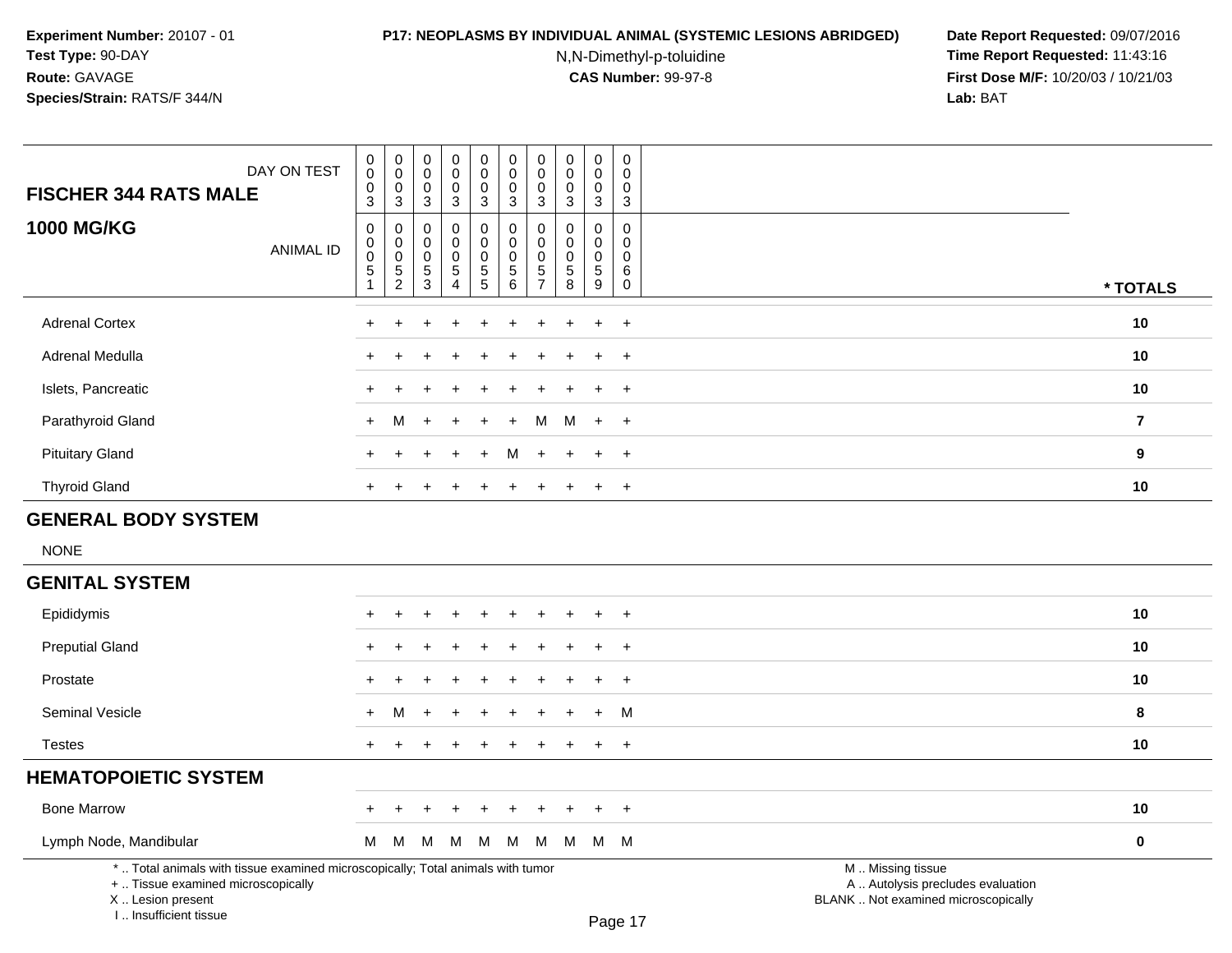# **P17: NEOPLASMS BY INDIVIDUAL ANIMAL (SYSTEMIC LESIONS ABRIDGED) Date Report Requested:** 09/07/2016

N,N-Dimethyl-p-toluidine

| DAY ON TEST<br><b>FISCHER 344 RATS MALE</b>                                                                                                                         | $\pmb{0}$<br>$\pmb{0}$<br>$\pmb{0}$<br>3                       | $\mathbf 0$<br>$\mathbf 0$<br>$\mathbf 0$<br>3                 | $\boldsymbol{0}$<br>$\mathbf 0$<br>$\mathbf 0$<br>3        | $\pmb{0}$<br>$\mathbf 0$<br>$\mathbf 0$<br>$\mathbf{3}$         | $\mathbf 0$<br>$\mathbf 0$<br>0<br>$\mathbf{3}$ | $\mathbf 0$<br>$\mathbf 0$<br>$\mathbf 0$<br>$\mathfrak{S}$ | $\pmb{0}$<br>$\mathbf 0$<br>$\mathbf 0$<br>$\mathbf{3}$      | $\pmb{0}$<br>$\pmb{0}$<br>$\mathbf 0$<br>3                   | $\pmb{0}$<br>$\mathbf 0$<br>$\mathbf 0$<br>$\mathbf{3}$ | $\mathbf 0$<br>$\mathbf 0$<br>$\mathbf 0$<br>$\mathbf{3}$  |                                                                                               |          |
|---------------------------------------------------------------------------------------------------------------------------------------------------------------------|----------------------------------------------------------------|----------------------------------------------------------------|------------------------------------------------------------|-----------------------------------------------------------------|-------------------------------------------------|-------------------------------------------------------------|--------------------------------------------------------------|--------------------------------------------------------------|---------------------------------------------------------|------------------------------------------------------------|-----------------------------------------------------------------------------------------------|----------|
| <b>1000 MG/KG</b><br><b>ANIMAL ID</b>                                                                                                                               | $\mathbf 0$<br>0<br>$\pmb{0}$<br>$\,$ 5 $\,$<br>$\overline{1}$ | 0<br>$\mathbf 0$<br>$\pmb{0}$<br>$\,$ 5 $\,$<br>$\overline{2}$ | $\mathbf 0$<br>$\Omega$<br>$\mathbf 0$<br>$\,$ 5 $\,$<br>3 | 0<br>$\mathbf 0$<br>$\mathbf 0$<br>$\sqrt{5}$<br>$\overline{4}$ | 0<br>0<br>$\pmb{0}$<br>5<br>5                   | 0<br>$\Omega$<br>$\mathbf 0$<br>5<br>6                      | $\mathbf 0$<br>$\Omega$<br>0<br>$\sqrt{5}$<br>$\overline{7}$ | $\mathbf 0$<br>$\mathbf{0}$<br>$\pmb{0}$<br>$\,$ 5 $\,$<br>8 | 0<br>$\Omega$<br>$\mathbf 0$<br>$\sqrt{5}$<br>9         | $\mathbf 0$<br>$\Omega$<br>$\mathbf 0$<br>6<br>$\mathbf 0$ |                                                                                               | * TOTALS |
| Lymph Node, Mesenteric                                                                                                                                              | $\ddot{}$                                                      |                                                                |                                                            |                                                                 |                                                 |                                                             |                                                              |                                                              | $\ddot{}$                                               | $\ddot{}$                                                  |                                                                                               | 10       |
| Spleen                                                                                                                                                              |                                                                |                                                                |                                                            |                                                                 |                                                 |                                                             |                                                              |                                                              |                                                         | $\ddot{}$                                                  |                                                                                               | 10       |
| Thymus                                                                                                                                                              | $\pm$                                                          |                                                                |                                                            |                                                                 |                                                 |                                                             |                                                              |                                                              | $\ddot{}$                                               | $+$                                                        |                                                                                               | 10       |
| <b>INTEGUMENTARY SYSTEM</b>                                                                                                                                         |                                                                |                                                                |                                                            |                                                                 |                                                 |                                                             |                                                              |                                                              |                                                         |                                                            |                                                                                               |          |
| <b>Mammary Gland</b>                                                                                                                                                | $\div$                                                         | ٠                                                              |                                                            |                                                                 |                                                 |                                                             |                                                              |                                                              | $\ddot{}$                                               | $+$                                                        |                                                                                               | 10       |
| Skin                                                                                                                                                                | $\ddot{}$                                                      |                                                                |                                                            |                                                                 |                                                 |                                                             |                                                              |                                                              | $+$                                                     | $+$                                                        |                                                                                               | 10       |
| <b>MUSCULOSKELETAL SYSTEM</b>                                                                                                                                       |                                                                |                                                                |                                                            |                                                                 |                                                 |                                                             |                                                              |                                                              |                                                         |                                                            |                                                                                               |          |
| Bone                                                                                                                                                                | $\ddot{}$                                                      | $\ddot{}$                                                      | ÷                                                          | $\ddot{}$                                                       | $\div$                                          | $\ddot{}$                                                   | $\pm$                                                        | $\overline{+}$                                               | $+$                                                     | $+$                                                        |                                                                                               | 10       |
| <b>NERVOUS SYSTEM</b>                                                                                                                                               |                                                                |                                                                |                                                            |                                                                 |                                                 |                                                             |                                                              |                                                              |                                                         |                                                            |                                                                                               |          |
| <b>Brain</b>                                                                                                                                                        | $\ddot{}$                                                      |                                                                |                                                            |                                                                 |                                                 |                                                             |                                                              | $\div$                                                       | $\ddot{}$                                               | $+$                                                        |                                                                                               | 10       |
| <b>RESPIRATORY SYSTEM</b>                                                                                                                                           |                                                                |                                                                |                                                            |                                                                 |                                                 |                                                             |                                                              |                                                              |                                                         |                                                            |                                                                                               |          |
| Lung                                                                                                                                                                |                                                                |                                                                |                                                            |                                                                 |                                                 |                                                             |                                                              |                                                              |                                                         | $\overline{+}$                                             |                                                                                               | 10       |
| Nose                                                                                                                                                                |                                                                |                                                                |                                                            |                                                                 |                                                 |                                                             |                                                              |                                                              | $\ddot{}$                                               | $\overline{+}$                                             |                                                                                               | 10       |
| Trachea                                                                                                                                                             | $+$                                                            | $\ddot{}$                                                      |                                                            | $\overline{+}$                                                  | $\div$                                          | $\ddot{}$                                                   | $\pm$                                                        | $\overline{+}$                                               | $+$                                                     | $+$                                                        |                                                                                               | 10       |
| <b>SPECIAL SENSES SYSTEM</b>                                                                                                                                        |                                                                |                                                                |                                                            |                                                                 |                                                 |                                                             |                                                              |                                                              |                                                         |                                                            |                                                                                               |          |
| Eye                                                                                                                                                                 |                                                                |                                                                |                                                            | ٠                                                               |                                                 |                                                             |                                                              |                                                              | $\ddot{}$                                               | $+$                                                        |                                                                                               | 10       |
| Harderian Gland                                                                                                                                                     | $\ddot{}$                                                      |                                                                |                                                            |                                                                 |                                                 |                                                             |                                                              |                                                              | $\ddot{}$                                               | $+$                                                        |                                                                                               | 10       |
| *  Total animals with tissue examined microscopically; Total animals with tumor<br>+  Tissue examined microscopically<br>X  Lesion present<br>I Insufficient tissue |                                                                |                                                                |                                                            |                                                                 |                                                 |                                                             |                                                              |                                                              |                                                         | <b>Dogo 19</b>                                             | M  Missing tissue<br>A  Autolysis precludes evaluation<br>BLANK  Not examined microscopically |          |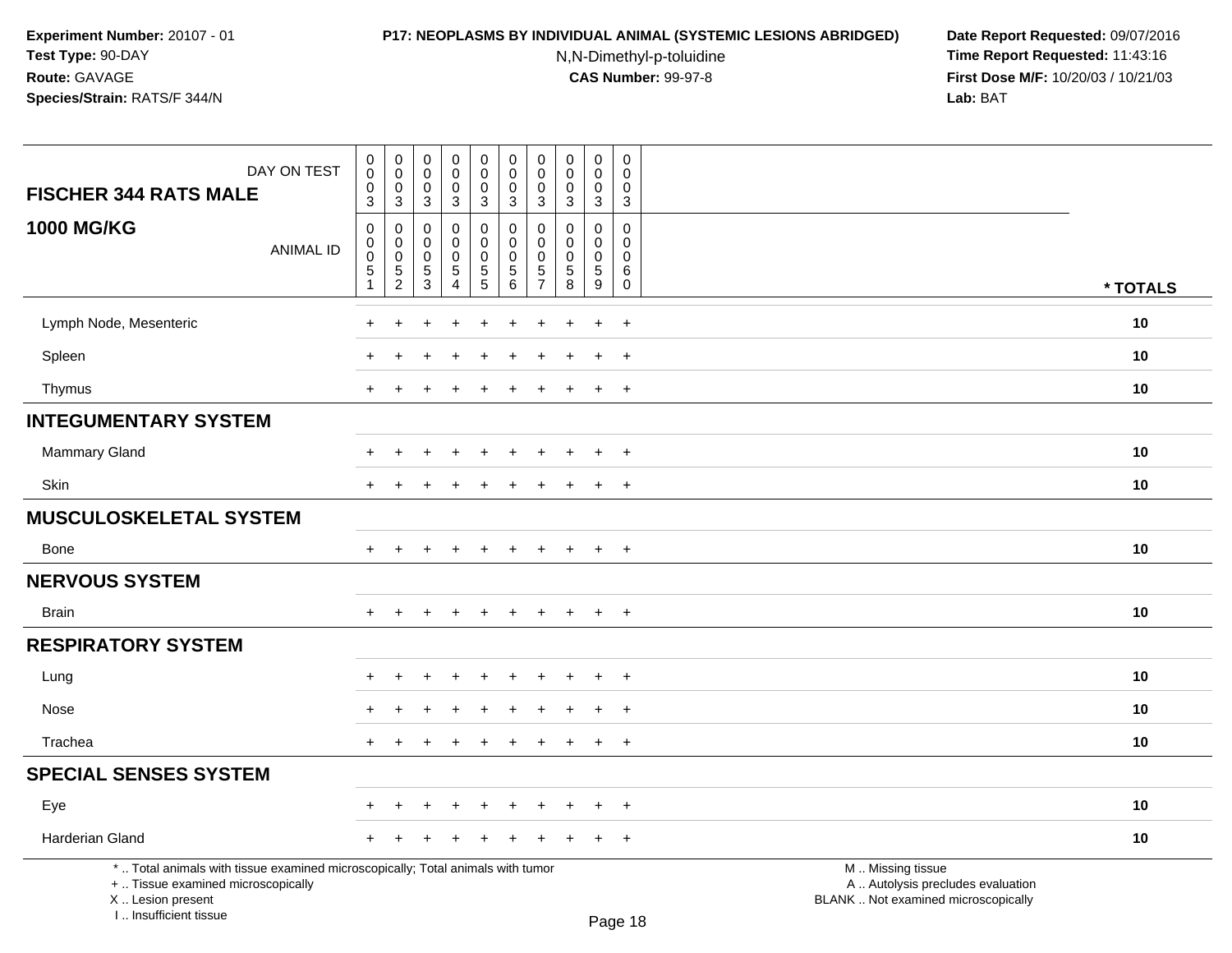## **P17: NEOPLASMS BY INDIVIDUAL ANIMAL (SYSTEMIC LESIONS ABRIDGED) Date Report Requested:** 09/07/2016

N,N-Dimethyl-p-toluidine

 **Time Report Requested:** 11:43:16 **First Dose M/F:** 10/20/03 / 10/21/03<br>**Lab:** BAT **Lab:** BAT

| DAY ON TEST<br><b>FISCHER 344 RATS MALE</b> | 0<br>0<br>$\mathsf{O}\xspace$<br>3 | $\pmb{0}$<br>$\begin{smallmatrix}0\0\0\end{smallmatrix}$<br>$\mathbf{3}$ | $\begin{smallmatrix}0\\0\\0\\0\end{smallmatrix}$<br>$\mathbf{3}$ | $\begin{matrix} 0 \\ 0 \\ 0 \\ 3 \end{matrix}$ | $\begin{smallmatrix}0\\0\\0\\0\end{smallmatrix}$<br>3              | $\begin{smallmatrix}0\0\0\0\end{smallmatrix}$<br>3                     | $\begin{smallmatrix}0\0\0\0\end{smallmatrix}$<br>3                   | $\pmb{0}$<br>$\pmb{0}$<br>$\pmb{0}$<br>3 | $_{\rm 0}^{\rm 0}$<br>$\pmb{0}$<br>3    | $\mathbf 0$<br>0<br>0<br>3            |          |
|---------------------------------------------|------------------------------------|--------------------------------------------------------------------------|------------------------------------------------------------------|------------------------------------------------|--------------------------------------------------------------------|------------------------------------------------------------------------|----------------------------------------------------------------------|------------------------------------------|-----------------------------------------|---------------------------------------|----------|
| <b>1000 MG/KG</b><br><b>ANIMAL ID</b>       | 0<br>$\pmb{0}$<br>$\mathbf 0$<br>5 | 0<br>$\mathbf 0$<br>$\boldsymbol{0}$<br>$\mathbf 5$<br>$\overline{2}$    | $\begin{smallmatrix}0\\0\\0\end{smallmatrix}$<br>$\frac{5}{3}$   |                                                | 0<br>$\,0\,$<br>$\pmb{0}$<br>$\begin{array}{c} 5 \\ 5 \end{array}$ | $\begin{smallmatrix}0\\0\end{smallmatrix}$<br>0<br>5<br>$6\phantom{1}$ | $\pmb{0}$<br>$\pmb{0}$<br>$\pmb{0}$<br>$\mathbf 5$<br>$\overline{ }$ | $\,$ 5 $\,$<br>8                         | 0<br>$\pmb{0}$<br>0<br>$\,$ 5 $\,$<br>9 | $\pmb{0}$<br>0<br>0<br>6<br>$\pmb{0}$ | * TOTALS |
| <b>URINARY SYSTEM</b>                       |                                    |                                                                          |                                                                  |                                                |                                                                    |                                                                        |                                                                      |                                          |                                         |                                       |          |
| Kidney                                      |                                    |                                                                          |                                                                  |                                                | $\div$                                                             | $+$                                                                    | $+$                                                                  | $+$                                      |                                         | $+$ $+$                               | 10       |
| <b>Urinary Bladder</b>                      | $+$                                | $+$                                                                      | $\pm$                                                            | $+$                                            |                                                                    | $M +$                                                                  | $+$                                                                  |                                          | $+$ $+$ $+$                             |                                       | 9        |
| <b>SYSTEMIC LESIONS</b>                     |                                    |                                                                          |                                                                  |                                                |                                                                    |                                                                        |                                                                      |                                          |                                         |                                       |          |
| Multiple Organ                              |                                    |                                                                          |                                                                  |                                                |                                                                    |                                                                        | $+$                                                                  |                                          | $+$                                     | $+$                                   | 10       |

\*\*\* END OF MALE DATA \*\*\*

<sup>\* ..</sup> Total animals with tissue examined microscopically; Total animals with tumor

<sup>+ ..</sup> Tissue examined microscopically

X .. Lesion present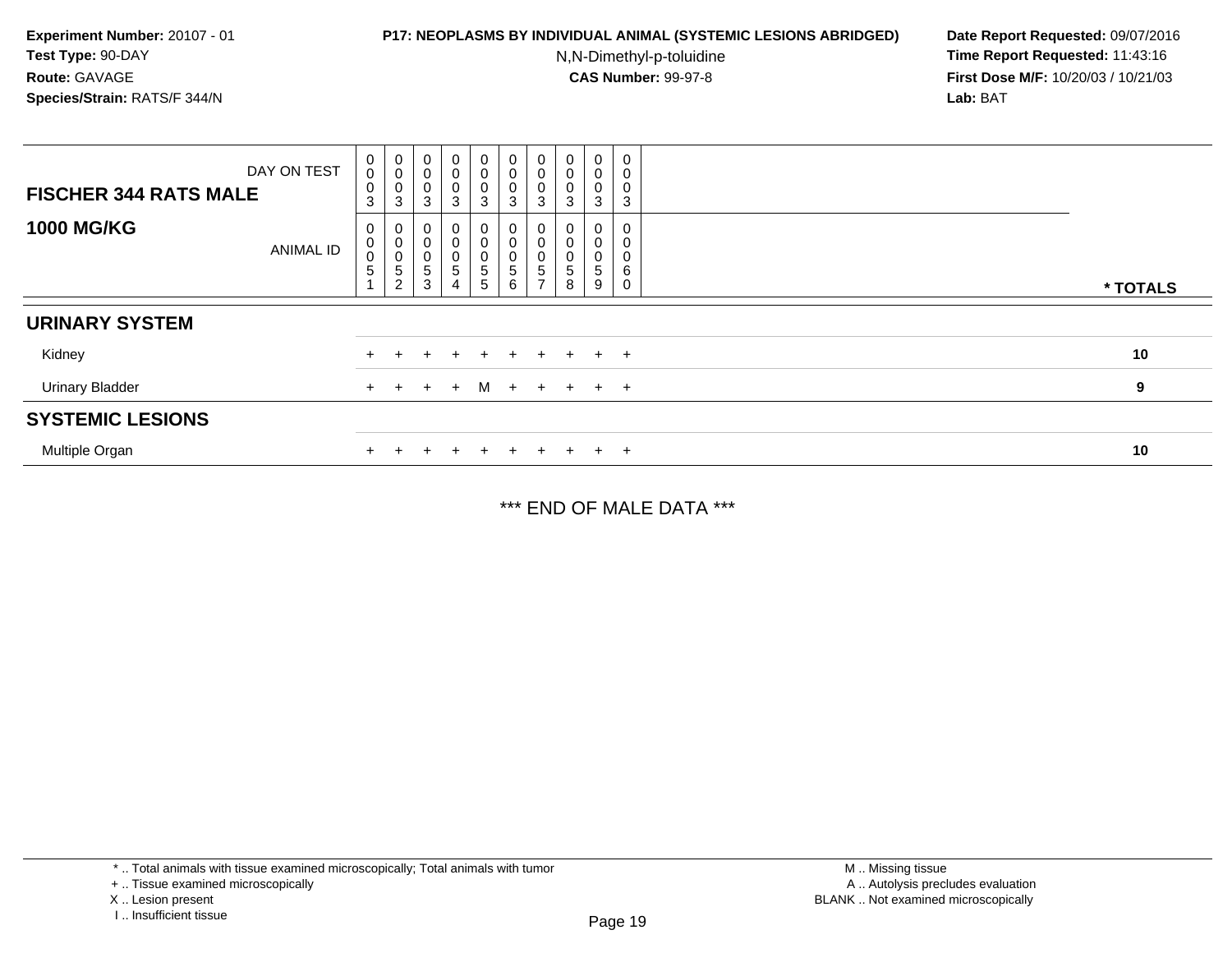## **P17: NEOPLASMS BY INDIVIDUAL ANIMAL (SYSTEMIC LESIONS ABRIDGED) Date Report Requested:** 09/07/2016

N,N-Dimethyl-p-toluidine

 **Time Report Requested:** 11:43:16 **First Dose M/F:** 10/20/03 / 10/21/03<br>**Lab:** BAT **Lab:** BAT

| <b>FISCHER 344 RATS FEMALE</b>                                                  | DAY ON TEST      | $_{\rm 0}^{\rm 0}$<br>$\boldsymbol{9}$<br>$\mathbf{3}$                 | $\begin{smallmatrix} 0\\0 \end{smallmatrix}$<br>$\frac{9}{3}$    | $\pmb{0}$<br>0<br>9<br>$\mathbf{3}$ | $\begin{smallmatrix} 0\\0 \end{smallmatrix}$<br>$\overline{9}$<br>$\mathsf 3$            | $\pmb{0}$<br>$\mathbf 0$<br>$\boldsymbol{9}$<br>$\mathbf{3}$ | $\pmb{0}$<br>$\pmb{0}$<br>$\boldsymbol{9}$<br>$\mathbf{3}$ | $\pmb{0}$<br>0<br>9<br>$\mathbf{3}$  | $\mathbf 0$<br>0<br>$\boldsymbol{9}$<br>$\mathbf{3}$ | $\pmb{0}$<br>$\pmb{0}$<br>$\boldsymbol{9}$<br>$\sqrt{3}$               | $\mathbf 0$<br>$\mathbf 0$<br>9<br>$\sqrt{3}$                                |                   |          |
|---------------------------------------------------------------------------------|------------------|------------------------------------------------------------------------|------------------------------------------------------------------|-------------------------------------|------------------------------------------------------------------------------------------|--------------------------------------------------------------|------------------------------------------------------------|--------------------------------------|------------------------------------------------------|------------------------------------------------------------------------|------------------------------------------------------------------------------|-------------------|----------|
| 0 MG/KG                                                                         | <b>ANIMAL ID</b> | $\begin{smallmatrix}0\\0\\0\end{smallmatrix}$<br>$\,6$<br>$\mathbf{1}$ | 0<br>$\mathsf{O}\xspace$<br>$\ddot{\mathbf{0}}$<br>$\frac{6}{2}$ | $\mathbf 0$<br>0<br>0<br>$^6_3$     | $\mathbf 0$<br>$\pmb{0}$<br>$\mathsf{O}\xspace$<br>$\begin{array}{c} 6 \\ 4 \end{array}$ | 0<br>$\overline{0}$<br>$\pmb{0}$<br>$rac{6}{5}$              | $\mathbf 0$<br>$\mathbf 0$<br>$\mathbf 0$<br>$^6_{\ 6}$    | 0<br>0<br>$\pmb{0}$<br>$\frac{6}{7}$ | 0<br>0<br>$\mathbf 0$<br>6<br>8                      | $\mathbf 0$<br>$\mathbf 0$<br>$\pmb{0}$<br>$\,6\,$<br>$\boldsymbol{9}$ | $\mathbf 0$<br>$\mathbf 0$<br>$\mathbf 0$<br>$\boldsymbol{7}$<br>$\mathbf 0$ |                   | * TOTALS |
| <b>ALIMENTARY SYSTEM</b>                                                        |                  |                                                                        |                                                                  |                                     |                                                                                          |                                                              |                                                            |                                      |                                                      |                                                                        |                                                                              |                   |          |
| Esophagus                                                                       |                  |                                                                        |                                                                  |                                     |                                                                                          |                                                              |                                                            |                                      |                                                      |                                                                        | $\overline{+}$                                                               |                   | 10       |
| Intestine Large, Cecum                                                          |                  |                                                                        |                                                                  |                                     |                                                                                          |                                                              |                                                            |                                      |                                                      |                                                                        | $+$                                                                          |                   | 10       |
| Intestine Large, Colon                                                          |                  |                                                                        |                                                                  |                                     |                                                                                          |                                                              |                                                            |                                      |                                                      |                                                                        | $\div$                                                                       |                   | 10       |
| Intestine Large, Rectum                                                         |                  |                                                                        |                                                                  |                                     |                                                                                          |                                                              |                                                            |                                      |                                                      |                                                                        | $\ddot{}$                                                                    |                   | 10       |
| Intestine Small, Duodenum                                                       |                  |                                                                        |                                                                  |                                     |                                                                                          |                                                              |                                                            |                                      |                                                      | $\ddot{}$                                                              | $+$                                                                          |                   | 10       |
| Intestine Small, Ileum                                                          |                  |                                                                        |                                                                  |                                     |                                                                                          |                                                              |                                                            |                                      |                                                      |                                                                        | $\ddot{}$                                                                    |                   | 10       |
| Intestine Small, Jejunum                                                        |                  |                                                                        |                                                                  |                                     |                                                                                          |                                                              |                                                            |                                      |                                                      |                                                                        | $\overline{+}$                                                               |                   | 10       |
| Liver                                                                           |                  | $+$                                                                    |                                                                  |                                     |                                                                                          |                                                              |                                                            |                                      |                                                      | $\ddot{}$                                                              | $+$                                                                          |                   | 10       |
| Pancreas                                                                        |                  |                                                                        |                                                                  |                                     |                                                                                          |                                                              |                                                            |                                      |                                                      | $\ddot{}$                                                              | $\ddot{}$                                                                    |                   | 10       |
| Salivary Glands                                                                 |                  |                                                                        |                                                                  |                                     |                                                                                          |                                                              |                                                            |                                      |                                                      |                                                                        | $\overline{+}$                                                               |                   | 10       |
| Stomach, Forestomach                                                            |                  |                                                                        |                                                                  |                                     |                                                                                          |                                                              |                                                            |                                      |                                                      | $\ddot{}$                                                              | $+$                                                                          |                   | 10       |
| Stomach, Glandular                                                              |                  |                                                                        |                                                                  |                                     |                                                                                          |                                                              |                                                            |                                      |                                                      | $\div$                                                                 | $\ddot{}$                                                                    |                   | 10       |
| <b>CARDIOVASCULAR SYSTEM</b>                                                    |                  |                                                                        |                                                                  |                                     |                                                                                          |                                                              |                                                            |                                      |                                                      |                                                                        |                                                                              |                   |          |
| <b>Blood Vessel</b>                                                             |                  |                                                                        |                                                                  |                                     |                                                                                          |                                                              |                                                            |                                      |                                                      |                                                                        | $+$                                                                          |                   | 10       |
| Heart                                                                           |                  |                                                                        |                                                                  |                                     |                                                                                          |                                                              |                                                            |                                      |                                                      | $\div$                                                                 | $+$                                                                          |                   | 10       |
| <b>ENDOCRINE SYSTEM</b>                                                         |                  |                                                                        |                                                                  |                                     |                                                                                          |                                                              |                                                            |                                      |                                                      |                                                                        |                                                                              |                   |          |
| *  Total animals with tissue examined microscopically; Total animals with tumor |                  |                                                                        |                                                                  |                                     |                                                                                          |                                                              |                                                            |                                      |                                                      |                                                                        |                                                                              | M  Missing tissue |          |

+ .. Tissue examined microscopically

 Lesion present BLANK .. Not examined microscopicallyX .. Lesion present

I .. Insufficient tissue

y the contract of the contract of the contract of the contract of the contract of  $\mathsf A$  . Autolysis precludes evaluation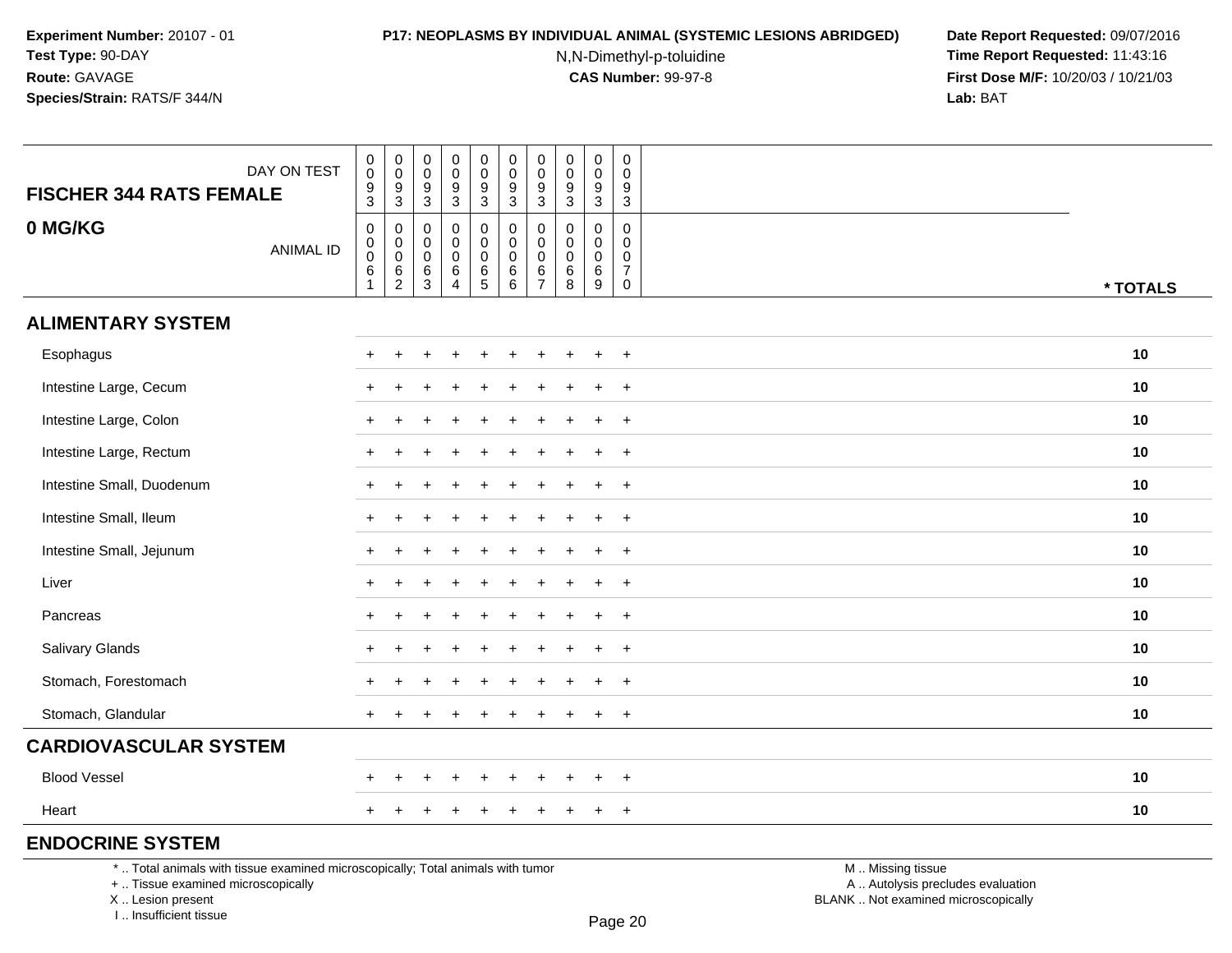#### **P17: NEOPLASMS BY INDIVIDUAL ANIMAL (SYSTEMIC LESIONS ABRIDGED) Date Report Requested:** 09/07/2016

N,N-Dimethyl-p-toluidine

 **Time Report Requested:** 11:43:16 **First Dose M/F:** 10/20/03 / 10/21/03<br>**Lab:** BAT **Lab:** BAT

| <b>FISCHER 344 RATS FEMALE</b>                                                                                        | DAY ON TEST      | $_{\rm 0}^{\rm 0}$<br>$\frac{9}{3}$        | $\begin{smallmatrix} 0\\0 \end{smallmatrix}$<br>$^9_3$                     | $\pmb{0}$<br>$\overline{0}$<br>$\boldsymbol{9}$<br>$\sqrt{3}$ | $\pmb{0}$<br>$\ddot{\mathbf{0}}$<br>$\frac{9}{3}$ | $\pmb{0}$<br>$\overline{0}$<br>$\frac{9}{3}$              | $\mathbf 0$<br>$\ddot{\mathbf{0}}$<br>$\frac{9}{3}$                  | 0<br>$\mathbf 0$<br>9<br>$\overline{3}$             | $\begin{smallmatrix} 0\\0 \end{smallmatrix}$<br>$9\,$<br>3             | $\pmb{0}$<br>$\ddot{\mathbf{0}}$<br>$\boldsymbol{9}$<br>$\overline{3}$ | 0<br>$\mathbf 0$<br>9<br>$\mathbf{3}$                             |                                                        |             |
|-----------------------------------------------------------------------------------------------------------------------|------------------|--------------------------------------------|----------------------------------------------------------------------------|---------------------------------------------------------------|---------------------------------------------------|-----------------------------------------------------------|----------------------------------------------------------------------|-----------------------------------------------------|------------------------------------------------------------------------|------------------------------------------------------------------------|-------------------------------------------------------------------|--------------------------------------------------------|-------------|
| 0 MG/KG                                                                                                               | <b>ANIMAL ID</b> | $\pmb{0}$<br>$_{\rm 0}^{\rm 0}$<br>$\,6\,$ | $\pmb{0}$<br>$\begin{smallmatrix} 0\\0 \end{smallmatrix}$<br>$\frac{6}{2}$ | $\mathsf 0$<br>0<br>$\mathbf 0$<br>$\,6$<br>$\mathbf{3}$      | 0<br>0<br>$\pmb{0}$<br>$\,6\,$<br>$\overline{4}$  | $\pmb{0}$<br>$\pmb{0}$<br>$\overline{0}$<br>$\frac{6}{5}$ | $\pmb{0}$<br>$\pmb{0}$<br>$\ddot{\mathbf{0}}$<br>6<br>$\overline{6}$ | $\mathbf 0$<br>$\Omega$<br>0<br>6<br>$\overline{7}$ | $\boldsymbol{0}$<br>$\mathbf 0$<br>$\mathsf 0$<br>$6\phantom{1}6$<br>8 | $\pmb{0}$<br>$\mathbf 0$<br>$\pmb{0}$<br>$\,6$<br>$\overline{9}$       | $\pmb{0}$<br>$\mathbf{0}$<br>$\Omega$<br>7<br>$\mathsf{O}\xspace$ |                                                        | * TOTALS    |
| <b>Adrenal Cortex</b>                                                                                                 |                  |                                            |                                                                            |                                                               |                                                   |                                                           |                                                                      |                                                     |                                                                        | $\div$                                                                 | $\overline{+}$                                                    |                                                        | 10          |
| Adrenal Medulla                                                                                                       |                  |                                            |                                                                            |                                                               |                                                   |                                                           |                                                                      |                                                     |                                                                        | ÷                                                                      | $\ddot{}$                                                         |                                                        | 10          |
| Islets, Pancreatic                                                                                                    |                  | $\div$                                     |                                                                            |                                                               |                                                   |                                                           |                                                                      |                                                     |                                                                        |                                                                        | $\div$                                                            |                                                        | 10          |
| Parathyroid Gland                                                                                                     |                  | $\ddot{}$                                  |                                                                            |                                                               |                                                   |                                                           |                                                                      |                                                     |                                                                        | M +                                                                    |                                                                   |                                                        | 9           |
| <b>Pituitary Gland</b>                                                                                                |                  | $\pm$                                      |                                                                            |                                                               |                                                   |                                                           |                                                                      |                                                     |                                                                        | $+$                                                                    | $+$                                                               |                                                        | 10          |
| <b>Thyroid Gland</b>                                                                                                  |                  |                                            |                                                                            |                                                               |                                                   |                                                           |                                                                      |                                                     |                                                                        |                                                                        | $\overline{+}$                                                    |                                                        | 10          |
| <b>GENERAL BODY SYSTEM</b>                                                                                            |                  |                                            |                                                                            |                                                               |                                                   |                                                           |                                                                      |                                                     |                                                                        |                                                                        |                                                                   |                                                        |             |
| <b>NONE</b>                                                                                                           |                  |                                            |                                                                            |                                                               |                                                   |                                                           |                                                                      |                                                     |                                                                        |                                                                        |                                                                   |                                                        |             |
| <b>GENITAL SYSTEM</b>                                                                                                 |                  |                                            |                                                                            |                                                               |                                                   |                                                           |                                                                      |                                                     |                                                                        |                                                                        |                                                                   |                                                        |             |
| <b>Clitoral Gland</b>                                                                                                 |                  |                                            |                                                                            |                                                               |                                                   |                                                           |                                                                      |                                                     |                                                                        |                                                                        | $\ddot{}$                                                         |                                                        | 10          |
| Ovary                                                                                                                 |                  |                                            |                                                                            |                                                               |                                                   |                                                           |                                                                      |                                                     |                                                                        |                                                                        |                                                                   |                                                        | 10          |
| <b>Uterus</b>                                                                                                         |                  | $+$                                        |                                                                            |                                                               |                                                   |                                                           |                                                                      |                                                     |                                                                        | $\ddot{}$                                                              | $\overline{+}$                                                    |                                                        | 10          |
| <b>HEMATOPOIETIC SYSTEM</b>                                                                                           |                  |                                            |                                                                            |                                                               |                                                   |                                                           |                                                                      |                                                     |                                                                        |                                                                        |                                                                   |                                                        |             |
| <b>Bone Marrow</b>                                                                                                    |                  | $\div$                                     |                                                                            |                                                               |                                                   |                                                           |                                                                      |                                                     |                                                                        | $\div$                                                                 | $+$                                                               |                                                        | 10          |
| Lymph Node, Mandibular                                                                                                |                  | м                                          | м                                                                          | M                                                             | M                                                 | M                                                         | M                                                                    | M                                                   | M                                                                      | М                                                                      | M                                                                 |                                                        | $\mathbf 0$ |
| Lymph Node, Mesenteric                                                                                                |                  | +                                          |                                                                            |                                                               |                                                   |                                                           |                                                                      |                                                     |                                                                        | $\ddot{}$                                                              | $\overline{ }$                                                    |                                                        | 10          |
| Spleen                                                                                                                |                  | $\pm$                                      |                                                                            |                                                               |                                                   |                                                           |                                                                      |                                                     |                                                                        | $\ddot{}$                                                              | $+$                                                               |                                                        | 10          |
| *  Total animals with tissue examined microscopically; Total animals with tumor<br>+  Tissue examined microscopically |                  |                                            |                                                                            |                                                               |                                                   |                                                           |                                                                      |                                                     |                                                                        |                                                                        |                                                                   | M  Missing tissue<br>A  Autolysis precludes evaluation |             |

 Lesion present BLANK .. Not examined microscopicallyX .. Lesion present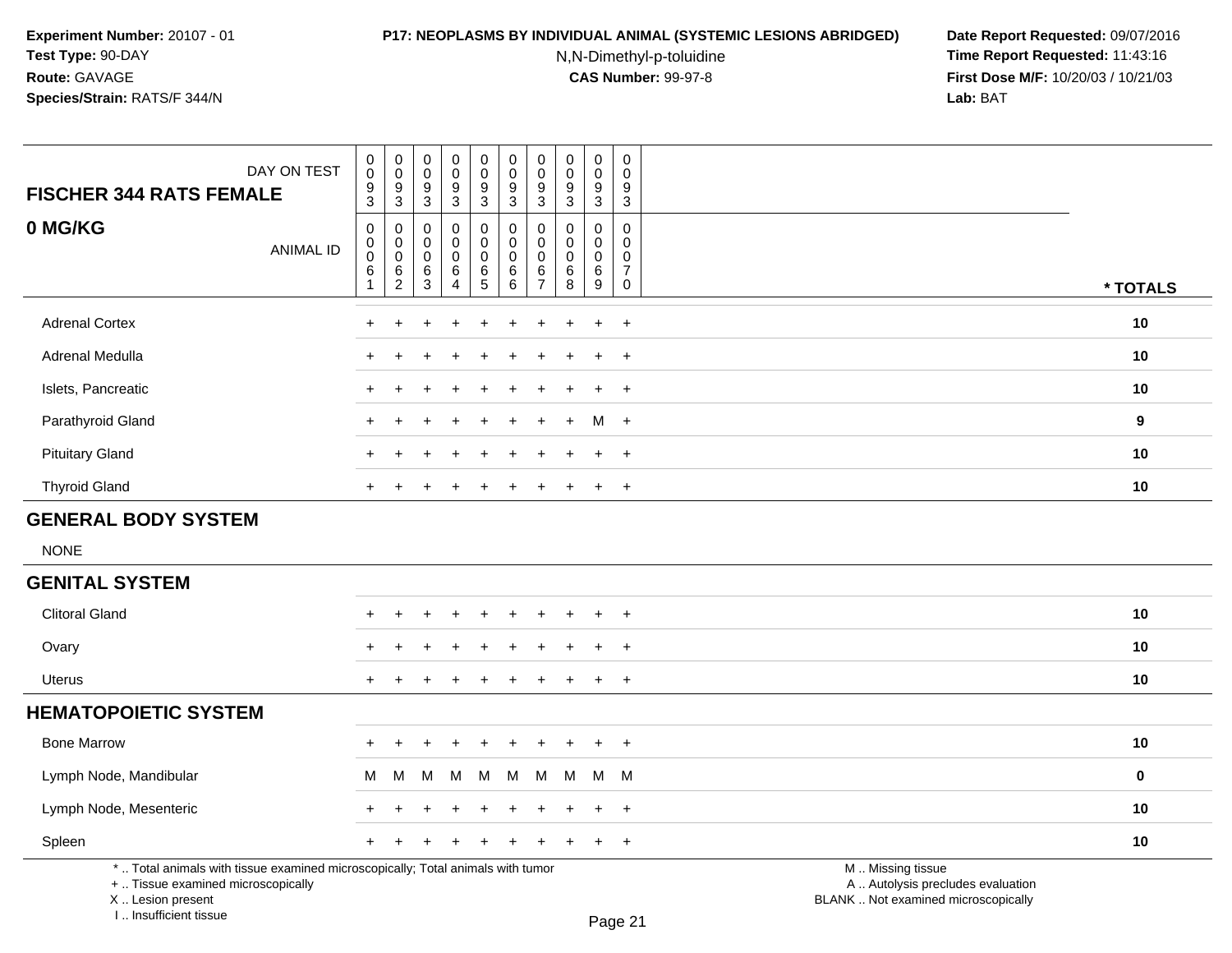### **P17: NEOPLASMS BY INDIVIDUAL ANIMAL (SYSTEMIC LESIONS ABRIDGED) Date Report Requested:** 09/07/2016

N,N-Dimethyl-p-toluidine

 **Time Report Requested:** 11:43:16 **First Dose M/F:** 10/20/03 / 10/21/03<br>**Lab:** BAT **Lab:** BAT

| DAY ON TEST<br><b>FISCHER 344 RATS FEMALE</b> | $\begin{smallmatrix} 0\\0 \end{smallmatrix}$<br>$\frac{9}{3}$ | $\begin{smallmatrix} 0\\0 \end{smallmatrix}$<br>9<br>$\sqrt{3}$ | 0<br>$\mathbf 0$<br>9<br>$\mathbf{3}$ | 0<br>$\pmb{0}$<br>$\boldsymbol{9}$<br>$\sqrt{3}$ | $\mathbf 0$<br>$\mathsf{O}\xspace$<br>$\frac{9}{3}$ | $\pmb{0}$<br>$\pmb{0}$<br>9<br>$\mathfrak{S}$ | 0<br>0<br>9<br>3                   | $\pmb{0}$<br>$\pmb{0}$<br>$\boldsymbol{9}$<br>$\overline{3}$ | 0<br>$\mathbf 0$<br>$9\,$<br>$\sqrt{3}$ | $\mathbf 0$<br>$\mathbf 0$<br>9<br>3   |              |
|-----------------------------------------------|---------------------------------------------------------------|-----------------------------------------------------------------|---------------------------------------|--------------------------------------------------|-----------------------------------------------------|-----------------------------------------------|------------------------------------|--------------------------------------------------------------|-----------------------------------------|----------------------------------------|--------------|
| 0 MG/KG<br><b>ANIMAL ID</b>                   | 0<br>$\pmb{0}$<br>$\pmb{0}$<br>6<br>$\mathbf{1}$              | 0<br>0<br>0<br>6<br>$\overline{2}$                              | 0<br>0<br>$\mathbf 0$<br>6<br>3       | 0<br>0<br>0<br>$\,6\,$<br>4                      | 0<br>0<br>0<br>$\,6$<br>$\overline{5}$              | 0<br>0<br>0<br>6<br>6                         | 0<br>0<br>0<br>6<br>$\overline{7}$ | 0<br>0<br>0<br>6<br>8                                        | 0<br>0<br>0<br>$\,6\,$<br>9             | 0<br>$\Omega$<br>0<br>7<br>$\mathbf 0$ | * TOTALS     |
| Thymus                                        | $\ddot{}$                                                     |                                                                 |                                       |                                                  |                                                     | ÷                                             |                                    |                                                              | $\ddot{}$                               | $\overline{+}$                         | 10           |
| <b>INTEGUMENTARY SYSTEM</b>                   |                                                               |                                                                 |                                       |                                                  |                                                     |                                               |                                    |                                                              |                                         |                                        |              |
| <b>Mammary Gland</b>                          | +                                                             |                                                                 |                                       |                                                  |                                                     | ÷                                             |                                    |                                                              | $\ddot{}$                               | $\overline{+}$                         | 10           |
| Skin                                          | $+$                                                           | ÷                                                               |                                       |                                                  |                                                     | ÷                                             | +                                  |                                                              | $\ddot{}$                               | $^{+}$                                 | 10           |
| <b>MUSCULOSKELETAL SYSTEM</b>                 |                                                               |                                                                 |                                       |                                                  |                                                     |                                               |                                    |                                                              |                                         |                                        |              |
| Bone                                          | $+$                                                           |                                                                 |                                       | $\ddot{}$                                        |                                                     | $\ddot{}$                                     | $\pm$                              | $\pm$                                                        | $+$                                     | $^{+}$                                 | 10           |
| <b>NERVOUS SYSTEM</b>                         |                                                               |                                                                 |                                       |                                                  |                                                     |                                               |                                    |                                                              |                                         |                                        |              |
| Brain                                         | $^{+}$                                                        | $\div$                                                          |                                       | $\ddot{}$                                        |                                                     | $\ddot{}$                                     | $\ddot{}$                          | $\ddot{}$                                                    | $+$                                     | $+$                                    | 10           |
| <b>RESPIRATORY SYSTEM</b>                     |                                                               |                                                                 |                                       |                                                  |                                                     |                                               |                                    |                                                              |                                         |                                        |              |
| Lung                                          | +                                                             |                                                                 |                                       |                                                  |                                                     | ÷                                             |                                    |                                                              | $\ddot{}$                               | $\overline{+}$                         | 10           |
| Nose                                          | $\ddot{}$                                                     |                                                                 |                                       |                                                  |                                                     |                                               |                                    |                                                              | $\ddot{}$                               | $+$                                    | 10           |
| Trachea                                       | $\ddot{}$                                                     |                                                                 |                                       |                                                  |                                                     |                                               |                                    |                                                              | $\ddot{}$                               | $+$                                    | 10           |
| <b>SPECIAL SENSES SYSTEM</b>                  |                                                               |                                                                 |                                       |                                                  |                                                     |                                               |                                    |                                                              |                                         |                                        |              |
| Eye                                           | $+$                                                           | $\ddot{}$                                                       | $\div$                                | $\ddot{}$                                        | $\ddot{}$                                           | $\ddot{}$                                     | $\pm$                              | $\mathbf +$                                                  | $\ddot{}$                               | $+$                                    | 10           |
| Harderian Gland                               | $+$                                                           | $\ddot{}$                                                       | $\pm$                                 | $\ddot{}$                                        |                                                     | ÷                                             | $\ddot{}$                          | $\pm$                                                        | $\ddot{}$                               | $+$                                    | 10           |
| <b>Lacrimal Gland</b>                         |                                                               |                                                                 |                                       | $\ddot{}$                                        |                                                     |                                               |                                    |                                                              |                                         |                                        | $\mathbf{1}$ |
| <b>URINARY SYSTEM</b>                         |                                                               |                                                                 |                                       |                                                  |                                                     |                                               |                                    |                                                              |                                         |                                        |              |

+ .. Tissue examined microscopically

X .. Lesion present

I .. Insufficient tissue

 M .. Missing tissuey the contract of the contract of the contract of the contract of the contract of  $\mathsf A$  . Autolysis precludes evaluation Lesion present BLANK .. Not examined microscopically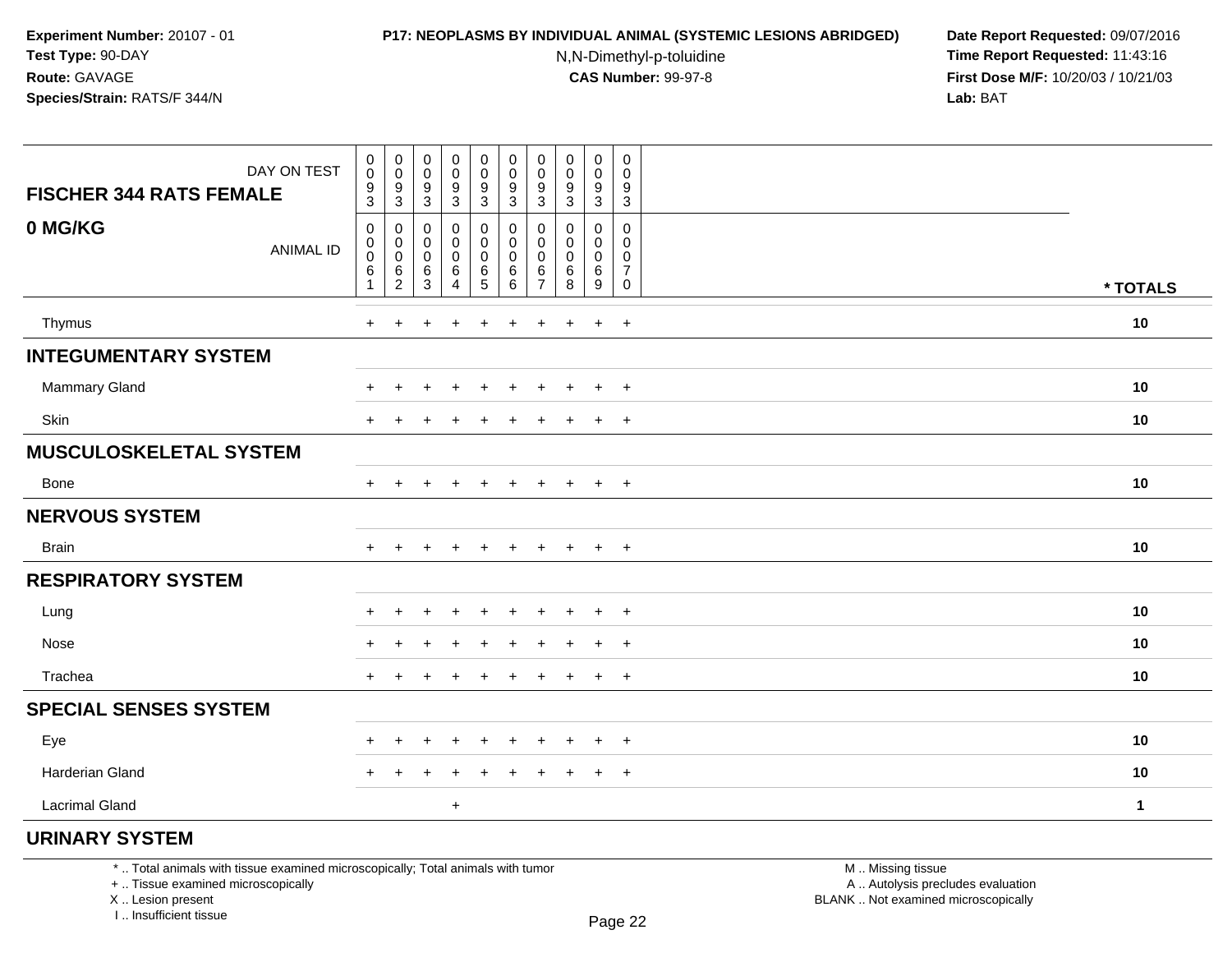## **P17: NEOPLASMS BY INDIVIDUAL ANIMAL (SYSTEMIC LESIONS ABRIDGED) Date Report Requested:** 09/07/2016

N,N-Dimethyl-p-toluidine

 **Time Report Requested:** 11:43:16 **First Dose M/F:** 10/20/03 / 10/21/03<br>**Lab:** BAT **Lab:** BAT

| DAY ON TEST<br><b>FISCHER 344 RATS FEMALE</b> | 0<br>$\,0\,$<br>9<br>3 | 0<br>$\,0\,$<br>$\boldsymbol{9}$<br>3 | 0<br>9<br>3      | 0<br>0<br>9<br>3       | 0 <sup>1</sup><br>0<br>9<br>3       | 0<br>0<br>$\boldsymbol{9}$<br>3      | 0<br>0<br>9<br>3   | 0<br>0<br>3 | 0<br>0<br>9<br>3 | 0<br>0<br>9<br>3 |          |
|-----------------------------------------------|------------------------|---------------------------------------|------------------|------------------------|-------------------------------------|--------------------------------------|--------------------|-------------|------------------|------------------|----------|
| 0 MG/KG<br><b>ANIMAL ID</b>                   | 0<br>0<br>0<br>6       | 0<br>$\pmb{0}$<br>0<br>6<br>2         | $\sim$<br>6<br>3 | $\mathbf{0}$<br>6<br>4 | 0<br>0<br>0<br>6<br>$5\phantom{.0}$ | 0<br>0<br>$\mathbf{0}$<br>$\,6$<br>6 | 6<br>$\rightarrow$ | 8           | 0<br>υ<br>6<br>9 | U                | * TOTALS |
| Kidney                                        |                        |                                       | $+$              | $+$                    | $+$                                 |                                      | $+$ $+$            |             | $+$ $+$ $+$      |                  | 10       |
| <b>Urinary Bladder</b>                        |                        |                                       | $+$              | $+$                    | $+$                                 | $+$                                  | $+$                |             | $+$ $+$ $+$      |                  | 10       |
| <b>SYSTEMIC LESIONS</b>                       |                        |                                       |                  |                        |                                     |                                      |                    |             |                  |                  |          |
| .                                             |                        |                                       |                  |                        |                                     |                                      |                    |             |                  |                  |          |

Multiple Organn  $+$ 

<sup>+</sup> <sup>+</sup> <sup>+</sup> <sup>+</sup> <sup>+</sup> <sup>+</sup> <sup>+</sup> <sup>+</sup> <sup>+</sup> **<sup>10</sup>**

\* .. Total animals with tissue examined microscopically; Total animals with tumor

+ .. Tissue examined microscopically

X .. Lesion present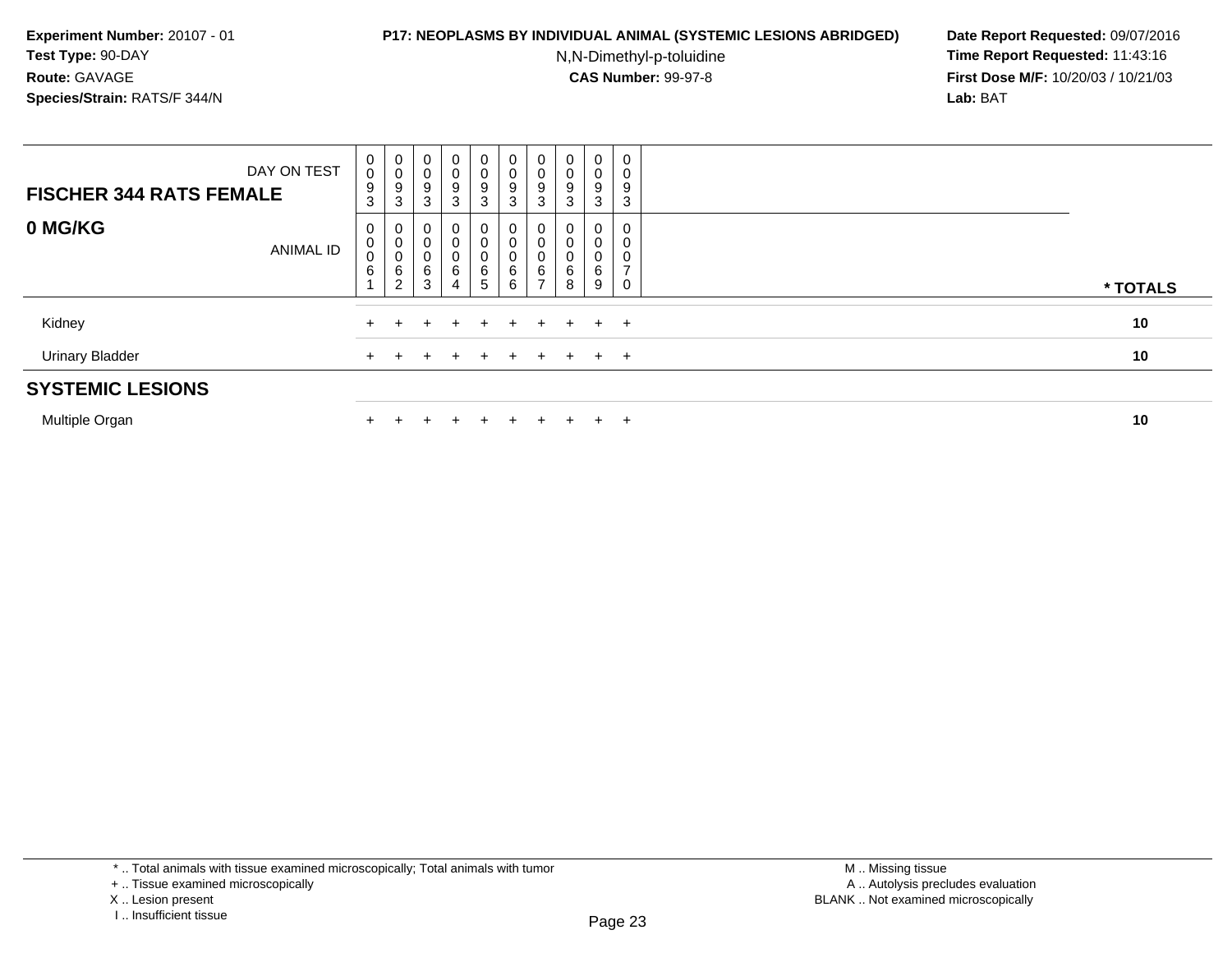# **P17: NEOPLASMS BY INDIVIDUAL ANIMAL (SYSTEMIC LESIONS ABRIDGED) Date Report Requested:** 09/07/2016

N,N-Dimethyl-p-toluidine

| <b>FISCHER 344 RATS FEMALE</b>                                                                                                                                      | DAY ON TEST      | 0<br>$\mathsf{O}\xspace$<br>$\frac{9}{3}$                                        | $\pmb{0}$<br>$\ddot{\mathbf{0}}$<br>$\frac{9}{3}$                 | $\mathbf 0$<br>$\mathsf{O}\xspace$<br>$\frac{9}{3}$                 | $\pmb{0}$<br>$\mathbf 0$<br>9                                                 | $\pmb{0}$<br>$\pmb{0}$<br>$\frac{9}{3}$           | $\pmb{0}$<br>$\mathsf{O}\xspace$<br>$\frac{9}{3}$        | $\pmb{0}$<br>$\pmb{0}$<br>9                                         | $\pmb{0}$<br>$\pmb{0}$<br>$\frac{9}{3}$                | $\pmb{0}$<br>$\pmb{0}$<br>$\frac{9}{3}$                                         | 0<br>0<br>9                                        |                                                                                               |          |
|---------------------------------------------------------------------------------------------------------------------------------------------------------------------|------------------|----------------------------------------------------------------------------------|-------------------------------------------------------------------|---------------------------------------------------------------------|-------------------------------------------------------------------------------|---------------------------------------------------|----------------------------------------------------------|---------------------------------------------------------------------|--------------------------------------------------------|---------------------------------------------------------------------------------|----------------------------------------------------|-----------------------------------------------------------------------------------------------|----------|
|                                                                                                                                                                     |                  |                                                                                  |                                                                   |                                                                     | $\mathbf 3$                                                                   |                                                   |                                                          | $\mathbf{3}$                                                        |                                                        |                                                                                 | $\sqrt{3}$                                         |                                                                                               |          |
| <b>62.5 MG/KG</b>                                                                                                                                                   | <b>ANIMAL ID</b> | $\mathsf 0$<br>$\mathbf 0$<br>$\boldsymbol{0}$<br>$\overline{7}$<br>$\mathbf{1}$ | $\pmb{0}$<br>$\overline{0}$<br>$\boldsymbol{7}$<br>$\overline{2}$ | $\mathbf 0$<br>0<br>$\mathbf 0$<br>$\boldsymbol{7}$<br>$\mathbf{3}$ | $\mathbf 0$<br>$\mathbf 0$<br>$\mathbf 0$<br>$\overline{7}$<br>$\overline{4}$ | 0<br>$\pmb{0}$<br>$\overline{0}$<br>$\frac{7}{5}$ | $\mathbf 0$<br>$\pmb{0}$<br>$\mathsf 0$<br>$\frac{7}{6}$ | $\mathbf 0$<br>0<br>$\mathbf 0$<br>$\overline{7}$<br>$\overline{7}$ | $\mathbf 0$<br>0<br>$\pmb{0}$<br>$\boldsymbol{7}$<br>8 | $\mathbf 0$<br>$\mathbf 0$<br>$\pmb{0}$<br>$\boldsymbol{7}$<br>$\boldsymbol{9}$ | 0<br>0<br>$\mathbf 0$<br>$\bf 8$<br>$\overline{0}$ |                                                                                               | * TOTALS |
| <b>ALIMENTARY SYSTEM</b>                                                                                                                                            |                  |                                                                                  |                                                                   |                                                                     |                                                                               |                                                   |                                                          |                                                                     |                                                        |                                                                                 |                                                    |                                                                                               |          |
| Liver                                                                                                                                                               |                  |                                                                                  | ÷                                                                 |                                                                     |                                                                               | $\ddot{}$                                         |                                                          | $\div$                                                              | +                                                      | $\ddot{}$                                                                       | $+$                                                |                                                                                               | 10       |
| Stomach, Forestomach                                                                                                                                                |                  |                                                                                  |                                                                   |                                                                     |                                                                               |                                                   |                                                          |                                                                     |                                                        | $\div$                                                                          | $+$                                                |                                                                                               | 10       |
| Stomach, Glandular                                                                                                                                                  |                  |                                                                                  |                                                                   |                                                                     |                                                                               |                                                   |                                                          |                                                                     |                                                        |                                                                                 | $\ddot{}$                                          |                                                                                               | 10       |
| <b>CARDIOVASCULAR SYSTEM</b>                                                                                                                                        |                  |                                                                                  |                                                                   |                                                                     |                                                                               |                                                   |                                                          |                                                                     |                                                        |                                                                                 |                                                    |                                                                                               |          |
| Heart                                                                                                                                                               |                  |                                                                                  | $\ddot{}$                                                         |                                                                     |                                                                               | $\ddot{}$                                         |                                                          | $\ddot{}$                                                           | $\pm$                                                  | $+$                                                                             | $+$                                                |                                                                                               | 10       |
| <b>ENDOCRINE SYSTEM</b>                                                                                                                                             |                  |                                                                                  |                                                                   |                                                                     |                                                                               |                                                   |                                                          |                                                                     |                                                        |                                                                                 |                                                    |                                                                                               |          |
| <b>NONE</b>                                                                                                                                                         |                  |                                                                                  |                                                                   |                                                                     |                                                                               |                                                   |                                                          |                                                                     |                                                        |                                                                                 |                                                    |                                                                                               |          |
| <b>GENERAL BODY SYSTEM</b>                                                                                                                                          |                  |                                                                                  |                                                                   |                                                                     |                                                                               |                                                   |                                                          |                                                                     |                                                        |                                                                                 |                                                    |                                                                                               |          |
| <b>NONE</b>                                                                                                                                                         |                  |                                                                                  |                                                                   |                                                                     |                                                                               |                                                   |                                                          |                                                                     |                                                        |                                                                                 |                                                    |                                                                                               |          |
| <b>GENITAL SYSTEM</b>                                                                                                                                               |                  |                                                                                  |                                                                   |                                                                     |                                                                               |                                                   |                                                          |                                                                     |                                                        |                                                                                 |                                                    |                                                                                               |          |
| <b>NONE</b>                                                                                                                                                         |                  |                                                                                  |                                                                   |                                                                     |                                                                               |                                                   |                                                          |                                                                     |                                                        |                                                                                 |                                                    |                                                                                               |          |
| <b>HEMATOPOIETIC SYSTEM</b>                                                                                                                                         |                  |                                                                                  |                                                                   |                                                                     |                                                                               |                                                   |                                                          |                                                                     |                                                        |                                                                                 |                                                    |                                                                                               |          |
| <b>Bone Marrow</b>                                                                                                                                                  |                  | $+$                                                                              | $\ddot{}$                                                         | +                                                                   | $\ddot{}$                                                                     | $\ddot{}$                                         | ÷                                                        | $\ddot{}$                                                           | $\ddot{}$                                              | $\ddot{}$                                                                       | $+$                                                |                                                                                               | 10       |
| Lymph Node, Mesenteric                                                                                                                                              |                  |                                                                                  |                                                                   |                                                                     |                                                                               |                                                   |                                                          |                                                                     |                                                        |                                                                                 | $+$                                                |                                                                                               | 10       |
| Spleen                                                                                                                                                              |                  |                                                                                  |                                                                   |                                                                     |                                                                               |                                                   |                                                          |                                                                     |                                                        |                                                                                 | $\ddot{}$                                          |                                                                                               | 10       |
| Thymus                                                                                                                                                              |                  |                                                                                  |                                                                   |                                                                     |                                                                               |                                                   |                                                          |                                                                     |                                                        |                                                                                 | $\ddot{}$                                          |                                                                                               | 10       |
| *  Total animals with tissue examined microscopically; Total animals with tumor<br>+  Tissue examined microscopically<br>X  Lesion present<br>I Insufficient tissue |                  |                                                                                  |                                                                   |                                                                     |                                                                               |                                                   |                                                          |                                                                     |                                                        |                                                                                 | Page 24                                            | M  Missing tissue<br>A  Autolysis precludes evaluation<br>BLANK  Not examined microscopically |          |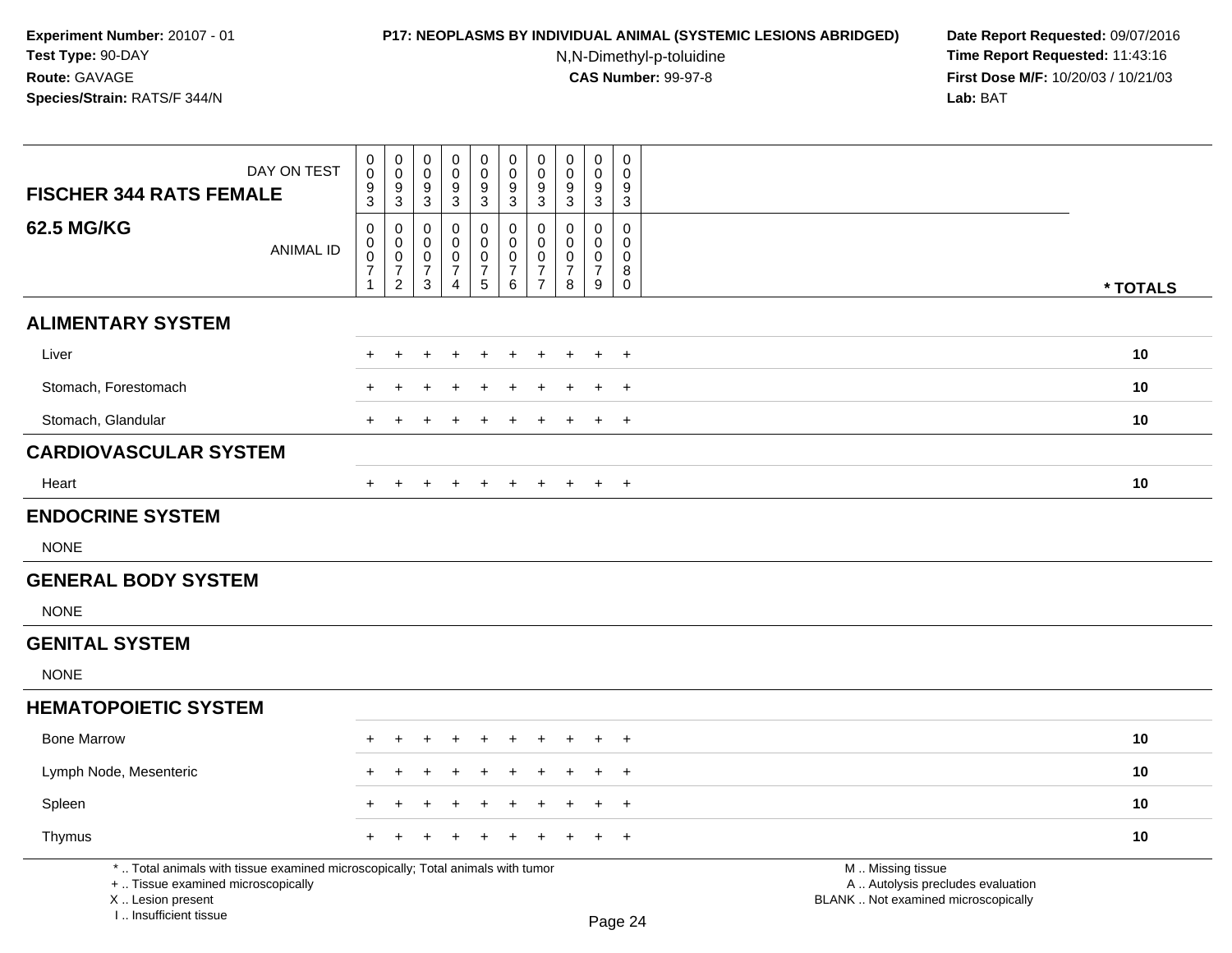# **P17: NEOPLASMS BY INDIVIDUAL ANIMAL (SYSTEMIC LESIONS ABRIDGED) Date Report Requested:** 09/07/2016

N,N-Dimethyl-p-toluidine

|                                                                                                                                                                     | DAY ON TEST      | $\boldsymbol{0}$<br>$\mathbf 0$                                                | $\pmb{0}$<br>$\mathbf 0$                                            | $\pmb{0}$<br>$\overline{0}$                                               | 0<br>$\mathbf 0$                                         | $\mathbf 0$<br>$\mathsf{O}\xspace$                     | $\begin{smallmatrix} 0\\0 \end{smallmatrix}$                 | $\pmb{0}$<br>$\mathbf 0$                                                        | $\mathbf 0$<br>$\boldsymbol{0}$                        | $\pmb{0}$<br>$\mathbf 0$                                      | $\pmb{0}$<br>$\mathbf 0$               |  |                   |                                                                          |          |
|---------------------------------------------------------------------------------------------------------------------------------------------------------------------|------------------|--------------------------------------------------------------------------------|---------------------------------------------------------------------|---------------------------------------------------------------------------|----------------------------------------------------------|--------------------------------------------------------|--------------------------------------------------------------|---------------------------------------------------------------------------------|--------------------------------------------------------|---------------------------------------------------------------|----------------------------------------|--|-------------------|--------------------------------------------------------------------------|----------|
| <b>FISCHER 344 RATS FEMALE</b>                                                                                                                                      |                  | $\frac{9}{3}$                                                                  | $\frac{9}{3}$                                                       | $\boldsymbol{9}$<br>$\overline{3}$                                        | $\frac{9}{3}$                                            | $\frac{9}{3}$                                          | $\frac{9}{3}$                                                | $\boldsymbol{9}$<br>$\overline{3}$                                              | $\boldsymbol{9}$<br>$\overline{3}$                     | $9\,$<br>$\overline{3}$                                       | $\boldsymbol{9}$<br>3                  |  |                   |                                                                          |          |
| <b>62.5 MG/KG</b>                                                                                                                                                   | <b>ANIMAL ID</b> | $\mathbf 0$<br>$\boldsymbol{0}$<br>$\pmb{0}$<br>$\overline{7}$<br>$\mathbf{1}$ | 0<br>$\mathbf 0$<br>$\mathsf 0$<br>$\overline{7}$<br>$\overline{2}$ | $\mathbf 0$<br>$\mathbf 0$<br>$\mathbf 0$<br>$\overline{7}$<br>$\sqrt{3}$ | $\mathbf 0$<br>$\mathbf 0$<br>$\pmb{0}$<br>$\frac{7}{4}$ | 0<br>$\mathbf 0$<br>$\mathbf 0$<br>$\overline{7}$<br>5 | 0<br>$\mathbf 0$<br>$\mathbf 0$<br>$\overline{7}$<br>$\,6\,$ | $\mathbf 0$<br>$\mathbf 0$<br>$\mathbf 0$<br>$\boldsymbol{7}$<br>$\overline{7}$ | $\mathbf 0$<br>$\mathbf 0$<br>0<br>$\overline{7}$<br>8 | $\mathbf 0$<br>$\Omega$<br>$\mathbf 0$<br>$\overline{7}$<br>9 | 0<br>$\Omega$<br>0<br>8<br>$\mathbf 0$ |  |                   |                                                                          | * TOTALS |
| <b>INTEGUMENTARY SYSTEM</b>                                                                                                                                         |                  |                                                                                |                                                                     |                                                                           |                                                          |                                                        |                                                              |                                                                                 |                                                        |                                                               |                                        |  |                   |                                                                          |          |
| <b>NONE</b>                                                                                                                                                         |                  |                                                                                |                                                                     |                                                                           |                                                          |                                                        |                                                              |                                                                                 |                                                        |                                                               |                                        |  |                   |                                                                          |          |
| <b>MUSCULOSKELETAL SYSTEM</b>                                                                                                                                       |                  |                                                                                |                                                                     |                                                                           |                                                          |                                                        |                                                              |                                                                                 |                                                        |                                                               |                                        |  |                   |                                                                          |          |
| <b>NONE</b>                                                                                                                                                         |                  |                                                                                |                                                                     |                                                                           |                                                          |                                                        |                                                              |                                                                                 |                                                        |                                                               |                                        |  |                   |                                                                          |          |
| <b>NERVOUS SYSTEM</b>                                                                                                                                               |                  |                                                                                |                                                                     |                                                                           |                                                          |                                                        |                                                              |                                                                                 |                                                        |                                                               |                                        |  |                   |                                                                          |          |
| <b>NONE</b>                                                                                                                                                         |                  |                                                                                |                                                                     |                                                                           |                                                          |                                                        |                                                              |                                                                                 |                                                        |                                                               |                                        |  |                   |                                                                          |          |
| <b>RESPIRATORY SYSTEM</b>                                                                                                                                           |                  |                                                                                |                                                                     |                                                                           |                                                          |                                                        |                                                              |                                                                                 |                                                        |                                                               |                                        |  |                   |                                                                          |          |
| Lung                                                                                                                                                                |                  |                                                                                |                                                                     |                                                                           |                                                          |                                                        |                                                              |                                                                                 |                                                        |                                                               | $\div$                                 |  |                   |                                                                          | 10       |
| Nose                                                                                                                                                                |                  |                                                                                |                                                                     |                                                                           |                                                          |                                                        |                                                              |                                                                                 |                                                        |                                                               | $\ddot{}$                              |  |                   |                                                                          | 10       |
| Trachea                                                                                                                                                             |                  | +                                                                              |                                                                     |                                                                           |                                                          |                                                        |                                                              |                                                                                 |                                                        |                                                               | $\overline{+}$                         |  |                   |                                                                          | 10       |
| <b>SPECIAL SENSES SYSTEM</b>                                                                                                                                        |                  |                                                                                |                                                                     |                                                                           |                                                          |                                                        |                                                              |                                                                                 |                                                        |                                                               |                                        |  |                   |                                                                          |          |
| <b>NONE</b>                                                                                                                                                         |                  |                                                                                |                                                                     |                                                                           |                                                          |                                                        |                                                              |                                                                                 |                                                        |                                                               |                                        |  |                   |                                                                          |          |
| <b>URINARY SYSTEM</b>                                                                                                                                               |                  |                                                                                |                                                                     |                                                                           |                                                          |                                                        |                                                              |                                                                                 |                                                        |                                                               |                                        |  |                   |                                                                          |          |
| Kidney                                                                                                                                                              |                  | $+$                                                                            | $+$                                                                 | $+$                                                                       | $+$                                                      | $+$                                                    | $+$                                                          | $+$                                                                             | $+$                                                    |                                                               | $+$ $+$                                |  |                   |                                                                          | 10       |
| <b>SYSTEMIC LESIONS</b>                                                                                                                                             |                  |                                                                                |                                                                     |                                                                           |                                                          |                                                        |                                                              |                                                                                 |                                                        |                                                               |                                        |  |                   |                                                                          |          |
| Multiple Organ                                                                                                                                                      |                  | $+$                                                                            | $\ddot{}$                                                           | $\ddot{}$                                                                 |                                                          | $+$                                                    | $\ddot{}$                                                    | $\pm$                                                                           | $+$                                                    | $+$                                                           | $+$                                    |  |                   |                                                                          | 10       |
| *  Total animals with tissue examined microscopically; Total animals with tumor<br>+  Tissue examined microscopically<br>X  Lesion present<br>I Insufficient tissue |                  |                                                                                |                                                                     |                                                                           |                                                          |                                                        |                                                              |                                                                                 |                                                        |                                                               | Page 25                                |  | M  Missing tissue | A  Autolysis precludes evaluation<br>BLANK  Not examined microscopically |          |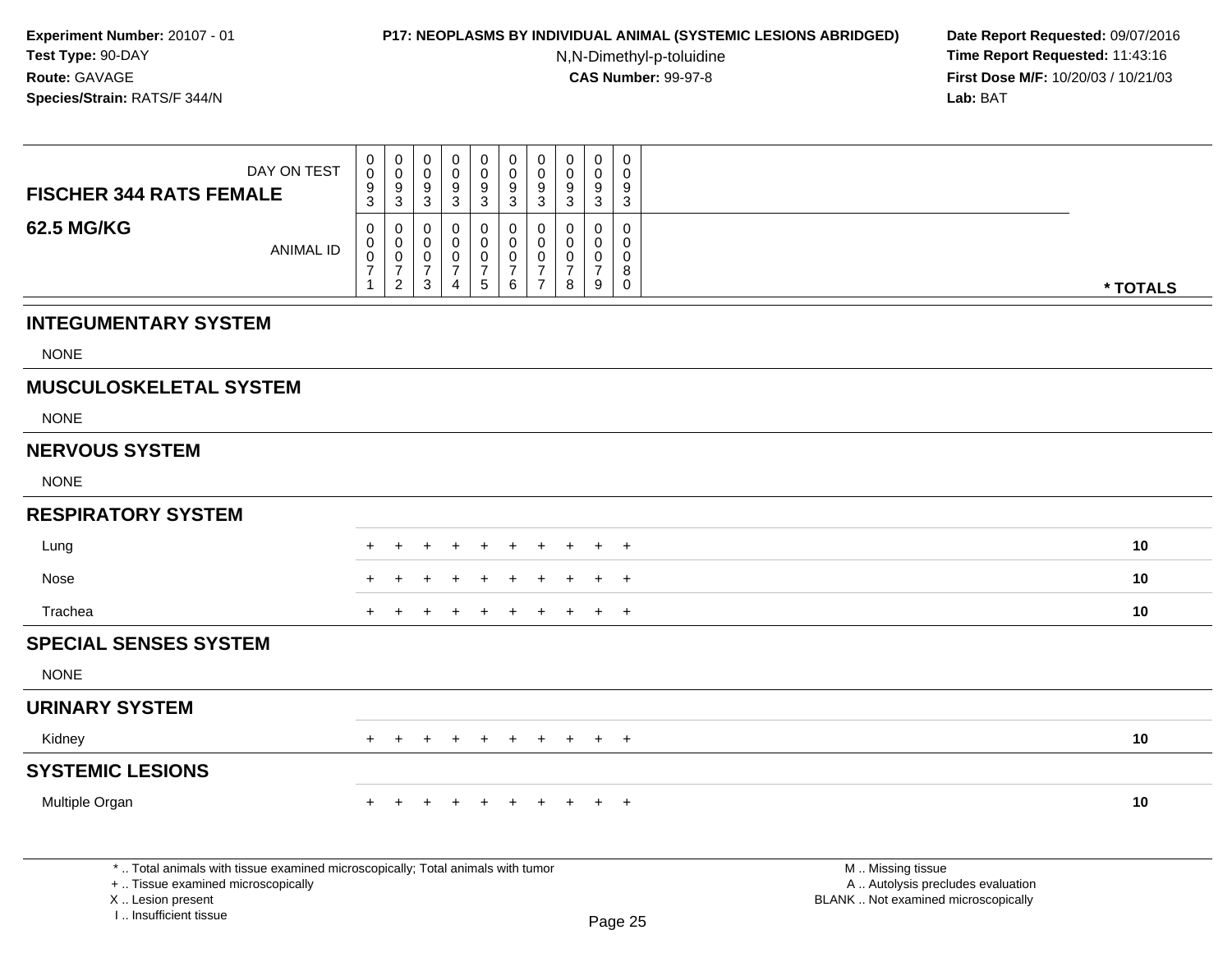# **P17: NEOPLASMS BY INDIVIDUAL ANIMAL (SYSTEMIC LESIONS ABRIDGED) Date Report Requested:** 09/07/2016

N,N-Dimethyl-p-toluidine

| DAY ON TEST<br><b>FISCHER 344 RATS FEMALE</b>                                                                                                                       | 0<br>$\mathsf{O}\xspace$<br>$\frac{9}{3}$              | $\pmb{0}$<br>$\ddot{\mathbf{0}}$<br>$\frac{9}{3}$ | $\mathbf 0$<br>$\mathsf{O}\xspace$<br>$\frac{9}{3}$ | $\pmb{0}$<br>$\mathbf 0$<br>9<br>$\mathbf 3$                           | $\pmb{0}$<br>$\pmb{0}$<br>$\frac{9}{3}$        | $\pmb{0}$<br>$\mathsf{O}\xspace$<br>$\frac{9}{3}$        | $\pmb{0}$<br>$\pmb{0}$<br>9<br>$\mathbf{3}$        | $\pmb{0}$<br>$\pmb{0}$<br>$\frac{9}{3}$        | $\pmb{0}$<br>$\pmb{0}$<br>$\frac{9}{3}$                  | 0<br>0<br>9<br>$\sqrt{3}$                                |                                                                                               |          |
|---------------------------------------------------------------------------------------------------------------------------------------------------------------------|--------------------------------------------------------|---------------------------------------------------|-----------------------------------------------------|------------------------------------------------------------------------|------------------------------------------------|----------------------------------------------------------|----------------------------------------------------|------------------------------------------------|----------------------------------------------------------|----------------------------------------------------------|-----------------------------------------------------------------------------------------------|----------|
| <b>125 MG/KG</b><br><b>ANIMAL ID</b>                                                                                                                                | $\mathsf 0$<br>0<br>$\mathbf 0$<br>8<br>$\overline{1}$ | $\pmb{0}$<br>$\overline{0}$<br>$\frac{8}{2}$      | $\mathbf 0$<br>0<br>$\mathbf 0$<br>$\frac{8}{3}$    | $\mathbf 0$<br>$\mathbf 0$<br>$\mathbf 0$<br>$\bf 8$<br>$\overline{4}$ | 0<br>$\pmb{0}$<br>$\mathbf 0$<br>$\frac{8}{5}$ | $\mathbf 0$<br>$\pmb{0}$<br>$\mathbf 0$<br>$\frac{8}{6}$ | 0<br>0<br>$\mathbf 0$<br>$\bf 8$<br>$\overline{7}$ | $\mathbf 0$<br>0<br>$\pmb{0}$<br>$\frac{8}{8}$ | $\mathbf 0$<br>$\mathbf 0$<br>$\pmb{0}$<br>$\frac{8}{9}$ | 0<br>0<br>$\mathbf 0$<br>$\boldsymbol{9}$<br>$\mathbf 0$ |                                                                                               | * TOTALS |
| <b>ALIMENTARY SYSTEM</b>                                                                                                                                            |                                                        |                                                   |                                                     |                                                                        |                                                |                                                          |                                                    |                                                |                                                          |                                                          |                                                                                               |          |
| Liver                                                                                                                                                               |                                                        | ÷                                                 |                                                     |                                                                        | $\ddot{}$                                      |                                                          | $\div$                                             | +                                              | $\ddot{}$                                                | $+$                                                      |                                                                                               | 10       |
| Stomach, Forestomach                                                                                                                                                |                                                        |                                                   |                                                     |                                                                        |                                                |                                                          |                                                    |                                                | $\div$                                                   | $+$                                                      |                                                                                               | 10       |
| Stomach, Glandular                                                                                                                                                  |                                                        |                                                   |                                                     |                                                                        |                                                |                                                          |                                                    |                                                |                                                          | $\ddot{}$                                                |                                                                                               | 10       |
| <b>CARDIOVASCULAR SYSTEM</b>                                                                                                                                        |                                                        |                                                   |                                                     |                                                                        |                                                |                                                          |                                                    |                                                |                                                          |                                                          |                                                                                               |          |
| Heart                                                                                                                                                               |                                                        | $\ddot{}$                                         |                                                     |                                                                        | $\ddot{}$                                      | $\div$                                                   | $\ddot{}$                                          | $\pm$                                          | $\ddot{}$                                                | $+$                                                      |                                                                                               | 10       |
| <b>ENDOCRINE SYSTEM</b>                                                                                                                                             |                                                        |                                                   |                                                     |                                                                        |                                                |                                                          |                                                    |                                                |                                                          |                                                          |                                                                                               |          |
| <b>NONE</b>                                                                                                                                                         |                                                        |                                                   |                                                     |                                                                        |                                                |                                                          |                                                    |                                                |                                                          |                                                          |                                                                                               |          |
| <b>GENERAL BODY SYSTEM</b>                                                                                                                                          |                                                        |                                                   |                                                     |                                                                        |                                                |                                                          |                                                    |                                                |                                                          |                                                          |                                                                                               |          |
| <b>NONE</b>                                                                                                                                                         |                                                        |                                                   |                                                     |                                                                        |                                                |                                                          |                                                    |                                                |                                                          |                                                          |                                                                                               |          |
| <b>GENITAL SYSTEM</b>                                                                                                                                               |                                                        |                                                   |                                                     |                                                                        |                                                |                                                          |                                                    |                                                |                                                          |                                                          |                                                                                               |          |
| <b>NONE</b>                                                                                                                                                         |                                                        |                                                   |                                                     |                                                                        |                                                |                                                          |                                                    |                                                |                                                          |                                                          |                                                                                               |          |
| <b>HEMATOPOIETIC SYSTEM</b>                                                                                                                                         |                                                        |                                                   |                                                     |                                                                        |                                                |                                                          |                                                    |                                                |                                                          |                                                          |                                                                                               |          |
| <b>Bone Marrow</b>                                                                                                                                                  | $+$                                                    | $\ddot{}$                                         | +                                                   | $\ddot{}$                                                              | $\ddot{}$                                      | ÷                                                        | $\ddot{}$                                          | $\ddot{}$                                      | $\ddot{}$                                                | $+$                                                      |                                                                                               | 10       |
| Lymph Node, Mesenteric                                                                                                                                              |                                                        |                                                   |                                                     |                                                                        |                                                |                                                          |                                                    |                                                |                                                          | $+$                                                      |                                                                                               | 10       |
| Spleen                                                                                                                                                              |                                                        |                                                   |                                                     |                                                                        |                                                |                                                          |                                                    |                                                |                                                          | $\ddot{}$                                                |                                                                                               | 10       |
| Thymus                                                                                                                                                              |                                                        |                                                   |                                                     |                                                                        |                                                |                                                          |                                                    |                                                |                                                          | $\ddot{}$                                                |                                                                                               | 10       |
| *  Total animals with tissue examined microscopically; Total animals with tumor<br>+  Tissue examined microscopically<br>X  Lesion present<br>I Insufficient tissue |                                                        |                                                   |                                                     |                                                                        |                                                |                                                          |                                                    |                                                |                                                          | Page 26                                                  | M  Missing tissue<br>A  Autolysis precludes evaluation<br>BLANK  Not examined microscopically |          |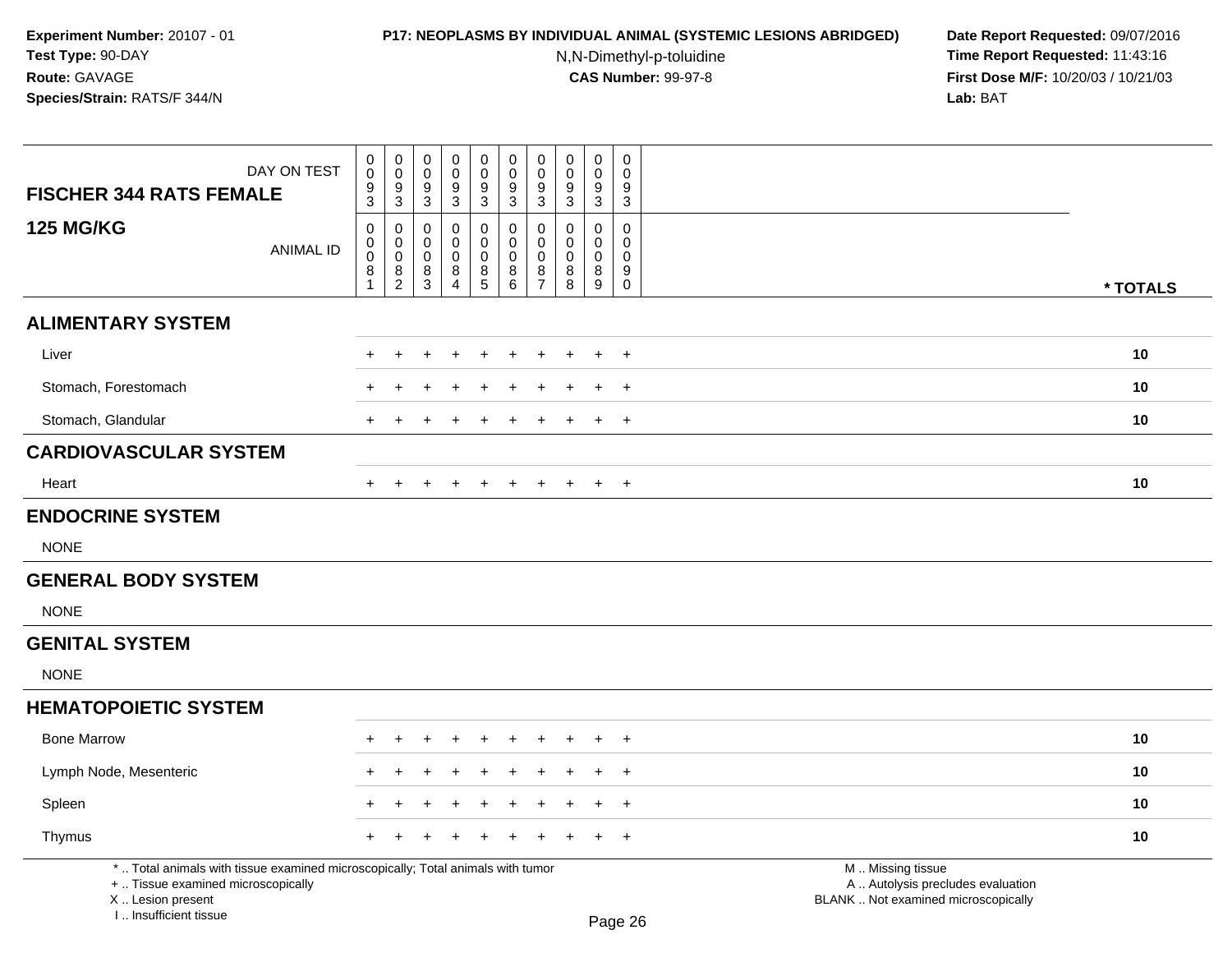## **P17: NEOPLASMS BY INDIVIDUAL ANIMAL (SYSTEMIC LESIONS ABRIDGED) Date Report Requested:** 09/07/2016

N,N-Dimethyl-p-toluidine

| DAY ON TEST                                                                                                                                                           | 0<br>$\pmb{0}$                        | $\pmb{0}$<br>$\mathsf 0$                                                                    | 0<br>$\mathbf 0$      | $\pmb{0}$<br>$\mathsf 0$                  | $\mathsf{O}\xspace$<br>$\mathsf{O}\xspace$ | $\mathbf 0$<br>$\mathbf 0$                    | $\pmb{0}$<br>$\mathbf 0$<br>$9\,$                          | 0<br>$\mathbf 0$<br>9                      | $\pmb{0}$<br>$\mathbf 0$                      | 0<br>$\Omega$<br>9                                             |                                                          |                                   |          |
|-----------------------------------------------------------------------------------------------------------------------------------------------------------------------|---------------------------------------|---------------------------------------------------------------------------------------------|-----------------------|-------------------------------------------|--------------------------------------------|-----------------------------------------------|------------------------------------------------------------|--------------------------------------------|-----------------------------------------------|----------------------------------------------------------------|----------------------------------------------------------|-----------------------------------|----------|
| <b>FISCHER 344 RATS FEMALE</b>                                                                                                                                        | $\frac{9}{3}$                         | $\frac{9}{3}$                                                                               | $\frac{9}{3}$         | $\frac{9}{3}$                             | $\frac{9}{3}$                              | $\frac{9}{3}$                                 | $\overline{3}$                                             | 3                                          | $\frac{9}{3}$                                 | 3                                                              |                                                          |                                   |          |
| <b>125 MG/KG</b><br><b>ANIMAL ID</b>                                                                                                                                  | 0<br>$\pmb{0}$<br>$\pmb{0}$<br>8<br>1 | $\mathbf 0$<br>$\mathbf 0$<br>$\mathbf 0$<br>$\begin{smallmatrix} 8 \\ 2 \end{smallmatrix}$ | 0<br>0<br>0<br>8<br>3 | $\mathbf 0$<br>0<br>$\mathbf 0$<br>$^8_4$ | 0<br>$\mathbf 0$<br>$\mathbf 0$<br>$^8$ 5  | 0<br>$\mathbf 0$<br>$\mathbf 0$<br>$_{6}^{8}$ | $\mathbf 0$<br>$\mathbf 0$<br>$\mathbf 0$<br>$\frac{8}{7}$ | $\Omega$<br>$\Omega$<br>$\Omega$<br>8<br>8 | $\Omega$<br>$\Omega$<br>$\mathbf 0$<br>8<br>9 | $\mathbf 0$<br>$\mathbf{0}$<br>$\mathbf 0$<br>9<br>$\mathbf 0$ |                                                          |                                   | * TOTALS |
| <b>INTEGUMENTARY SYSTEM</b>                                                                                                                                           |                                       |                                                                                             |                       |                                           |                                            |                                               |                                                            |                                            |                                               |                                                                |                                                          |                                   |          |
| <b>NONE</b>                                                                                                                                                           |                                       |                                                                                             |                       |                                           |                                            |                                               |                                                            |                                            |                                               |                                                                |                                                          |                                   |          |
| <b>MUSCULOSKELETAL SYSTEM</b>                                                                                                                                         |                                       |                                                                                             |                       |                                           |                                            |                                               |                                                            |                                            |                                               |                                                                |                                                          |                                   |          |
| <b>NONE</b>                                                                                                                                                           |                                       |                                                                                             |                       |                                           |                                            |                                               |                                                            |                                            |                                               |                                                                |                                                          |                                   |          |
| <b>NERVOUS SYSTEM</b>                                                                                                                                                 |                                       |                                                                                             |                       |                                           |                                            |                                               |                                                            |                                            |                                               |                                                                |                                                          |                                   |          |
| <b>NONE</b>                                                                                                                                                           |                                       |                                                                                             |                       |                                           |                                            |                                               |                                                            |                                            |                                               |                                                                |                                                          |                                   |          |
| <b>RESPIRATORY SYSTEM</b>                                                                                                                                             |                                       |                                                                                             |                       |                                           |                                            |                                               |                                                            |                                            |                                               |                                                                |                                                          |                                   |          |
| Lung                                                                                                                                                                  |                                       |                                                                                             |                       |                                           |                                            |                                               |                                                            |                                            |                                               | $\ddot{}$                                                      |                                                          |                                   | 10       |
| Nose                                                                                                                                                                  |                                       |                                                                                             |                       |                                           |                                            |                                               |                                                            |                                            |                                               | $\overline{ }$                                                 |                                                          |                                   | 10       |
| Trachea                                                                                                                                                               |                                       |                                                                                             |                       |                                           |                                            |                                               |                                                            |                                            |                                               | $\overline{ }$                                                 |                                                          |                                   | 10       |
| <b>SPECIAL SENSES SYSTEM</b>                                                                                                                                          |                                       |                                                                                             |                       |                                           |                                            |                                               |                                                            |                                            |                                               |                                                                |                                                          |                                   |          |
| <b>NONE</b>                                                                                                                                                           |                                       |                                                                                             |                       |                                           |                                            |                                               |                                                            |                                            |                                               |                                                                |                                                          |                                   |          |
| <b>URINARY SYSTEM</b>                                                                                                                                                 |                                       |                                                                                             |                       |                                           |                                            |                                               |                                                            |                                            |                                               |                                                                |                                                          |                                   |          |
| Kidney                                                                                                                                                                | $+$                                   | $+$                                                                                         | $\ddot{}$             | $+$                                       | $+$                                        | $+$                                           | $+$                                                        | $+$                                        |                                               | $+$ $+$                                                        |                                                          |                                   | 10       |
| <b>SYSTEMIC LESIONS</b>                                                                                                                                               |                                       |                                                                                             |                       |                                           |                                            |                                               |                                                            |                                            |                                               |                                                                |                                                          |                                   |          |
| Multiple Organ                                                                                                                                                        | $+$                                   | $\pm$                                                                                       | $\ddot{}$             | $\pm$                                     | $+$                                        | $+$                                           | $\pm$                                                      | $+$                                        | $+$                                           | $+$                                                            |                                                          |                                   | 10       |
| *  Total animals with tissue examined microscopically; Total animals with tumor<br>+  Tissue examined microscopically<br>X  Lesion present<br>I., Insufficient tissue |                                       |                                                                                             |                       |                                           |                                            |                                               |                                                            |                                            |                                               | Page 27                                                        | M  Missing tissue<br>BLANK  Not examined microscopically | A  Autolysis precludes evaluation |          |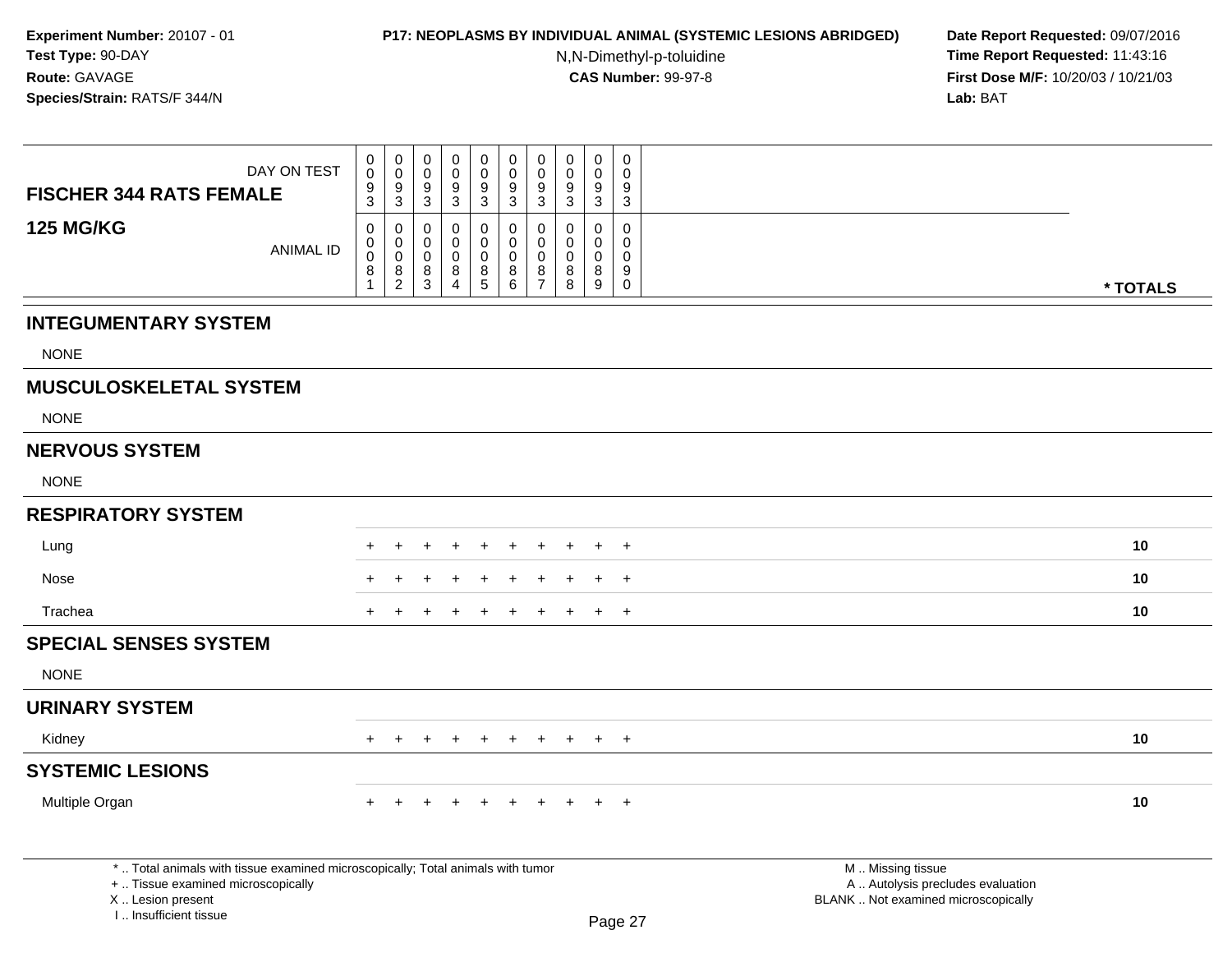# **P17: NEOPLASMS BY INDIVIDUAL ANIMAL (SYSTEMIC LESIONS ABRIDGED) Date Report Requested:** 09/07/2016

N,N-Dimethyl-p-toluidine

| DAY ON TEST<br><b>FISCHER 344 RATS FEMALE</b>                                                                                                                       | $\,0\,$<br>$\mathbf 0$<br>$\frac{9}{3}$                                   | $\pmb{0}$<br>$\mathsf{O}\xspace$<br>$\frac{9}{3}$                          | $\pmb{0}$<br>0<br>$\frac{9}{3}$           | $\pmb{0}$<br>$\mathsf{O}\xspace$<br>$\frac{9}{3}$ | $\pmb{0}$<br>$\mathsf{O}\xspace$<br>$\frac{9}{3}$ | $\mathbf 0$<br>$\mathbf 0$<br>$^9_3$                                  | $\pmb{0}$<br>$\pmb{0}$<br>$\frac{9}{3}$                    | $\pmb{0}$<br>$\mathbf 0$<br>$\frac{9}{3}$        | $\pmb{0}$<br>$\mathbf 0$<br>$\frac{9}{3}$                                     | $\boldsymbol{0}$<br>$\mathbf 0$<br>$\frac{9}{3}$                                   |                                                                                               |          |
|---------------------------------------------------------------------------------------------------------------------------------------------------------------------|---------------------------------------------------------------------------|----------------------------------------------------------------------------|-------------------------------------------|---------------------------------------------------|---------------------------------------------------|-----------------------------------------------------------------------|------------------------------------------------------------|--------------------------------------------------|-------------------------------------------------------------------------------|------------------------------------------------------------------------------------|-----------------------------------------------------------------------------------------------|----------|
|                                                                                                                                                                     |                                                                           |                                                                            |                                           |                                                   |                                                   |                                                                       |                                                            |                                                  |                                                                               |                                                                                    |                                                                                               |          |
| <b>250 MG/KG</b><br><b>ANIMAL ID</b>                                                                                                                                | $\pmb{0}$<br>$\mathbf 0$<br>$\pmb{0}$<br>$\boldsymbol{9}$<br>$\mathbf{1}$ | $\mathbf 0$<br>$\mathsf{O}\xspace$<br>$\mathsf{O}\xspace$<br>$\frac{9}{2}$ | $\mathbf 0$<br>0<br>$\mathbf 0$<br>$^9_3$ | $\mathbf 0$<br>0<br>$\mathbf 0$<br>$\frac{9}{4}$  | 0<br>0<br>$\mathbf 0$<br>$\frac{9}{5}$            | $\mathbf 0$<br>0<br>$\mathbf 0$<br>$\boldsymbol{9}$<br>$\overline{6}$ | $\mathbf 0$<br>$\mathbf 0$<br>$\mathbf 0$<br>$\frac{9}{7}$ | $\mathbf 0$<br>0<br>$\mathbf 0$<br>$\frac{9}{8}$ | $\pmb{0}$<br>$\mathbf 0$<br>$\mathbf 0$<br>$\boldsymbol{9}$<br>$\overline{9}$ | $\mathbf 0$<br>$\mathbf 0$<br>$\overline{1}$<br>$\mathsf{O}\xspace$<br>$\mathbf 0$ |                                                                                               | * TOTALS |
| <b>ALIMENTARY SYSTEM</b>                                                                                                                                            |                                                                           |                                                                            |                                           |                                                   |                                                   |                                                                       |                                                            |                                                  |                                                                               |                                                                                    |                                                                                               |          |
| Liver                                                                                                                                                               |                                                                           | $\ddot{}$                                                                  | +                                         |                                                   | $\div$                                            | ÷                                                                     |                                                            | $\pm$                                            | $\overline{+}$                                                                | $+$                                                                                |                                                                                               | 10       |
| Stomach, Forestomach                                                                                                                                                |                                                                           |                                                                            |                                           |                                                   |                                                   |                                                                       |                                                            |                                                  | $\overline{ }$                                                                | $\ddot{}$                                                                          |                                                                                               | 10       |
| Stomach, Glandular                                                                                                                                                  |                                                                           |                                                                            |                                           |                                                   |                                                   |                                                                       |                                                            |                                                  |                                                                               | $\overline{+}$                                                                     |                                                                                               | 10       |
| <b>CARDIOVASCULAR SYSTEM</b>                                                                                                                                        |                                                                           |                                                                            |                                           |                                                   |                                                   |                                                                       |                                                            |                                                  |                                                                               |                                                                                    |                                                                                               |          |
| Heart                                                                                                                                                               |                                                                           |                                                                            |                                           |                                                   | $\div$                                            |                                                                       |                                                            |                                                  | $\overline{+}$                                                                | $\overline{+}$                                                                     |                                                                                               | 10       |
| <b>ENDOCRINE SYSTEM</b>                                                                                                                                             |                                                                           |                                                                            |                                           |                                                   |                                                   |                                                                       |                                                            |                                                  |                                                                               |                                                                                    |                                                                                               |          |
| <b>NONE</b>                                                                                                                                                         |                                                                           |                                                                            |                                           |                                                   |                                                   |                                                                       |                                                            |                                                  |                                                                               |                                                                                    |                                                                                               |          |
| <b>GENERAL BODY SYSTEM</b>                                                                                                                                          |                                                                           |                                                                            |                                           |                                                   |                                                   |                                                                       |                                                            |                                                  |                                                                               |                                                                                    |                                                                                               |          |
| <b>NONE</b>                                                                                                                                                         |                                                                           |                                                                            |                                           |                                                   |                                                   |                                                                       |                                                            |                                                  |                                                                               |                                                                                    |                                                                                               |          |
| <b>GENITAL SYSTEM</b>                                                                                                                                               |                                                                           |                                                                            |                                           |                                                   |                                                   |                                                                       |                                                            |                                                  |                                                                               |                                                                                    |                                                                                               |          |
| <b>NONE</b>                                                                                                                                                         |                                                                           |                                                                            |                                           |                                                   |                                                   |                                                                       |                                                            |                                                  |                                                                               |                                                                                    |                                                                                               |          |
| <b>HEMATOPOIETIC SYSTEM</b>                                                                                                                                         |                                                                           |                                                                            |                                           |                                                   |                                                   |                                                                       |                                                            |                                                  |                                                                               |                                                                                    |                                                                                               |          |
| <b>Bone Marrow</b>                                                                                                                                                  | ÷                                                                         | $\ddot{}$                                                                  | +                                         |                                                   | $\ddot{}$                                         | ÷                                                                     |                                                            | $\ddot{}$                                        | $\overline{+}$                                                                | $+$                                                                                |                                                                                               | 10       |
| Lymph Node, Mesenteric                                                                                                                                              |                                                                           | ÷                                                                          |                                           |                                                   |                                                   |                                                                       |                                                            |                                                  |                                                                               | $\ddot{}$                                                                          |                                                                                               | 10       |
| Spleen                                                                                                                                                              |                                                                           |                                                                            |                                           |                                                   |                                                   |                                                                       |                                                            |                                                  |                                                                               | $+$                                                                                |                                                                                               | 10       |
| Thymus                                                                                                                                                              |                                                                           |                                                                            |                                           |                                                   |                                                   |                                                                       |                                                            |                                                  |                                                                               | $\ddot{}$                                                                          |                                                                                               | 10       |
| *  Total animals with tissue examined microscopically; Total animals with tumor<br>+  Tissue examined microscopically<br>X  Lesion present<br>I Insufficient tissue |                                                                           |                                                                            |                                           |                                                   |                                                   |                                                                       |                                                            |                                                  |                                                                               | Page 28                                                                            | M  Missing tissue<br>A  Autolysis precludes evaluation<br>BLANK  Not examined microscopically |          |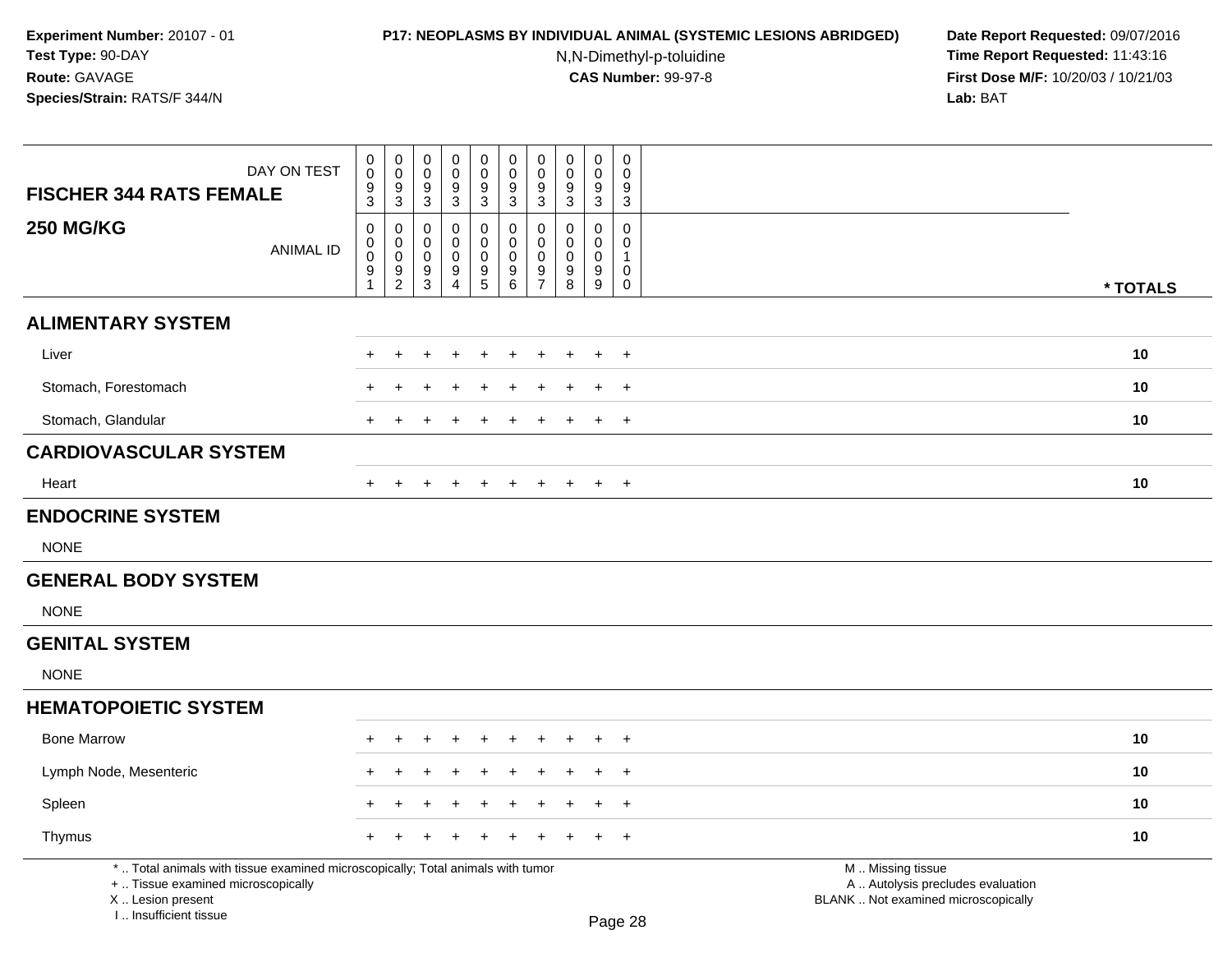# **P17: NEOPLASMS BY INDIVIDUAL ANIMAL (SYSTEMIC LESIONS ABRIDGED) Date Report Requested:** 09/07/2016

N,N-Dimethyl-p-toluidine

|                                                         | DAY ON TEST                                                                     | 0<br>$\pmb{0}$                                             | $\pmb{0}$<br>$\mathbf 0$                                   | 0<br>$\mathbf 0$                             | 0<br>0<br>$\boldsymbol{9}$                                    | $\pmb{0}$<br>$\pmb{0}$                                                 | $\mathbf 0$<br>$\mathbf 0$                | 0<br>$\mathbf 0$<br>9                                            | $\mathbf 0$<br>$\mathbf 0$<br>9                           | $\mathbf 0$<br>$\mathbf 0$<br>9                          | 0<br>$\Omega$<br>9                                                  |                                                                          |          |
|---------------------------------------------------------|---------------------------------------------------------------------------------|------------------------------------------------------------|------------------------------------------------------------|----------------------------------------------|---------------------------------------------------------------|------------------------------------------------------------------------|-------------------------------------------|------------------------------------------------------------------|-----------------------------------------------------------|----------------------------------------------------------|---------------------------------------------------------------------|--------------------------------------------------------------------------|----------|
| <b>FISCHER 344 RATS FEMALE</b>                          |                                                                                 | $\frac{9}{3}$                                              | $\frac{9}{3}$                                              | $\frac{9}{3}$                                | $\overline{3}$                                                | $\frac{9}{3}$                                                          | $\frac{9}{3}$                             | $\mathbf{3}$                                                     | $\ensuremath{\mathsf{3}}$                                 | $\overline{3}$                                           | 3                                                                   |                                                                          |          |
| <b>250 MG/KG</b>                                        | <b>ANIMAL ID</b>                                                                | $\mathbf 0$<br>$\pmb{0}$<br>$\pmb{0}$<br>9<br>$\mathbf{1}$ | $\mathbf 0$<br>$\mathbf 0$<br>$\mathbf 0$<br>$\frac{9}{2}$ | $\mathbf 0$<br>0<br>0<br>9<br>$\mathfrak{S}$ | $\mathbf 0$<br>$\Omega$<br>$\mathbf 0$<br>9<br>$\overline{4}$ | $\mathbf 0$<br>$\pmb{0}$<br>0<br>$\begin{array}{c} 9 \\ 5 \end{array}$ | 0<br>$\mathbf 0$<br>$\mathbf 0$<br>$^9$ 6 | $\mathbf 0$<br>$\mathbf 0$<br>$\mathbf 0$<br>9<br>$\overline{7}$ | $\mathbf 0$<br>$\mathbf{0}$<br>$\mathbf 0$<br>9<br>$\bf8$ | $\mathbf 0$<br>0<br>$\mathbf 0$<br>9<br>$\boldsymbol{9}$ | $\mathbf 0$<br>$\Omega$<br>$\mathbf{1}$<br>0<br>$\mathsf{O}\xspace$ |                                                                          |          |
|                                                         |                                                                                 |                                                            |                                                            |                                              |                                                               |                                                                        |                                           |                                                                  |                                                           |                                                          |                                                                     |                                                                          | * TOTALS |
| <b>INTEGUMENTARY SYSTEM</b>                             |                                                                                 |                                                            |                                                            |                                              |                                                               |                                                                        |                                           |                                                                  |                                                           |                                                          |                                                                     |                                                                          |          |
| <b>NONE</b>                                             |                                                                                 |                                                            |                                                            |                                              |                                                               |                                                                        |                                           |                                                                  |                                                           |                                                          |                                                                     |                                                                          |          |
| <b>MUSCULOSKELETAL SYSTEM</b>                           |                                                                                 |                                                            |                                                            |                                              |                                                               |                                                                        |                                           |                                                                  |                                                           |                                                          |                                                                     |                                                                          |          |
| <b>NONE</b>                                             |                                                                                 |                                                            |                                                            |                                              |                                                               |                                                                        |                                           |                                                                  |                                                           |                                                          |                                                                     |                                                                          |          |
| <b>NERVOUS SYSTEM</b>                                   |                                                                                 |                                                            |                                                            |                                              |                                                               |                                                                        |                                           |                                                                  |                                                           |                                                          |                                                                     |                                                                          |          |
| <b>NONE</b>                                             |                                                                                 |                                                            |                                                            |                                              |                                                               |                                                                        |                                           |                                                                  |                                                           |                                                          |                                                                     |                                                                          |          |
| <b>RESPIRATORY SYSTEM</b>                               |                                                                                 |                                                            |                                                            |                                              |                                                               |                                                                        |                                           |                                                                  |                                                           |                                                          |                                                                     |                                                                          |          |
| Lung                                                    |                                                                                 |                                                            |                                                            |                                              |                                                               |                                                                        |                                           |                                                                  |                                                           |                                                          |                                                                     |                                                                          | 10       |
| Nose                                                    |                                                                                 |                                                            |                                                            |                                              |                                                               |                                                                        |                                           |                                                                  |                                                           |                                                          | $\ddot{}$                                                           |                                                                          | 10       |
| Trachea                                                 |                                                                                 |                                                            |                                                            |                                              |                                                               |                                                                        |                                           |                                                                  |                                                           |                                                          | $\ddot{}$                                                           |                                                                          | 10       |
| <b>SPECIAL SENSES SYSTEM</b>                            |                                                                                 |                                                            |                                                            |                                              |                                                               |                                                                        |                                           |                                                                  |                                                           |                                                          |                                                                     |                                                                          |          |
| <b>NONE</b>                                             |                                                                                 |                                                            |                                                            |                                              |                                                               |                                                                        |                                           |                                                                  |                                                           |                                                          |                                                                     |                                                                          |          |
| <b>URINARY SYSTEM</b>                                   |                                                                                 |                                                            |                                                            |                                              |                                                               |                                                                        |                                           |                                                                  |                                                           |                                                          |                                                                     |                                                                          |          |
| Kidney                                                  |                                                                                 | $+$                                                        | $+$                                                        | $+$                                          | $+$                                                           | $+$                                                                    | $+$                                       | $+$                                                              | $+$                                                       |                                                          | $+$ $+$                                                             |                                                                          | 10       |
| <b>SYSTEMIC LESIONS</b>                                 |                                                                                 |                                                            |                                                            |                                              |                                                               |                                                                        |                                           |                                                                  |                                                           |                                                          |                                                                     |                                                                          |          |
| Multiple Organ                                          |                                                                                 | $^+$                                                       | $\pm$                                                      | $\pm$                                        | $+$                                                           | $\overline{+}$                                                         | $+$                                       | $+$                                                              | $\pm$                                                     | $+$                                                      | $+$                                                                 |                                                                          | 10       |
|                                                         | *  Total animals with tissue examined microscopically; Total animals with tumor |                                                            |                                                            |                                              |                                                               |                                                                        |                                           |                                                                  |                                                           |                                                          |                                                                     | M  Missing tissue                                                        |          |
| +  Tissue examined microscopically<br>X  Lesion present |                                                                                 |                                                            |                                                            |                                              |                                                               |                                                                        |                                           |                                                                  |                                                           |                                                          |                                                                     | A  Autolysis precludes evaluation<br>BLANK  Not examined microscopically |          |
| L. Insufficient tissue                                  |                                                                                 |                                                            |                                                            |                                              |                                                               |                                                                        |                                           |                                                                  |                                                           |                                                          | Page 29                                                             |                                                                          |          |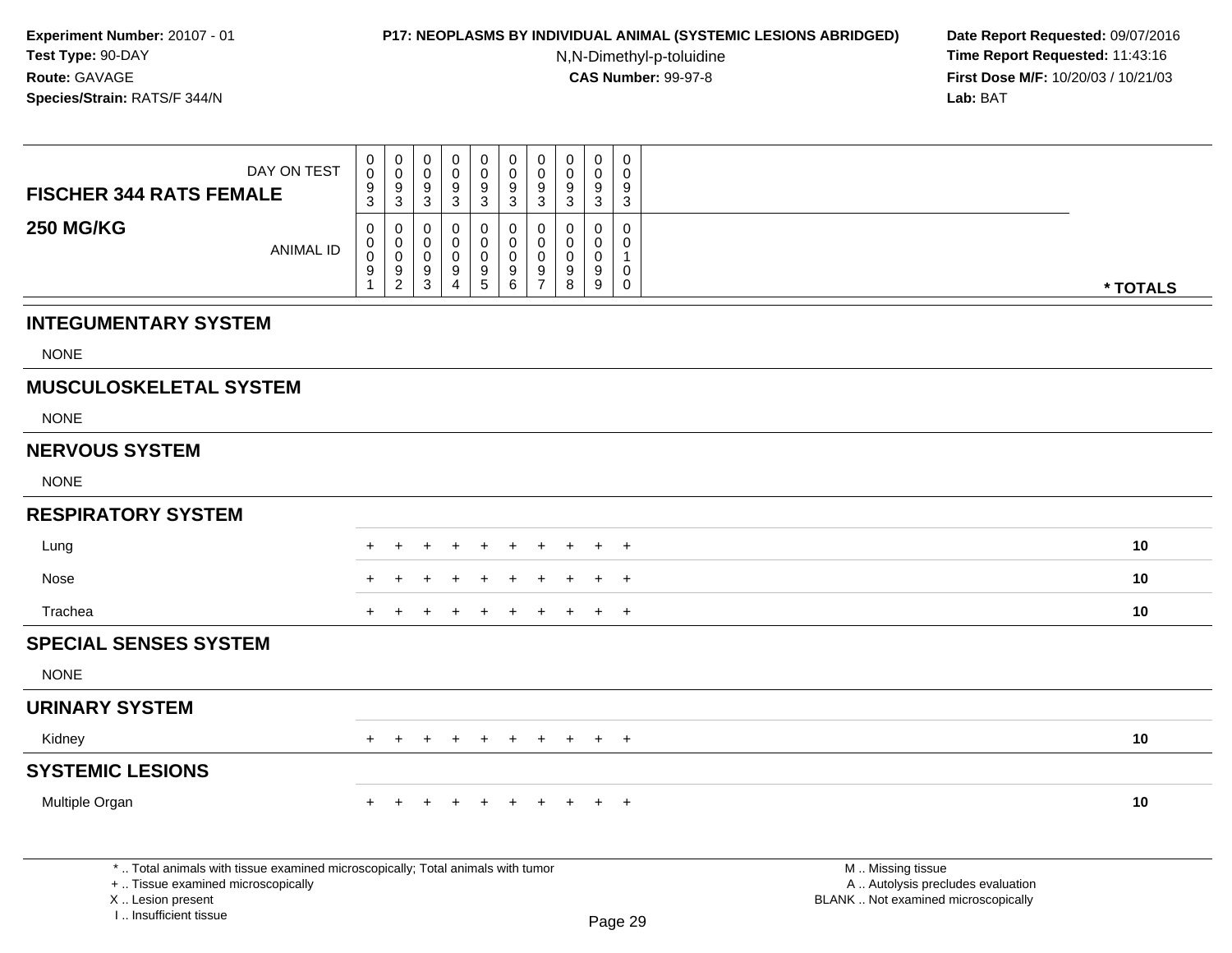## **P17: NEOPLASMS BY INDIVIDUAL ANIMAL (SYSTEMIC LESIONS ABRIDGED) Date Report Requested:** 09/07/2016

N,N-Dimethyl-p-toluidine

 **Time Report Requested:** 11:43:16 **First Dose M/F:** 10/20/03 / 10/21/03<br>**Lab:** BAT **Lab:** BAT

| <b>FISCHER 344 RATS FEMALE</b>                                                  | DAY ON TEST      | $_{\rm 0}^{\rm 0}$<br>$\boldsymbol{9}$<br>$\mathbf{3}$                               | $\begin{smallmatrix} 0\\0 \end{smallmatrix}$<br>$\frac{9}{3}$ | $\pmb{0}$<br>0<br>9<br>$\mathbf{3}$             | $_{\rm 0}^{\rm 0}$<br>$\overline{9}$<br>$\mathsf 3$                     | $\pmb{0}$<br>$\mathbf 0$<br>$\boldsymbol{9}$<br>$\ensuremath{\mathsf{3}}$ | $\pmb{0}$<br>$\mathbf 0$<br>$\boldsymbol{9}$<br>$\mathbf{3}$ | $\pmb{0}$<br>$\pmb{0}$<br>9<br>$\mathbf{3}$   | $\mathbf 0$<br>0<br>9<br>$\mathbf{3}$    | $\pmb{0}$<br>$\pmb{0}$<br>$\boldsymbol{9}$<br>$\sqrt{3}$ | $\mathbf 0$<br>$\mathbf 0$<br>9<br>$\sqrt{3}$                            |                   |          |
|---------------------------------------------------------------------------------|------------------|--------------------------------------------------------------------------------------|---------------------------------------------------------------|-------------------------------------------------|-------------------------------------------------------------------------|---------------------------------------------------------------------------|--------------------------------------------------------------|-----------------------------------------------|------------------------------------------|----------------------------------------------------------|--------------------------------------------------------------------------|-------------------|----------|
| <b>500 MG/KG</b>                                                                | <b>ANIMAL ID</b> | $\pmb{0}$<br>$\begin{smallmatrix}0\\1\end{smallmatrix}$<br>$\pmb{0}$<br>$\mathbf{1}$ | 0<br>$\mathbf 0$<br>$\mathbf{1}$<br>0<br>$\overline{2}$       | $\Omega$<br>0<br>$\mathbf{1}$<br>$\pmb{0}$<br>3 | $\mathbf 0$<br>$\pmb{0}$<br>$\mathbf{1}$<br>$\pmb{0}$<br>$\overline{4}$ | 0<br>$\mathbf 0$<br>$\mathbf{1}$<br>$\begin{array}{c} 0 \\ 5 \end{array}$ | $\mathbf 0$<br>$\mathbf 0$<br>$\mathbf{1}$<br>$\pmb{0}$<br>6 | 0<br>0<br>$\mathbf{1}$<br>0<br>$\overline{7}$ | 0<br>0<br>$\mathbf{1}$<br>$\pmb{0}$<br>8 | 0<br>0<br>$\mathbf{1}$<br>$\pmb{0}$<br>$9\,$             | $\mathbf 0$<br>$\mathbf 0$<br>$\mathbf 1$<br>$\mathbf{1}$<br>$\mathbf 0$ |                   | * TOTALS |
| <b>ALIMENTARY SYSTEM</b>                                                        |                  |                                                                                      |                                                               |                                                 |                                                                         |                                                                           |                                                              |                                               |                                          |                                                          |                                                                          |                   |          |
| Esophagus                                                                       |                  |                                                                                      |                                                               |                                                 |                                                                         |                                                                           |                                                              |                                               |                                          |                                                          | $\overline{+}$                                                           |                   | 10       |
| Intestine Large, Cecum                                                          |                  |                                                                                      |                                                               |                                                 |                                                                         |                                                                           |                                                              |                                               |                                          | $\ddot{}$                                                | $\overline{+}$                                                           |                   | 10       |
| Intestine Large, Colon                                                          |                  |                                                                                      |                                                               |                                                 |                                                                         |                                                                           |                                                              |                                               |                                          |                                                          | $\ddot{}$                                                                |                   | 10       |
| Intestine Large, Rectum                                                         |                  |                                                                                      |                                                               |                                                 |                                                                         |                                                                           |                                                              |                                               |                                          |                                                          | $\overline{+}$                                                           |                   | 10       |
| Intestine Small, Duodenum                                                       |                  |                                                                                      |                                                               |                                                 |                                                                         |                                                                           |                                                              |                                               |                                          | $\div$                                                   | $+$                                                                      |                   | 10       |
| Intestine Small, Ileum                                                          |                  |                                                                                      |                                                               |                                                 |                                                                         |                                                                           |                                                              |                                               |                                          |                                                          | $\ddot{}$                                                                |                   | 10       |
| Intestine Small, Jejunum                                                        |                  |                                                                                      |                                                               |                                                 |                                                                         |                                                                           |                                                              |                                               |                                          |                                                          | $\overline{+}$                                                           |                   | 10       |
| Liver                                                                           |                  |                                                                                      |                                                               |                                                 |                                                                         |                                                                           |                                                              |                                               |                                          | $\div$                                                   | $+$                                                                      |                   | 10       |
| Pancreas                                                                        |                  |                                                                                      |                                                               |                                                 |                                                                         |                                                                           |                                                              |                                               |                                          |                                                          | $\ddot{}$                                                                |                   | 10       |
| Salivary Glands                                                                 |                  |                                                                                      |                                                               |                                                 |                                                                         |                                                                           |                                                              |                                               |                                          |                                                          | $+$                                                                      |                   | 10       |
| Stomach, Forestomach                                                            |                  |                                                                                      |                                                               |                                                 |                                                                         |                                                                           |                                                              |                                               |                                          |                                                          | $+$                                                                      |                   | 10       |
| Stomach, Glandular                                                              |                  |                                                                                      |                                                               |                                                 |                                                                         |                                                                           |                                                              |                                               |                                          | $\ddot{}$                                                | $+$                                                                      |                   | 10       |
| <b>CARDIOVASCULAR SYSTEM</b>                                                    |                  |                                                                                      |                                                               |                                                 |                                                                         |                                                                           |                                                              |                                               |                                          |                                                          |                                                                          |                   |          |
| <b>Blood Vessel</b>                                                             |                  |                                                                                      | $\div$                                                        |                                                 |                                                                         | $\ddot{}$                                                                 |                                                              |                                               |                                          | $\ddot{}$                                                | $+$                                                                      |                   | 10       |
| Heart                                                                           |                  |                                                                                      |                                                               |                                                 |                                                                         |                                                                           |                                                              |                                               |                                          | $\ddot{}$                                                | $+$                                                                      |                   | 10       |
| <b>ENDOCRINE SYSTEM</b>                                                         |                  |                                                                                      |                                                               |                                                 |                                                                         |                                                                           |                                                              |                                               |                                          |                                                          |                                                                          |                   |          |
| *  Total animals with tissue examined microscopically; Total animals with tumor |                  |                                                                                      |                                                               |                                                 |                                                                         |                                                                           |                                                              |                                               |                                          |                                                          |                                                                          | M  Missing tissue |          |

+ .. Tissue examined microscopically

X .. Lesion present

I .. Insufficient tissue

y the contract of the contract of the contract of the contract of the contract of  $\mathsf A$  . Autolysis precludes evaluation Lesion present BLANK .. Not examined microscopically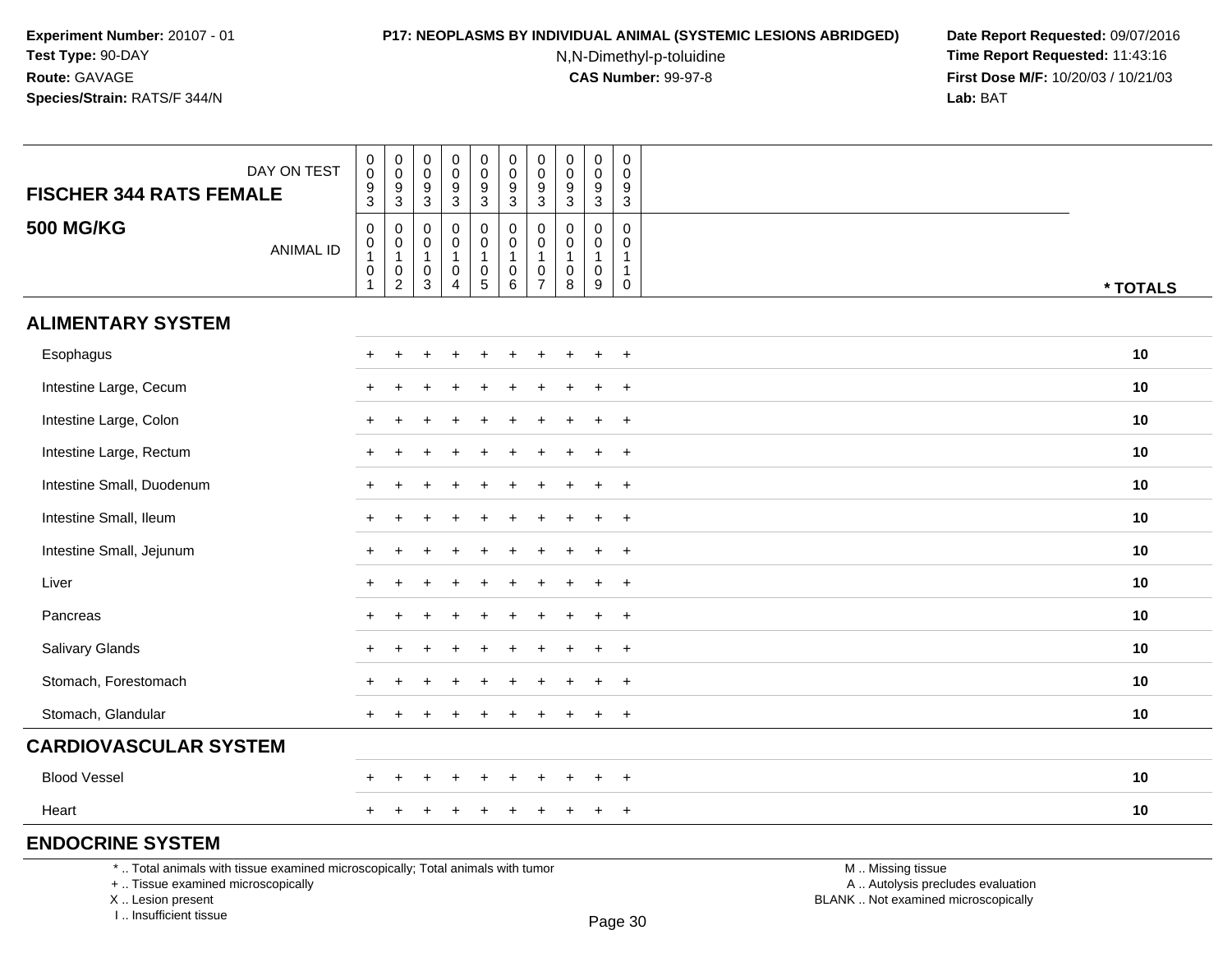### **P17: NEOPLASMS BY INDIVIDUAL ANIMAL (SYSTEMIC LESIONS ABRIDGED) Date Report Requested:** 09/07/2016

N,N-Dimethyl-p-toluidine

 **Time Report Requested:** 11:43:16 **First Dose M/F:** 10/20/03 / 10/21/03<br>**Lab:** BAT **Lab:** BAT

| <b>FISCHER 344 RATS FEMALE</b>                                                                                        | DAY ON TEST      | $\pmb{0}$<br>$\mathsf 0$<br>$\boldsymbol{9}$<br>$\mathbf{3}$            | $\pmb{0}$<br>$\mathsf{O}\xspace$<br>$\boldsymbol{9}$<br>3   | $\pmb{0}$<br>$\mathbf 0$<br>$\boldsymbol{9}$<br>$\mathbf{3}$     | $\pmb{0}$<br>$\mathbf 0$<br>$\overline{9}$<br>$\mathbf{3}$ | $\pmb{0}$<br>$\mathbf 0$<br>$\boldsymbol{9}$<br>3                          | $\pmb{0}$<br>$\mathbf 0$<br>$\boldsymbol{9}$<br>$\mathbf{3}$ | $\mathbf 0$<br>$\mathbf 0$<br>9<br>$\mathbf{3}$              | $\pmb{0}$<br>$\mathbf 0$<br>9<br>$\mathbf{3}$             | $\pmb{0}$<br>$\mathbf 0$<br>$\boldsymbol{9}$<br>$\mathbf{3}$              | $\pmb{0}$<br>$\mathbf 0$<br>$9\,$<br>3              |                                                        |             |
|-----------------------------------------------------------------------------------------------------------------------|------------------|-------------------------------------------------------------------------|-------------------------------------------------------------|------------------------------------------------------------------|------------------------------------------------------------|----------------------------------------------------------------------------|--------------------------------------------------------------|--------------------------------------------------------------|-----------------------------------------------------------|---------------------------------------------------------------------------|-----------------------------------------------------|--------------------------------------------------------|-------------|
| <b>500 MG/KG</b>                                                                                                      | <b>ANIMAL ID</b> | $\pmb{0}$<br>$\mathbf 0$<br>$\overline{1}$<br>$\pmb{0}$<br>$\mathbf{1}$ | 0<br>$\pmb{0}$<br>$\overline{1}$<br>$\pmb{0}$<br>$\sqrt{2}$ | $\mathbf 0$<br>$\mathbf 0$<br>$\overline{1}$<br>$\mathbf 0$<br>3 | $\mathbf 0$<br>$\mathsf 0$<br>0<br>4                       | 0<br>$\ddot{\mathbf{0}}$<br>$\overline{1}$<br>$\pmb{0}$<br>$5\phantom{.0}$ | $\mathbf 0$<br>$\mathbf 0$<br>$\mathbf{1}$<br>$\pmb{0}$<br>6 | $\mathbf{0}$<br>$\mathbf 0$<br>$\mathbf 0$<br>$\overline{7}$ | $\Omega$<br>$\pmb{0}$<br>$\mathbf{1}$<br>$\mathbf 0$<br>8 | $\mathbf 0$<br>$\pmb{0}$<br>$\mathbf{1}$<br>$\pmb{0}$<br>$\boldsymbol{9}$ | $\mathbf 0$<br>$\mathbf 0$<br>1<br>1<br>$\mathbf 0$ |                                                        | * TOTALS    |
| <b>Adrenal Cortex</b>                                                                                                 |                  |                                                                         |                                                             |                                                                  |                                                            |                                                                            |                                                              |                                                              |                                                           | $\ddot{}$                                                                 | $+$                                                 |                                                        | 10          |
| Adrenal Medulla                                                                                                       |                  |                                                                         |                                                             |                                                                  |                                                            |                                                                            |                                                              |                                                              |                                                           |                                                                           | $\ddot{}$                                           |                                                        | 10          |
| Islets, Pancreatic                                                                                                    |                  |                                                                         |                                                             |                                                                  |                                                            |                                                                            |                                                              |                                                              |                                                           | $\ddot{}$                                                                 | $\div$                                              |                                                        | 10          |
| Parathyroid Gland                                                                                                     |                  | $\div$                                                                  | M                                                           |                                                                  |                                                            |                                                                            |                                                              |                                                              |                                                           |                                                                           | $\ddot{}$                                           |                                                        | 9           |
| <b>Pituitary Gland</b>                                                                                                |                  |                                                                         |                                                             |                                                                  |                                                            |                                                                            |                                                              |                                                              |                                                           | $\ddot{}$                                                                 | $+$                                                 |                                                        | 10          |
| <b>Thyroid Gland</b>                                                                                                  |                  |                                                                         |                                                             |                                                                  |                                                            |                                                                            |                                                              |                                                              |                                                           |                                                                           | $\ddot{}$                                           |                                                        | 10          |
| <b>GENERAL BODY SYSTEM</b>                                                                                            |                  |                                                                         |                                                             |                                                                  |                                                            |                                                                            |                                                              |                                                              |                                                           |                                                                           |                                                     |                                                        |             |
| <b>NONE</b>                                                                                                           |                  |                                                                         |                                                             |                                                                  |                                                            |                                                                            |                                                              |                                                              |                                                           |                                                                           |                                                     |                                                        |             |
| <b>GENITAL SYSTEM</b>                                                                                                 |                  |                                                                         |                                                             |                                                                  |                                                            |                                                                            |                                                              |                                                              |                                                           |                                                                           |                                                     |                                                        |             |
| <b>Clitoral Gland</b>                                                                                                 |                  |                                                                         |                                                             |                                                                  |                                                            |                                                                            |                                                              |                                                              |                                                           |                                                                           | $\ddot{}$                                           |                                                        | 10          |
| Ovary                                                                                                                 |                  |                                                                         |                                                             |                                                                  |                                                            |                                                                            |                                                              |                                                              |                                                           |                                                                           | $\overline{1}$                                      |                                                        | 10          |
| Uterus                                                                                                                |                  | $\ddot{}$                                                               |                                                             |                                                                  |                                                            |                                                                            |                                                              |                                                              |                                                           | $\ddot{}$                                                                 | $\overline{+}$                                      |                                                        | 10          |
| <b>HEMATOPOIETIC SYSTEM</b>                                                                                           |                  |                                                                         |                                                             |                                                                  |                                                            |                                                                            |                                                              |                                                              |                                                           |                                                                           |                                                     |                                                        |             |
| <b>Bone Marrow</b>                                                                                                    |                  |                                                                         |                                                             |                                                                  |                                                            |                                                                            |                                                              |                                                              |                                                           | ÷                                                                         | $\overline{+}$                                      |                                                        | 10          |
| Lymph Node, Mandibular                                                                                                |                  | м                                                                       | M                                                           | М                                                                | м                                                          | M                                                                          | M                                                            | M                                                            | M                                                         | M                                                                         | M                                                   |                                                        | $\mathbf 0$ |
| Lymph Node, Mesenteric                                                                                                |                  |                                                                         |                                                             |                                                                  |                                                            |                                                                            |                                                              |                                                              |                                                           | $\ddot{}$                                                                 | $\overline{+}$                                      |                                                        | 10          |
| Spleen                                                                                                                |                  | $\ddot{}$                                                               |                                                             |                                                                  |                                                            |                                                                            |                                                              |                                                              |                                                           | $\ddot{}$                                                                 | $+$                                                 |                                                        | 10          |
| *  Total animals with tissue examined microscopically; Total animals with tumor<br>+  Tissue examined microscopically |                  |                                                                         |                                                             |                                                                  |                                                            |                                                                            |                                                              |                                                              |                                                           |                                                                           |                                                     | M  Missing tissue<br>A  Autolysis precludes evaluation |             |

X .. Lesion present

I .. Insufficient tissue

Lesion present BLANK .. Not examined microscopically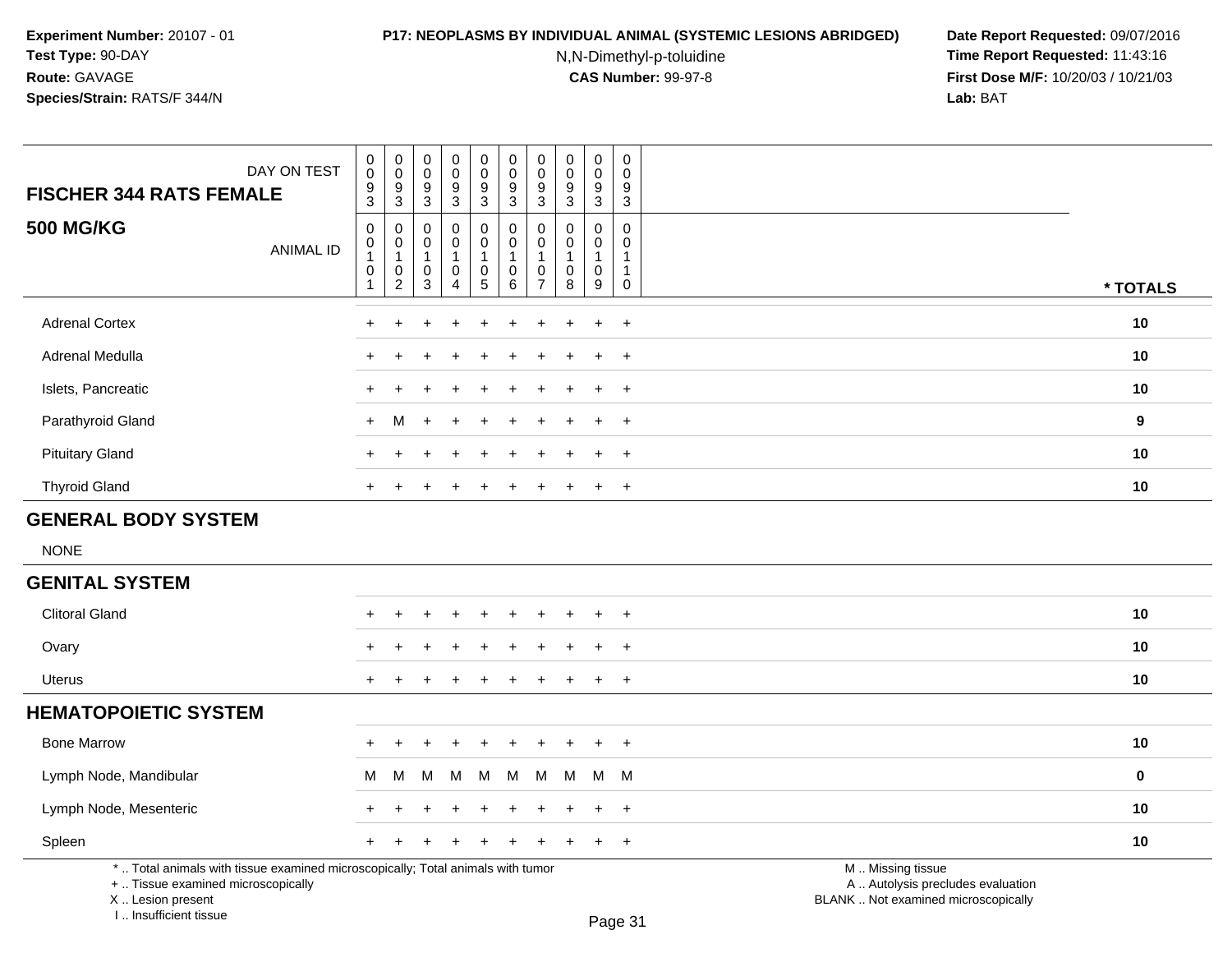### **P17: NEOPLASMS BY INDIVIDUAL ANIMAL (SYSTEMIC LESIONS ABRIDGED) Date Report Requested:** 09/07/2016

N,N-Dimethyl-p-toluidine

| DAY ON TEST<br><b>FISCHER 344 RATS FEMALE</b>                                                                                                                       | $\mathbf 0$<br>$\ddot{\mathbf{0}}$<br>$\frac{9}{3}$ | $\pmb{0}$<br>$\pmb{0}$<br>$9\,$<br>$\overline{3}$                   | $\pmb{0}$<br>$\mathbf 0$<br>9<br>$\mathbf{3}$               | $\boldsymbol{0}$<br>$\mathsf 0$<br>9<br>3  | $\mathbf 0$<br>$\mathbf 0$<br>$\boldsymbol{9}$<br>$\overline{3}$            | $\pmb{0}$<br>$\mathbf 0$<br>9<br>$\overline{3}$                    | 0<br>$\mathbf 0$<br>9<br>3                                                 | $\pmb{0}$<br>$\mathbf 0$<br>9<br>$\sqrt{3}$      | $\pmb{0}$<br>$\mathbf 0$<br>9<br>3                       | $\mathbf 0$<br>$\mathbf{0}$<br>9<br>$\overline{3}$                     |                                                                                               |          |
|---------------------------------------------------------------------------------------------------------------------------------------------------------------------|-----------------------------------------------------|---------------------------------------------------------------------|-------------------------------------------------------------|--------------------------------------------|-----------------------------------------------------------------------------|--------------------------------------------------------------------|----------------------------------------------------------------------------|--------------------------------------------------|----------------------------------------------------------|------------------------------------------------------------------------|-----------------------------------------------------------------------------------------------|----------|
| <b>500 MG/KG</b><br><b>ANIMAL ID</b>                                                                                                                                | $\mathbf 0$<br>0<br>$\mathbf{1}$<br>0<br>1          | 0<br>$\mathbf 0$<br>$\overline{1}$<br>$\mathbf 0$<br>$\overline{2}$ | $\Omega$<br>$\mathbf 0$<br>$\mathbf{1}$<br>$\mathbf 0$<br>3 | 0<br>0<br>$\mathbf{1}$<br>$\mathbf 0$<br>4 | $\mathbf 0$<br>$\mathbf 0$<br>$\mathbf{1}$<br>$\mathsf 0$<br>$\overline{5}$ | $\mathbf 0$<br>$\mathbf 0$<br>$\mathbf{1}$<br>$\pmb{0}$<br>$\,6\,$ | $\mathbf 0$<br>$\Omega$<br>$\overline{1}$<br>$\mathbf 0$<br>$\overline{7}$ | $\Omega$<br>$\mathbf 0$<br>1<br>$\mathbf 0$<br>8 | $\mathbf 0$<br>0<br>$\mathbf{1}$<br>$\mathbf 0$<br>$9\,$ | $\Omega$<br>$\mathbf 0$<br>$\mathbf{1}$<br>$\mathbf{1}$<br>$\mathbf 0$ |                                                                                               | * TOTALS |
|                                                                                                                                                                     |                                                     |                                                                     |                                                             |                                            |                                                                             |                                                                    |                                                                            |                                                  |                                                          |                                                                        |                                                                                               | 10       |
| Thymus                                                                                                                                                              | $\ddot{}$                                           |                                                                     |                                                             |                                            |                                                                             |                                                                    |                                                                            |                                                  | $\ddot{}$                                                | $+$                                                                    |                                                                                               |          |
| <b>INTEGUMENTARY SYSTEM</b>                                                                                                                                         |                                                     |                                                                     |                                                             |                                            |                                                                             |                                                                    |                                                                            |                                                  |                                                          |                                                                        |                                                                                               |          |
| <b>Mammary Gland</b>                                                                                                                                                |                                                     |                                                                     |                                                             |                                            |                                                                             |                                                                    |                                                                            |                                                  | $\ddot{}$                                                | $\ddot{}$                                                              |                                                                                               | 10       |
| Skin                                                                                                                                                                |                                                     |                                                                     |                                                             |                                            |                                                                             |                                                                    |                                                                            |                                                  | $\ddot{}$                                                | $+$                                                                    |                                                                                               | 10       |
| MUSCULOSKELETAL SYSTEM                                                                                                                                              |                                                     |                                                                     |                                                             |                                            |                                                                             |                                                                    |                                                                            |                                                  |                                                          |                                                                        |                                                                                               |          |
| <b>Bone</b>                                                                                                                                                         | $+$                                                 | $\ddot{}$                                                           | +                                                           | $+$                                        | $+$                                                                         | $+$                                                                | $+$                                                                        | $\ddot{}$                                        | $+$                                                      | $+$                                                                    |                                                                                               | 10       |
| <b>NERVOUS SYSTEM</b>                                                                                                                                               |                                                     |                                                                     |                                                             |                                            |                                                                             |                                                                    |                                                                            |                                                  |                                                          |                                                                        |                                                                                               |          |
| <b>Brain</b>                                                                                                                                                        | $+$                                                 | $+$                                                                 | $\ddot{}$                                                   | $+$                                        | $+$                                                                         | $\ddot{}$                                                          | $+$                                                                        | $+$                                              | $\ddot{}$                                                | $+$                                                                    |                                                                                               | 10       |
| <b>RESPIRATORY SYSTEM</b>                                                                                                                                           |                                                     |                                                                     |                                                             |                                            |                                                                             |                                                                    |                                                                            |                                                  |                                                          |                                                                        |                                                                                               |          |
| Lung                                                                                                                                                                |                                                     |                                                                     |                                                             |                                            |                                                                             |                                                                    |                                                                            |                                                  | $\ddot{}$                                                | $+$                                                                    |                                                                                               | 10       |
| Nose                                                                                                                                                                |                                                     |                                                                     |                                                             |                                            |                                                                             |                                                                    |                                                                            |                                                  |                                                          | $\ddot{}$                                                              |                                                                                               | 10       |
| Trachea                                                                                                                                                             | $\div$                                              |                                                                     |                                                             |                                            |                                                                             |                                                                    |                                                                            |                                                  | $\ddot{}$                                                | $+$                                                                    |                                                                                               | 10       |
| <b>SPECIAL SENSES SYSTEM</b>                                                                                                                                        |                                                     |                                                                     |                                                             |                                            |                                                                             |                                                                    |                                                                            |                                                  |                                                          |                                                                        |                                                                                               |          |
| Eye                                                                                                                                                                 |                                                     |                                                                     |                                                             |                                            |                                                                             |                                                                    |                                                                            |                                                  |                                                          | $\ddot{}$                                                              |                                                                                               | 10       |
| Harderian Gland                                                                                                                                                     | $+$                                                 | ÷                                                                   |                                                             |                                            | ÷                                                                           | <b>+</b>                                                           |                                                                            | ÷                                                | $\ddot{}$                                                | $+$                                                                    |                                                                                               | 10       |
| <b>URINARY SYSTEM</b>                                                                                                                                               |                                                     |                                                                     |                                                             |                                            |                                                                             |                                                                    |                                                                            |                                                  |                                                          |                                                                        |                                                                                               |          |
| Kidney                                                                                                                                                              | $+$                                                 | $+$                                                                 | $\ddot{}$                                                   | $\ddot{}$                                  | $\ddot{}$                                                                   | $\pm$                                                              | $+$                                                                        | ÷                                                | $+$                                                      | $+$                                                                    |                                                                                               | 10       |
| *  Total animals with tissue examined microscopically; Total animals with tumor<br>+  Tissue examined microscopically<br>X  Lesion present<br>I Insufficient tissue |                                                     |                                                                     |                                                             |                                            |                                                                             |                                                                    |                                                                            |                                                  |                                                          | $D_{200}$ 22                                                           | M  Missing tissue<br>A  Autolysis precludes evaluation<br>BLANK  Not examined microscopically |          |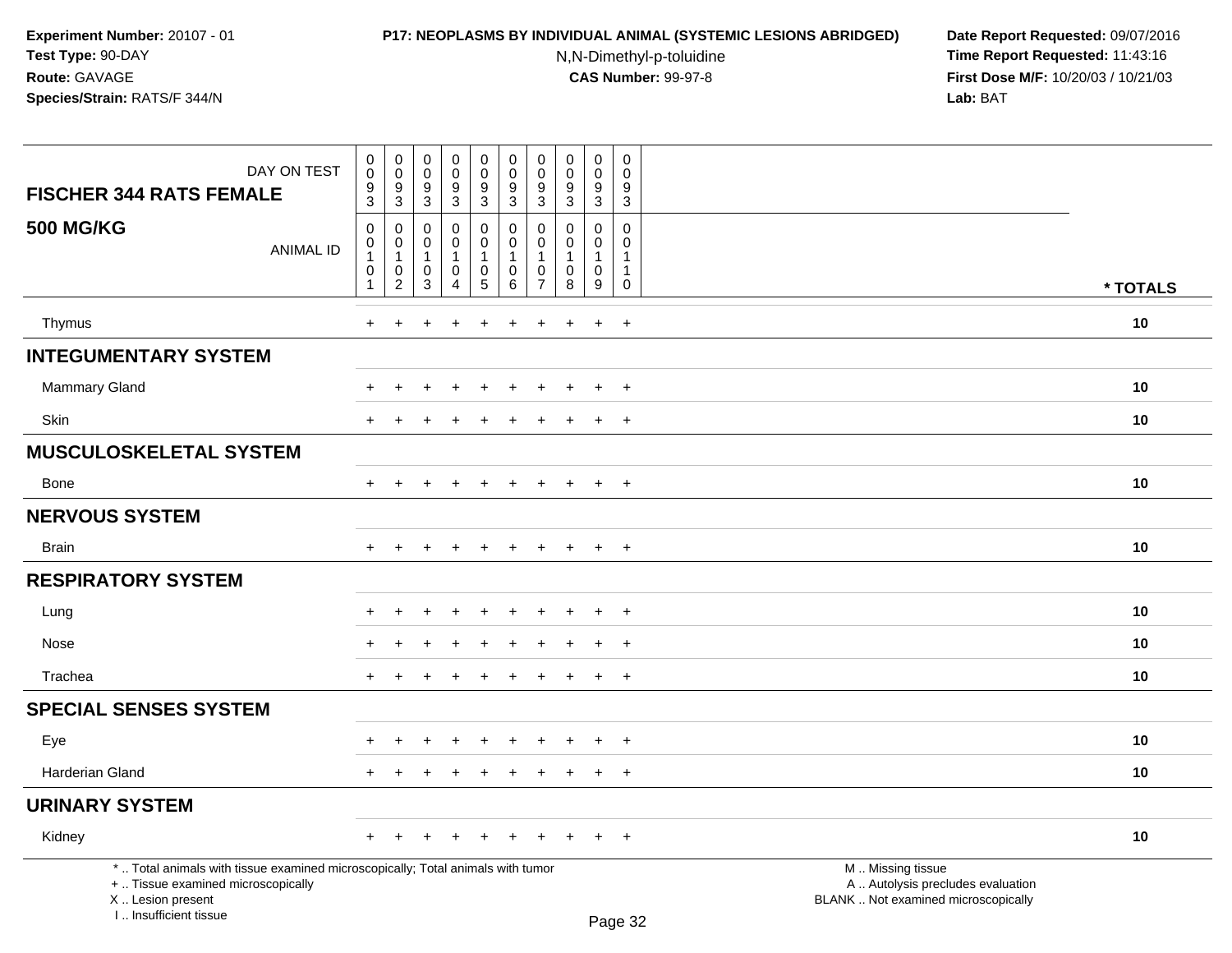#### **P17: NEOPLASMS BY INDIVIDUAL ANIMAL (SYSTEMIC LESIONS ABRIDGED) Date Report Requested:** 09/07/2016

N,N-Dimethyl-p-toluidine

 **Time Report Requested:** 11:43:16 **First Dose M/F:** 10/20/03 / 10/21/03<br>**Lab:** BAT **Lab:** BAT

| <b>SYSTEMIC LESIONS</b>        |                  |                  |                               |                  |             |                             |                  |                               |                  |                             |  |          |
|--------------------------------|------------------|------------------|-------------------------------|------------------|-------------|-----------------------------|------------------|-------------------------------|------------------|-----------------------------|--|----------|
| Urinary Bladder                |                  |                  |                               | $+$              |             | $+$                         | $+$              | $+$                           | $+$              | $+$ $+$                     |  | 10       |
| <b>500 MG/KG</b>               | <b>ANIMAL ID</b> | 0<br>0<br>0      | 0<br>0<br>0<br>$\overline{2}$ | 3                | 0<br>0<br>4 | 0<br>0<br>0<br>5            | U<br>0<br>0<br>6 | 0<br>0<br>0<br>$\overline{ }$ | 0<br>0<br>0<br>8 | 0<br>0<br>0<br>9            |  | * TOTALS |
| <b>FISCHER 344 RATS FEMALE</b> | DAY ON TEST      | 0<br>0<br>9<br>3 | 0<br>0<br>9<br>3              | 0<br>9<br>ີ<br>đ | 0<br>9<br>3 | $\mathbf{0}$<br>0<br>9<br>3 | 0<br>U<br>9<br>3 | 0<br>0<br>9<br>3              | U<br>0<br>9<br>3 | $\mathbf{0}$<br>0<br>9<br>3 |  |          |

Multiple Organn  $+$ 

<sup>+</sup> <sup>+</sup> <sup>+</sup> <sup>+</sup> <sup>+</sup> <sup>+</sup> <sup>+</sup> <sup>+</sup> <sup>+</sup> **<sup>10</sup>**

\* .. Total animals with tissue examined microscopically; Total animals with tumor

X .. Lesion present

<sup>+ ..</sup> Tissue examined microscopically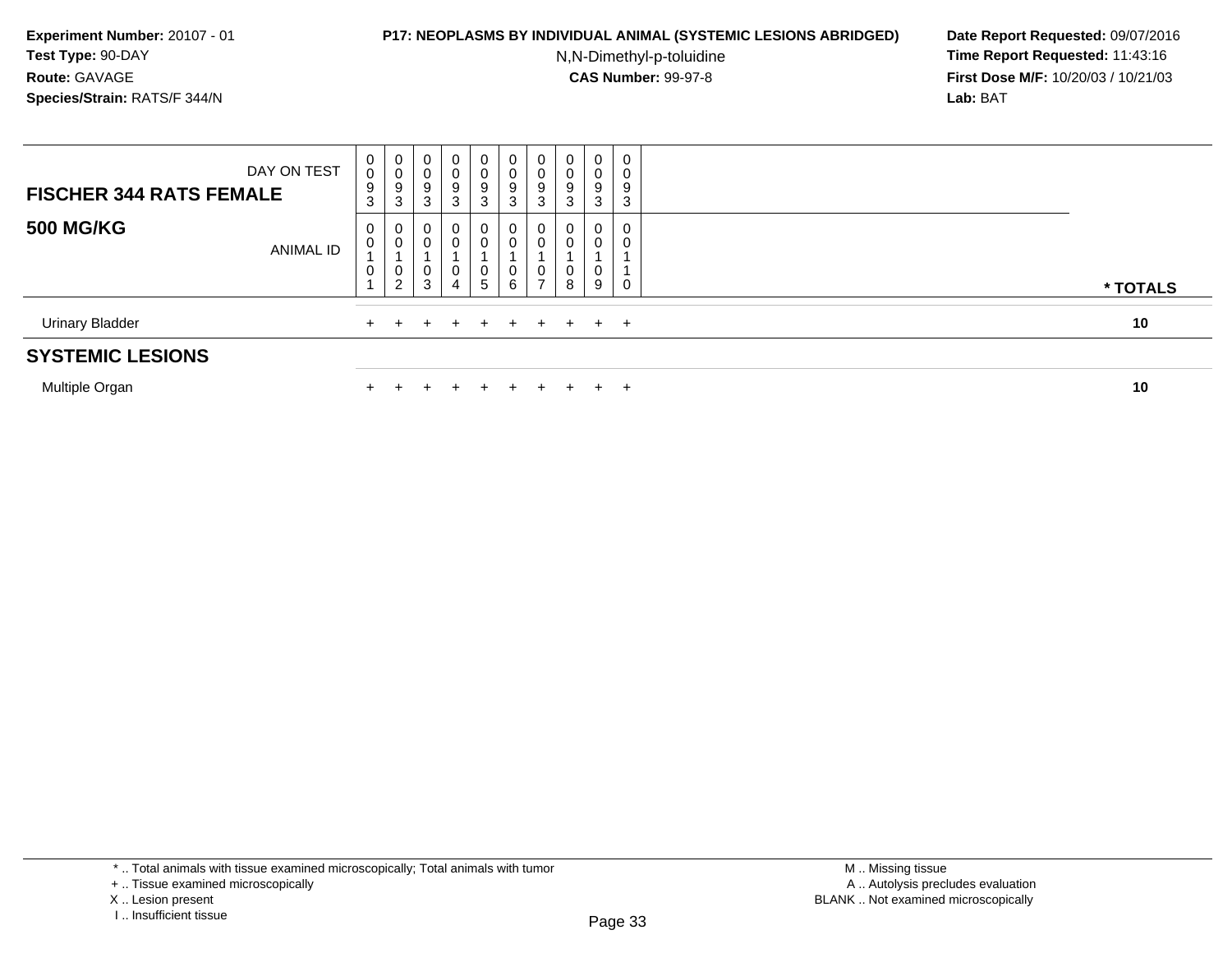### **P17: NEOPLASMS BY INDIVIDUAL ANIMAL (SYSTEMIC LESIONS ABRIDGED) Date Report Requested:** 09/07/2016

N,N-Dimethyl-p-toluidine

 **Time Report Requested:** 11:43:16 **First Dose M/F:** 10/20/03 / 10/21/03<br>**Lab:** BAT **Lab:** BAT

|                                                                                 | DAY ON TEST      | 0<br>0<br>0                                            | $\pmb{0}$<br>$\mathbf 0$<br>0         | $\pmb{0}$<br>$\pmb{0}$<br>0             | $\pmb{0}$<br>$\mathsf 0$<br>$\mathsf 0$                         | $\pmb{0}$<br>$\overline{0}$<br>$\mathbf 0$                         | $\pmb{0}$<br>$\mathbf 0$<br>$\pmb{0}$                                 | $\mathbf 0$<br>0<br>0 | $\mathbf 0$<br>0<br>0     | $\pmb{0}$<br>$\pmb{0}$<br>$\pmb{0}$              | $\mathbf 0$<br>$\mathbf 0$<br>$\mathbf 0$        |                   |          |
|---------------------------------------------------------------------------------|------------------|--------------------------------------------------------|---------------------------------------|-----------------------------------------|-----------------------------------------------------------------|--------------------------------------------------------------------|-----------------------------------------------------------------------|-----------------------|---------------------------|--------------------------------------------------|--------------------------------------------------|-------------------|----------|
| <b>FISCHER 344 RATS FEMALE</b>                                                  |                  | $\overline{a}$                                         | $\overline{2}$                        | $\overline{c}$                          | $\boldsymbol{2}$                                                | $\boldsymbol{2}$                                                   | $\overline{2}$                                                        | 3                     | $\sqrt{3}$                | $\sqrt{3}$                                       | $\mathbf{3}$                                     |                   |          |
| <b>1000 MG/KG</b>                                                               | <b>ANIMAL ID</b> | 0<br>0<br>$\mathbf{1}$<br>$\mathbf{1}$<br>$\mathbf{1}$ | 0<br>$\mathbf 0$<br>$\mathbf{1}$<br>1 | 0<br>0<br>$\mathbf 1$<br>$\overline{1}$ | $\mathbf 0$<br>$\pmb{0}$<br>$\mathbf{1}$<br>1<br>$\overline{4}$ | 0<br>$\mathbf 0$<br>$\mathbf{1}$<br>$\mathbf{1}$<br>$\overline{7}$ | $\mathbf 0$<br>$\mathbf 0$<br>$\mathbf{1}$<br>$\mathbf{1}$<br>$\,8\,$ | 0<br>0<br>1           | $\Omega$<br>$\Omega$<br>1 | $\mathbf 0$<br>0<br>$\mathbf{1}$<br>$\mathbf{1}$ | $\mathbf 0$<br>$\mathbf 0$<br>-1<br>$^2_{\rm 0}$ |                   |          |
|                                                                                 |                  |                                                        | $\overline{2}$                        | 3                                       |                                                                 |                                                                    |                                                                       | 5                     | 6                         | 9                                                |                                                  |                   | * TOTALS |
| <b>ALIMENTARY SYSTEM</b>                                                        |                  |                                                        |                                       |                                         |                                                                 |                                                                    |                                                                       |                       |                           |                                                  |                                                  |                   |          |
| Esophagus                                                                       |                  |                                                        |                                       |                                         |                                                                 |                                                                    |                                                                       |                       |                           |                                                  | $+$                                              |                   | 10       |
| Intestine Large, Cecum                                                          |                  |                                                        |                                       |                                         |                                                                 |                                                                    |                                                                       |                       |                           | $\ddot{}$                                        | $+$                                              |                   | 10       |
| Intestine Large, Colon                                                          |                  |                                                        |                                       |                                         |                                                                 |                                                                    |                                                                       |                       |                           |                                                  | $\overline{ }$                                   |                   | 10       |
| Intestine Large, Rectum                                                         |                  |                                                        |                                       |                                         |                                                                 |                                                                    |                                                                       |                       |                           |                                                  | $\overline{ }$                                   |                   | 10       |
| Intestine Small, Duodenum                                                       |                  |                                                        |                                       |                                         |                                                                 |                                                                    |                                                                       |                       |                           | $\ddot{}$                                        | $+$                                              |                   | 10       |
| Intestine Small, Ileum                                                          |                  |                                                        |                                       |                                         |                                                                 |                                                                    |                                                                       |                       |                           |                                                  | $\ddot{}$                                        |                   | 10       |
| Intestine Small, Jejunum                                                        |                  |                                                        |                                       |                                         |                                                                 |                                                                    |                                                                       |                       |                           | $\ddot{}$                                        | $+$                                              |                   | 10       |
| Liver                                                                           |                  |                                                        |                                       |                                         |                                                                 |                                                                    |                                                                       |                       |                           | $\ddot{}$                                        | $+$                                              |                   | 10       |
| Pancreas                                                                        |                  |                                                        |                                       |                                         |                                                                 |                                                                    |                                                                       |                       |                           | $\mathbf +$                                      | $+$                                              |                   | 10       |
| Salivary Glands                                                                 |                  |                                                        |                                       |                                         |                                                                 |                                                                    |                                                                       |                       |                           |                                                  | $\ddot{}$                                        |                   | 10       |
| Stomach, Forestomach                                                            |                  |                                                        |                                       |                                         |                                                                 |                                                                    |                                                                       |                       |                           |                                                  | $\overline{+}$                                   |                   | 10       |
| Stomach, Glandular                                                              |                  |                                                        |                                       |                                         |                                                                 |                                                                    |                                                                       |                       |                           | $\ddot{}$                                        | $+$                                              |                   | 10       |
| <b>CARDIOVASCULAR SYSTEM</b>                                                    |                  |                                                        |                                       |                                         |                                                                 |                                                                    |                                                                       |                       |                           |                                                  |                                                  |                   |          |
| <b>Blood Vessel</b>                                                             |                  |                                                        |                                       |                                         |                                                                 |                                                                    |                                                                       |                       |                           |                                                  | $+$                                              |                   | 10       |
| Heart                                                                           |                  |                                                        |                                       |                                         |                                                                 |                                                                    |                                                                       |                       |                           | $+$                                              | $+$                                              |                   | 10       |
| <b>ENDOCRINE SYSTEM</b>                                                         |                  |                                                        |                                       |                                         |                                                                 |                                                                    |                                                                       |                       |                           |                                                  |                                                  |                   |          |
| *  Total animals with tissue examined microscopically; Total animals with tumor |                  |                                                        |                                       |                                         |                                                                 |                                                                    |                                                                       |                       |                           |                                                  |                                                  | M  Missing tissue |          |

+ .. Tissue examined microscopically

X .. Lesion present

I .. Insufficient tissue

Page 34

M .. Missing tissue

y the contract of the contract of the contract of the contract of the contract of  $\mathsf A$  . Autolysis precludes evaluation Lesion present BLANK .. Not examined microscopically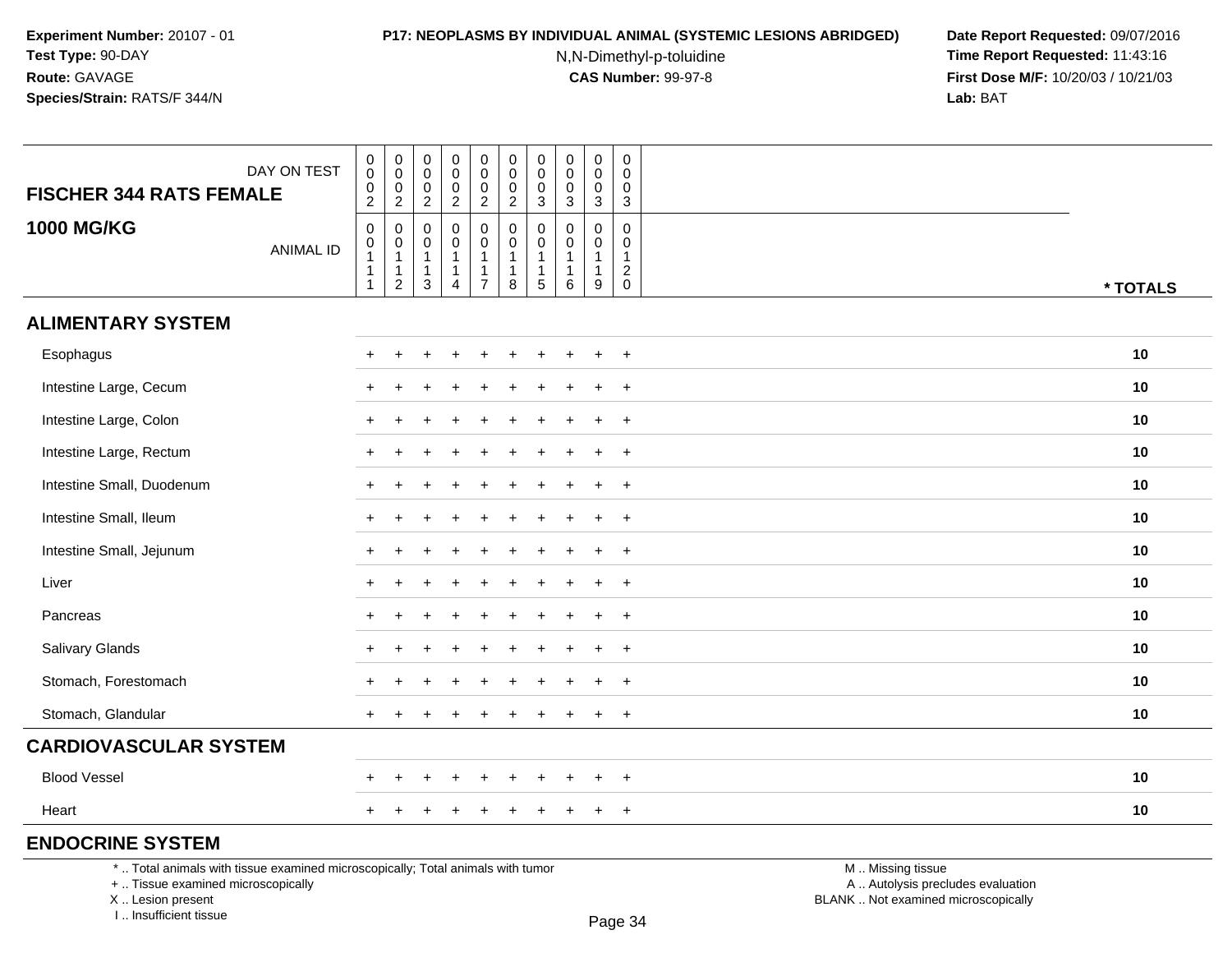#### **P17: NEOPLASMS BY INDIVIDUAL ANIMAL (SYSTEMIC LESIONS ABRIDGED) Date Report Requested:** 09/07/2016

N,N-Dimethyl-p-toluidine

 **Time Report Requested:** 11:43:16 **First Dose M/F:** 10/20/03 / 10/21/03<br>**Lab:** BAT **Lab:** BAT

| DAY ON TEST<br><b>FISCHER 344 RATS FEMALE</b>                                                                         | $\mathbf 0$<br>$\bar{0}$<br>0<br>$\overline{2}$                            | $\pmb{0}$<br>$\ddot{\mathbf{0}}$<br>$\begin{smallmatrix} 0\\2 \end{smallmatrix}$ | $_{\rm 0}^{\rm 0}$<br>$\mathbf 0$<br>$\overline{2}$                           | 0<br>$\ddot{\mathbf{0}}$<br>$\pmb{0}$<br>$\overline{c}$ | $\pmb{0}$<br>$\overline{0}$<br>$\pmb{0}$<br>$\overline{2}$                 | 0<br>$\mathbf 0$<br>$\mathbf 0$<br>$\overline{2}$ | $\pmb{0}$<br>$\mathbf 0$<br>$\mathbf 0$<br>3                             | $\pmb{0}$<br>$\ddot{\mathbf{0}}$<br>$\mathsf{O}\xspace$<br>3 | $\pmb{0}$<br>$\ddot{\mathbf{0}}$<br>$\mathbf 0$<br>$\overline{3}$                      | $\mathbf 0$<br>$\mathbf 0$<br>$\mathbf 0$<br>$\mathbf{3}$                     |                                                        |             |
|-----------------------------------------------------------------------------------------------------------------------|----------------------------------------------------------------------------|----------------------------------------------------------------------------------|-------------------------------------------------------------------------------|---------------------------------------------------------|----------------------------------------------------------------------------|---------------------------------------------------|--------------------------------------------------------------------------|--------------------------------------------------------------|----------------------------------------------------------------------------------------|-------------------------------------------------------------------------------|--------------------------------------------------------|-------------|
| <b>1000 MG/KG</b><br><b>ANIMAL ID</b>                                                                                 | $\mathbf 0$<br>$\mathbf 0$<br>$\mathbf{1}$<br>$\mathbf{1}$<br>$\mathbf{1}$ | $\mathbf 0$<br>0<br>$\mathbf{1}$<br>$\mathbf{1}$<br>$\overline{2}$               | $\mathbf 0$<br>$\boldsymbol{0}$<br>$\mathbf{1}$<br>$\mathbf{1}$<br>$\sqrt{3}$ | 0<br>0<br>$\mathbf{1}$<br>1<br>4                        | $\pmb{0}$<br>$\mathbf 0$<br>$\mathbf{1}$<br>$\mathbf{1}$<br>$\overline{7}$ | $\mathbf 0$<br>0<br>$\mathbf{1}$<br>1<br>8        | $\Omega$<br>$\Omega$<br>$\mathbf{1}$<br>$\overline{1}$<br>$\overline{5}$ | $\mathbf 0$<br>$\mathbf 0$<br>$\mathbf{1}$<br>1<br>6         | $\mathsf{O}\xspace$<br>$\mathbf 0$<br>$\mathbf{1}$<br>$\mathbf{1}$<br>$\boldsymbol{9}$ | $\mathsf 0$<br>$\mathbf 0$<br>$\overline{1}$<br>$\overline{2}$<br>$\mathbf 0$ |                                                        | * TOTALS    |
| <b>Adrenal Cortex</b>                                                                                                 | $\div$                                                                     |                                                                                  |                                                                               |                                                         |                                                                            |                                                   |                                                                          |                                                              | ÷                                                                                      | $+$                                                                           |                                                        | 10          |
| Adrenal Medulla                                                                                                       |                                                                            |                                                                                  |                                                                               |                                                         |                                                                            |                                                   |                                                                          |                                                              |                                                                                        | $+$                                                                           |                                                        | 10          |
| Islets, Pancreatic                                                                                                    | $\ddot{}$                                                                  |                                                                                  |                                                                               |                                                         |                                                                            |                                                   |                                                                          |                                                              |                                                                                        | $+$                                                                           |                                                        | 10          |
| Parathyroid Gland                                                                                                     | м                                                                          | $+$                                                                              |                                                                               | $\div$                                                  | M                                                                          |                                                   |                                                                          |                                                              |                                                                                        | $+$                                                                           |                                                        | 8           |
| <b>Pituitary Gland</b>                                                                                                | $\ddot{}$                                                                  |                                                                                  |                                                                               |                                                         |                                                                            |                                                   |                                                                          |                                                              | $\ddot{+}$                                                                             | $+$                                                                           |                                                        | 10          |
| <b>Thyroid Gland</b>                                                                                                  | $\ddot{}$                                                                  |                                                                                  |                                                                               |                                                         |                                                                            |                                                   |                                                                          |                                                              |                                                                                        | $+$                                                                           |                                                        | 10          |
| <b>GENERAL BODY SYSTEM</b>                                                                                            |                                                                            |                                                                                  |                                                                               |                                                         |                                                                            |                                                   |                                                                          |                                                              |                                                                                        |                                                                               |                                                        |             |
| <b>NONE</b>                                                                                                           |                                                                            |                                                                                  |                                                                               |                                                         |                                                                            |                                                   |                                                                          |                                                              |                                                                                        |                                                                               |                                                        |             |
| <b>GENITAL SYSTEM</b>                                                                                                 |                                                                            |                                                                                  |                                                                               |                                                         |                                                                            |                                                   |                                                                          |                                                              |                                                                                        |                                                                               |                                                        |             |
| <b>Clitoral Gland</b>                                                                                                 |                                                                            |                                                                                  |                                                                               |                                                         |                                                                            |                                                   |                                                                          |                                                              |                                                                                        | $+$                                                                           |                                                        | 10          |
| Ovary                                                                                                                 |                                                                            |                                                                                  |                                                                               |                                                         |                                                                            |                                                   |                                                                          |                                                              |                                                                                        | $\ddot{}$                                                                     |                                                        | 10          |
| <b>Uterus</b>                                                                                                         | $+$                                                                        |                                                                                  |                                                                               |                                                         |                                                                            |                                                   |                                                                          | $\pm$                                                        | $\pm$                                                                                  | $^{+}$                                                                        |                                                        | 10          |
| <b>HEMATOPOIETIC SYSTEM</b>                                                                                           |                                                                            |                                                                                  |                                                                               |                                                         |                                                                            |                                                   |                                                                          |                                                              |                                                                                        |                                                                               |                                                        |             |
| <b>Bone Marrow</b>                                                                                                    | ÷                                                                          |                                                                                  |                                                                               |                                                         |                                                                            |                                                   |                                                                          |                                                              | $\ddot{}$                                                                              | $+$                                                                           |                                                        | 10          |
| Lymph Node, Mandibular                                                                                                | м                                                                          | M                                                                                | м                                                                             | M                                                       | M                                                                          | M                                                 | M                                                                        | M                                                            | М                                                                                      | M                                                                             |                                                        | $\mathbf 0$ |
| Lymph Node, Mesenteric                                                                                                | $\div$                                                                     |                                                                                  |                                                                               |                                                         |                                                                            |                                                   |                                                                          |                                                              | $\ddot{}$                                                                              | $+$                                                                           |                                                        | 10          |
| Spleen                                                                                                                | $\ddot{}$                                                                  |                                                                                  |                                                                               |                                                         |                                                                            |                                                   |                                                                          |                                                              | $\pm$                                                                                  | $+$                                                                           |                                                        | 10          |
| *  Total animals with tissue examined microscopically; Total animals with tumor<br>+  Tissue examined microscopically |                                                                            |                                                                                  |                                                                               |                                                         |                                                                            |                                                   |                                                                          |                                                              |                                                                                        |                                                                               | M  Missing tissue<br>A  Autolysis precludes evaluation |             |

+ .. Tissue examined microscopically

X .. Lesion present

I .. Insufficient tissue

Lesion present BLANK .. Not examined microscopically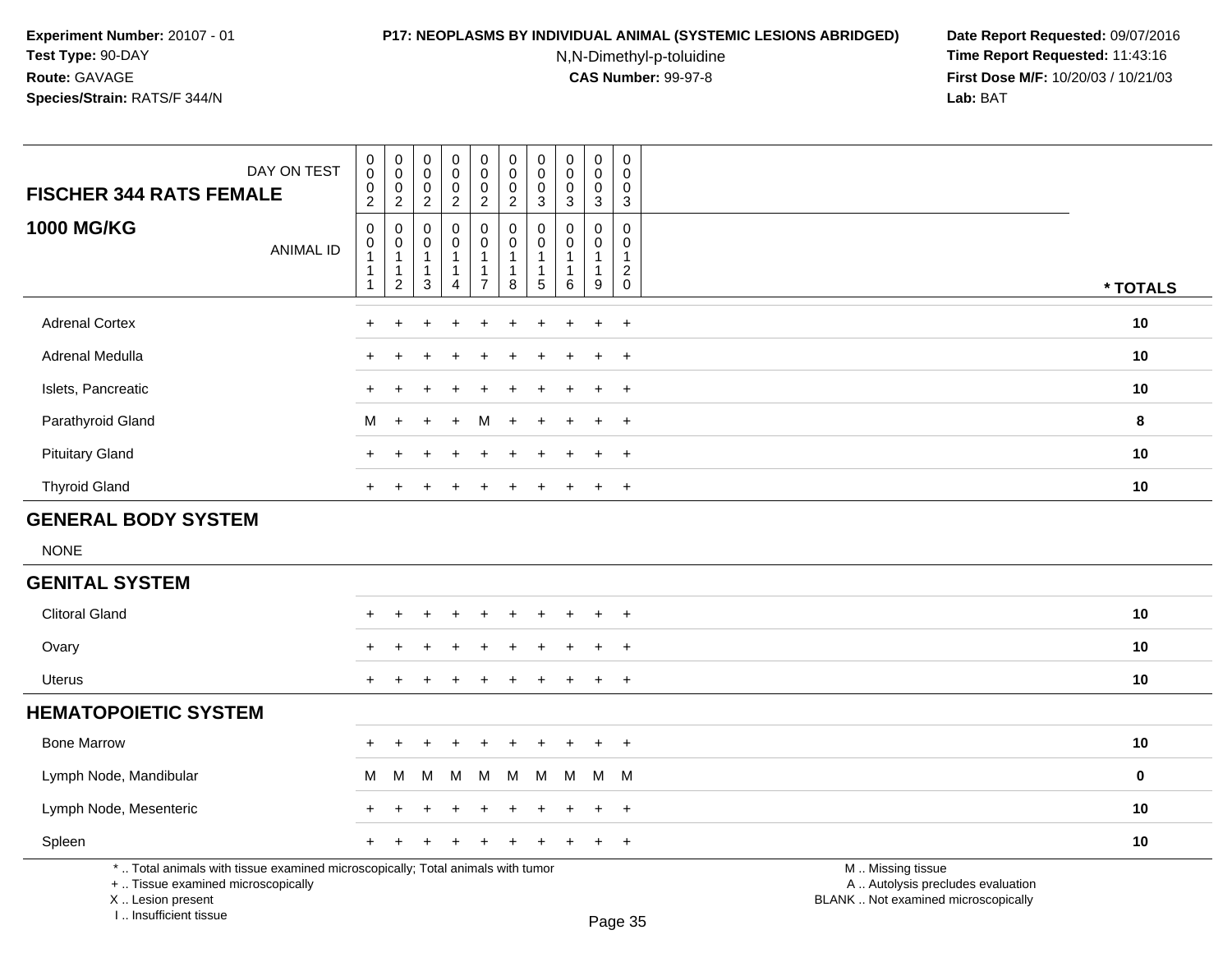# **P17: NEOPLASMS BY INDIVIDUAL ANIMAL (SYSTEMIC LESIONS ABRIDGED) Date Report Requested:** 09/07/2016

N,N-Dimethyl-p-toluidine

| DAY ON TEST<br><b>FISCHER 344 RATS FEMALE</b>                                                                                                                       | $\mathbf 0$<br>$\overline{0}$<br>$\,0\,$<br>$\overline{2}$                        | $\pmb{0}$<br>$\mathsf 0$<br>$\mathbf 0$<br>$\overline{2}$                 | $\mathbf 0$<br>$\mathbf 0$<br>$\mathbf 0$<br>$\overline{2}$ | $\mathbf 0$<br>$\bar{0}$<br>0<br>$\overline{c}$                   | $\pmb{0}$<br>$\ddot{\mathbf{0}}$<br>$\mathbf 0$<br>$\overline{c}$  | $\pmb{0}$<br>$\pmb{0}$<br>$\mathbf 0$<br>$\overline{2}$        | 0<br>$\mathbf 0$<br>$\Omega$<br>3           | $\mathsf{O}\xspace$<br>$\mathbf 0$<br>$\Omega$<br>3         | $\pmb{0}$<br>$\mathbf 0$<br>$\mathbf 0$<br>3                 | $\mathbf 0$<br>$\Omega$<br>$\Omega$<br>$\sqrt{3}$ |                                                                                               |          |
|---------------------------------------------------------------------------------------------------------------------------------------------------------------------|-----------------------------------------------------------------------------------|---------------------------------------------------------------------------|-------------------------------------------------------------|-------------------------------------------------------------------|--------------------------------------------------------------------|----------------------------------------------------------------|---------------------------------------------|-------------------------------------------------------------|--------------------------------------------------------------|---------------------------------------------------|-----------------------------------------------------------------------------------------------|----------|
| <b>1000 MG/KG</b><br><b>ANIMAL ID</b>                                                                                                                               | $\mathbf 0$<br>$\mathsf{O}\xspace$<br>$\mathbf{1}$<br>$\mathbf{1}$<br>$\mathbf 1$ | $\mathbf 0$<br>$\Omega$<br>$\mathbf{1}$<br>$\mathbf{1}$<br>$\overline{c}$ | $\Omega$<br>$\Omega$<br>1<br>$\mathbf{1}$<br>3              | 0<br>$\mathbf 0$<br>$\mathbf 1$<br>$\mathbf{1}$<br>$\overline{4}$ | 0<br>$\mathbf 0$<br>$\mathbf{1}$<br>$\mathbf{1}$<br>$\overline{7}$ | $\mathbf 0$<br>$\Omega$<br>$\overline{1}$<br>$\mathbf{1}$<br>8 | $\Omega$<br>$\Omega$<br>$\overline{1}$<br>5 | $\Omega$<br>$\Omega$<br>1<br>$\mathbf{1}$<br>$6\phantom{1}$ | $\mathbf 0$<br>$\Omega$<br>$\mathbf{1}$<br>$\mathbf{1}$<br>9 | $\mathbf 0$<br>0<br>$\mathbf{1}$<br>$^2_{\rm 0}$  |                                                                                               | * TOTALS |
| Thymus                                                                                                                                                              | $+$                                                                               | ÷.                                                                        |                                                             |                                                                   | $\div$                                                             | $\overline{1}$                                                 | ÷                                           | ÷.                                                          | $\ddot{}$                                                    | $\ddot{}$                                         |                                                                                               | 10       |
| <b>INTEGUMENTARY SYSTEM</b>                                                                                                                                         |                                                                                   |                                                                           |                                                             |                                                                   |                                                                    |                                                                |                                             |                                                             |                                                              |                                                   |                                                                                               |          |
| <b>Mammary Gland</b>                                                                                                                                                |                                                                                   |                                                                           |                                                             |                                                                   |                                                                    |                                                                |                                             |                                                             | $\ddot{}$                                                    | $\ddot{}$                                         |                                                                                               | 10       |
| <b>Skin</b>                                                                                                                                                         | $\div$                                                                            |                                                                           |                                                             |                                                                   |                                                                    |                                                                |                                             |                                                             | $\ddot{}$                                                    | $+$                                               |                                                                                               | 10       |
| <b>MUSCULOSKELETAL SYSTEM</b>                                                                                                                                       |                                                                                   |                                                                           |                                                             |                                                                   |                                                                    |                                                                |                                             |                                                             |                                                              |                                                   |                                                                                               |          |
| <b>Bone</b>                                                                                                                                                         | $+$                                                                               | $+$                                                                       | $\div$                                                      | $+$                                                               | $+$                                                                | $+$                                                            | $+$                                         | $+$                                                         | $+$                                                          | $+$                                               |                                                                                               | 10       |
| <b>NERVOUS SYSTEM</b>                                                                                                                                               |                                                                                   |                                                                           |                                                             |                                                                   |                                                                    |                                                                |                                             |                                                             |                                                              |                                                   |                                                                                               |          |
| <b>Brain</b>                                                                                                                                                        | $+$                                                                               | $+$                                                                       | $\ddot{}$                                                   | $+$                                                               | $+$                                                                | $+$                                                            | $+$                                         | $+$                                                         | $+$                                                          | $+$                                               |                                                                                               | 10       |
| <b>RESPIRATORY SYSTEM</b>                                                                                                                                           |                                                                                   |                                                                           |                                                             |                                                                   |                                                                    |                                                                |                                             |                                                             |                                                              |                                                   |                                                                                               |          |
| Lung                                                                                                                                                                |                                                                                   |                                                                           |                                                             |                                                                   |                                                                    |                                                                |                                             |                                                             | $\ddot{}$                                                    | $+$                                               |                                                                                               | 10       |
| Nose                                                                                                                                                                |                                                                                   |                                                                           |                                                             |                                                                   |                                                                    |                                                                |                                             |                                                             |                                                              | $\ddot{}$                                         |                                                                                               | 10       |
| Trachea                                                                                                                                                             | $\pm$                                                                             | $\div$                                                                    |                                                             |                                                                   |                                                                    |                                                                |                                             |                                                             | $\ddot{}$                                                    | $+$                                               |                                                                                               | 10       |
| <b>SPECIAL SENSES SYSTEM</b>                                                                                                                                        |                                                                                   |                                                                           |                                                             |                                                                   |                                                                    |                                                                |                                             |                                                             |                                                              |                                                   |                                                                                               |          |
| Eye                                                                                                                                                                 |                                                                                   |                                                                           |                                                             |                                                                   |                                                                    |                                                                |                                             |                                                             |                                                              | $\ddot{}$                                         |                                                                                               | 10       |
| Harderian Gland                                                                                                                                                     | $+$                                                                               | $\ddot{}$                                                                 |                                                             | $\ddot{}$                                                         | $\ddot{}$                                                          | $\ddot{}$                                                      | $\pm$                                       | $\pm$                                                       | $+$                                                          | $+$                                               |                                                                                               | 10       |
| <b>URINARY SYSTEM</b>                                                                                                                                               |                                                                                   |                                                                           |                                                             |                                                                   |                                                                    |                                                                |                                             |                                                             |                                                              |                                                   |                                                                                               |          |
| Kidney                                                                                                                                                              | $+$                                                                               | $+$                                                                       | $\ddot{}$                                                   | $\ddot{}$                                                         | $+$                                                                | $\pm$                                                          | $+$                                         | $\pm$                                                       | $+$                                                          | $+$                                               |                                                                                               | 10       |
| *  Total animals with tissue examined microscopically; Total animals with tumor<br>+  Tissue examined microscopically<br>X  Lesion present<br>I Insufficient tissue |                                                                                   |                                                                           |                                                             |                                                                   |                                                                    |                                                                |                                             |                                                             |                                                              | $D_{200}$ 26                                      | M  Missing tissue<br>A  Autolysis precludes evaluation<br>BLANK  Not examined microscopically |          |